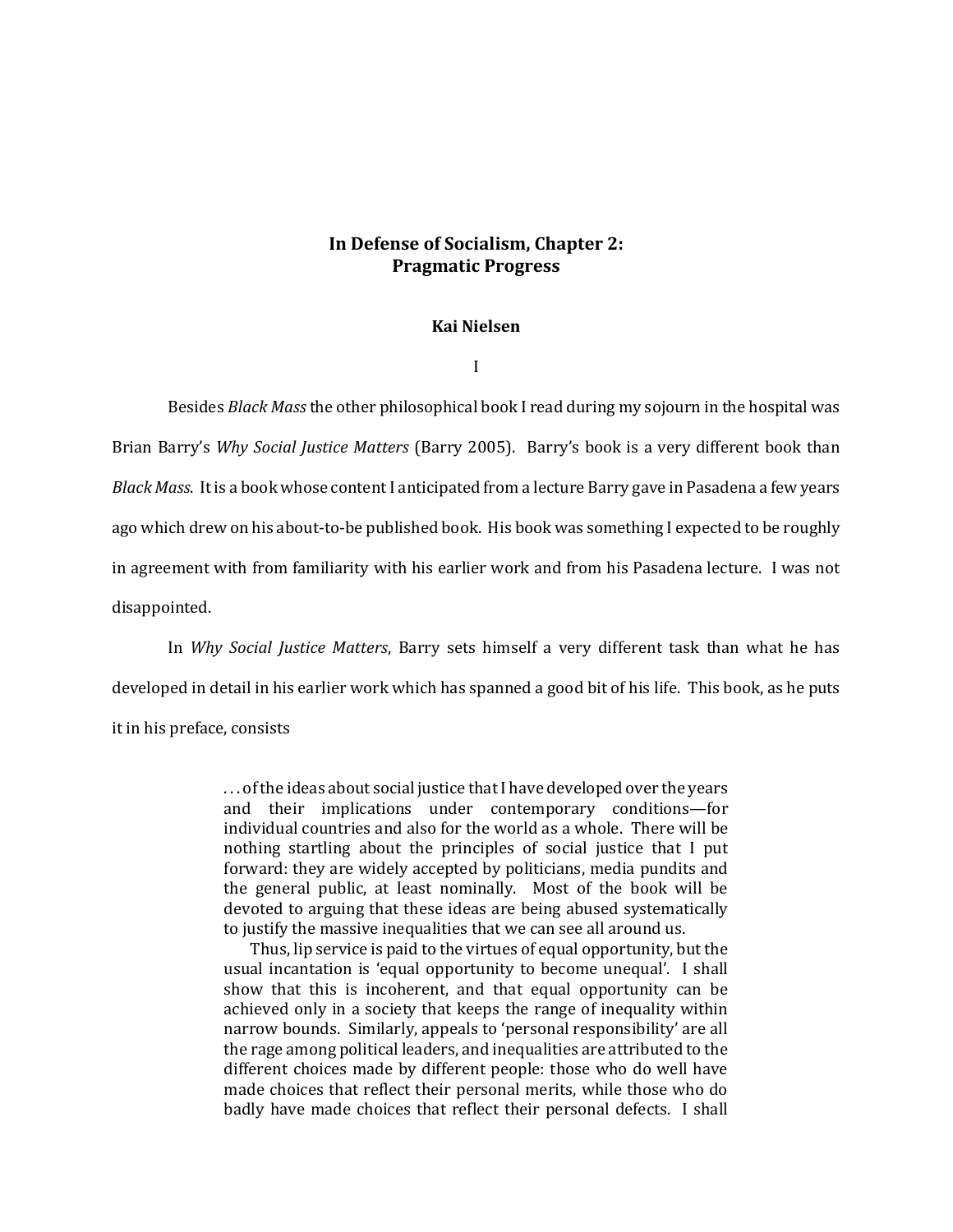show that only a very small part of actually existing inequality can be explained in this way, and that choices are socially constrained in ways that are simply overlooked by those who play up the role of personal responsibility.

 All this still leaves two questions that are bound to occur to anybody. The first is: if the diagnosis of what ails our societies is correct, what should actually be done to redress these injustices? I shall do my best to rise to chis challenge by proposing some reforms that would, if adopted, bring the attainment of social justice much closer (Barry 2005, vii-viii).

His views there are not only compatible with vast bits of public opinion at least in Western societies but with the major theories of social justice such as those held by John Rawls, Amartya Sen, Stuart Hampshire, Norman Daniels, Ronald Dworkin, G. A. Cohen and Phillippe van Parjis—all of whom are social liberals (in the American sense), social democrats, or socialists. They differ importantly among themselves and with Barry on *philosophical* issues (issues that philosophers concentrate on) but as far as ideas of social justice that Barry discusses in *Why Social Justice Matters,*  they are in at least rough accord. Their various accounts of justice with their somewhat different principles of justice could all be used to justify them. Moreover, they are broadly in accord with great swaths of the convictions about social justice of reasonably minded people in North America and Western Europe and the West (what geo-politicians call 'the North') more generally. (I did not say that with some people they would not have a resonance or that there would not be some dissent in the West.) Indeed they are also the considered convictions of many people in the South. But still in many societies of the South they are not the considered convictions of the majority. And we should recognize that in the North as well they are not the considered convictions of everyone. The North has its fundamentalists, racists, neo-Nazis and, perhaps more significantly, firmly anti-liberal traditionalists. Still, the convictions Barry articulates and relies on are the considered convictions *at least nominally* of most people in the North and of many people in the South. That last qualification is important for in our societies, indeed all societies, some more than others (e.g., the United States more than Sweden) these considered convictions are routinely in practice—the place where it really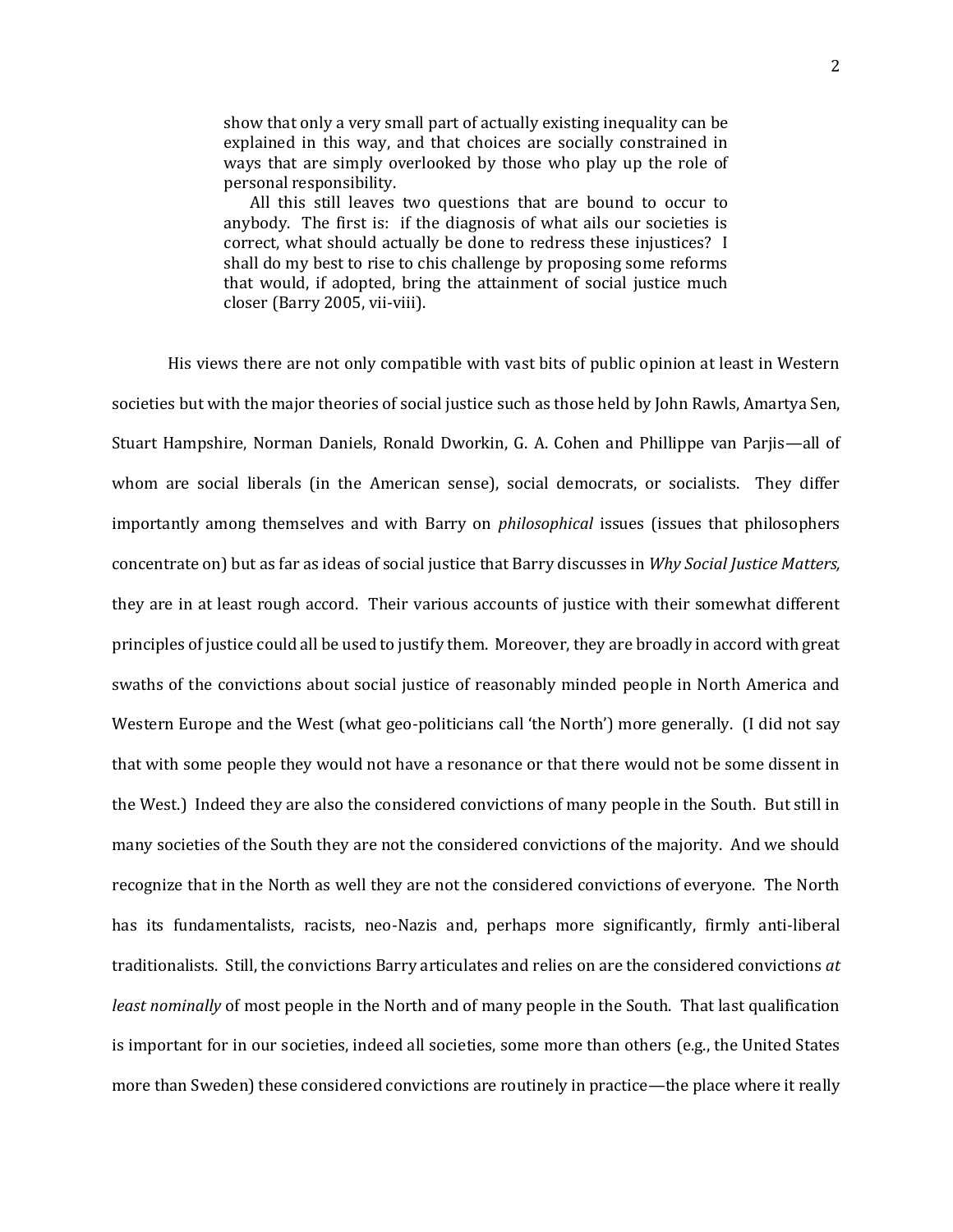counts—run roughshod over, ignored, held only lip service to, or are so ideologically treated that they are anesthetized. Barry is acutely on to this and responds to it. He directs his arguments to considering "what should actually be done to address these injustices" and to "proposing some reforms that would, if adopted, bring the attainment of social justice much closer" (Barry 2005, viii). He also feels that they are in the ballpark of things that could be adopted in our extant societies or at least in the liberal ones. But he also, and importantly, though still with something that needs a bit of demystifying, asks (something Gray would sniff at), "what reason is there for supposing that history is on the side of social justice"? Or, put differently and more adequately, what reason is there to think that social justice will prevail in our world or even in the North? Barry then adds:

> Inequality has got worse in the last twenty-five years, and the ideology justifying it has become more pervasive. Why should we expect the future to be any more favourable for social justice? I do not claim the gift of prophecy. However, one thing can be asserted with certainty: the continuation of the status quo is an ecological impossibility (Barry 2005, viii).

He and Gray are at one about the status quo being an ecological impossibility (Gray 2008). I think Gray is more cynical about anything even nearly adequate happening while Barry is *somewhat* less pessimistic about the possibility of meaningful reforms. He, unlike Gray, believes that for that to happen, it will require a social democratic or socialist outlook prevailing in the world or at least in the West (what is also called the North) while Gray thinks social democracy and socialism are complete non-starters. They require the resurrection of a discredited myth articulating a dead utopia. One of the aims of this chapter is to put that in question. I will then turn subsequently to Barry's grounds for hope, but he is not full of joyous expectations. He, too, has a hard-nosed look on the world.

Barry says, probably correctly, that he "doubts if it [this book] will do anything for my standing among professional philosophers…" (Barry 2005, ix). I would say so much the worse for professional philosophers if this is so. It would be evidence of more fiddling while Rome burns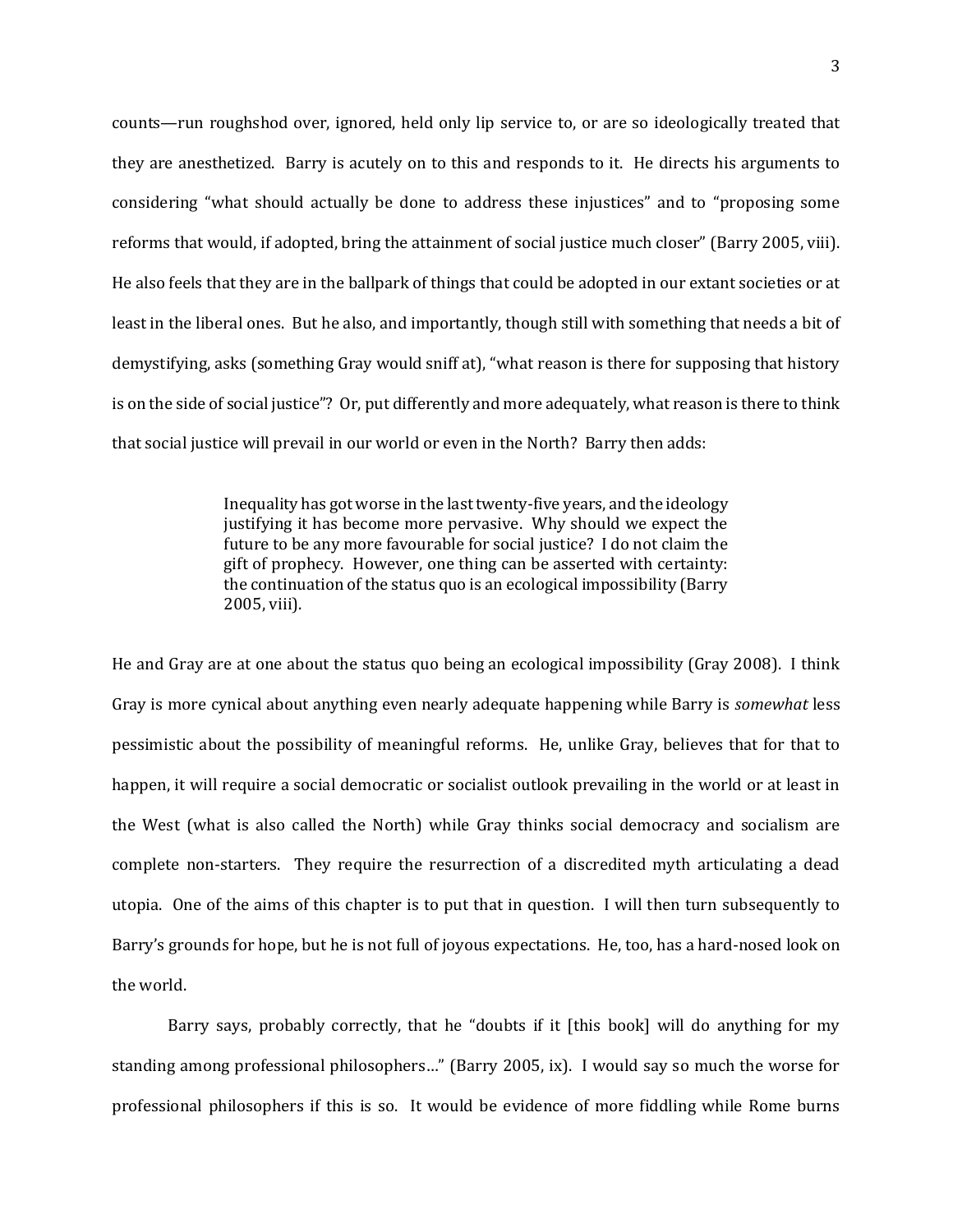(Nielsen 2008a). Barry does not say this, but responds that "it [his book] is not intended for them. To the best of my ability I have aimed to reinforce the convictions of those who think things are bad and getting worse and to provide them with intellectual ammunition that will be of use in the fight for a better future" (Barry 2005, ix).

At the beginning of his first chapter, Barry brings out two deep-seated motives for his writing. The first one he calls "the desire to see things as they are." The second is what he calls his political purpose, using the word 'political' in the widest sent, which is the "desire to push the world in a certain direction to alter other people's idea of the kind of society they should strive after" (Barry 2005, 3). He also adds that he was definitely led to write *Why Social Justice Matters* by just such a political motive. (I should add parenthetically that this is exactly what motivates almost all of my own later writing, particularly my more recent writings.)

How would Gray respond to this? He plainly, and as strongly as Barry, rejects post-modernist obscurantism and is determined, as is Barry, to do the best he can "to see things as they are", though they would disagree *sometimes* over what that comes to. I also sign on here, though I have (as we shall see in a later chapter) a dose of the historicist and contextualist understanding that this is inordinately difficult (Nielsen 2008b). If we attend to the world, we must recognize that whole ways of viewing things, whole ways of life and *Weltanschauung,* are often very different and conflicting. It is sometimes, indeed often, difficult (to put it mildly) to escape ethnocentrism. But historicism and contextualism (as I understand them) are inescapable.

That said, it still seems to be the case that over particular things that both Barry and Gray stress, it seems possible to get things right or reasonably so. Moreover, both Donald Davidson and Richard Rorty have given us strong reasons for rejecting claims of *incommensurability* which is standardly appealed to to rebut claims to be able to see things as they are (Davidson 1984, 193-98; Rorty 1999). Yet Rorty is also very historicist and has a historicist understanding that we cannot overleap history. And, as I think as well, that historicism, as distinct from relativism or scepticism, is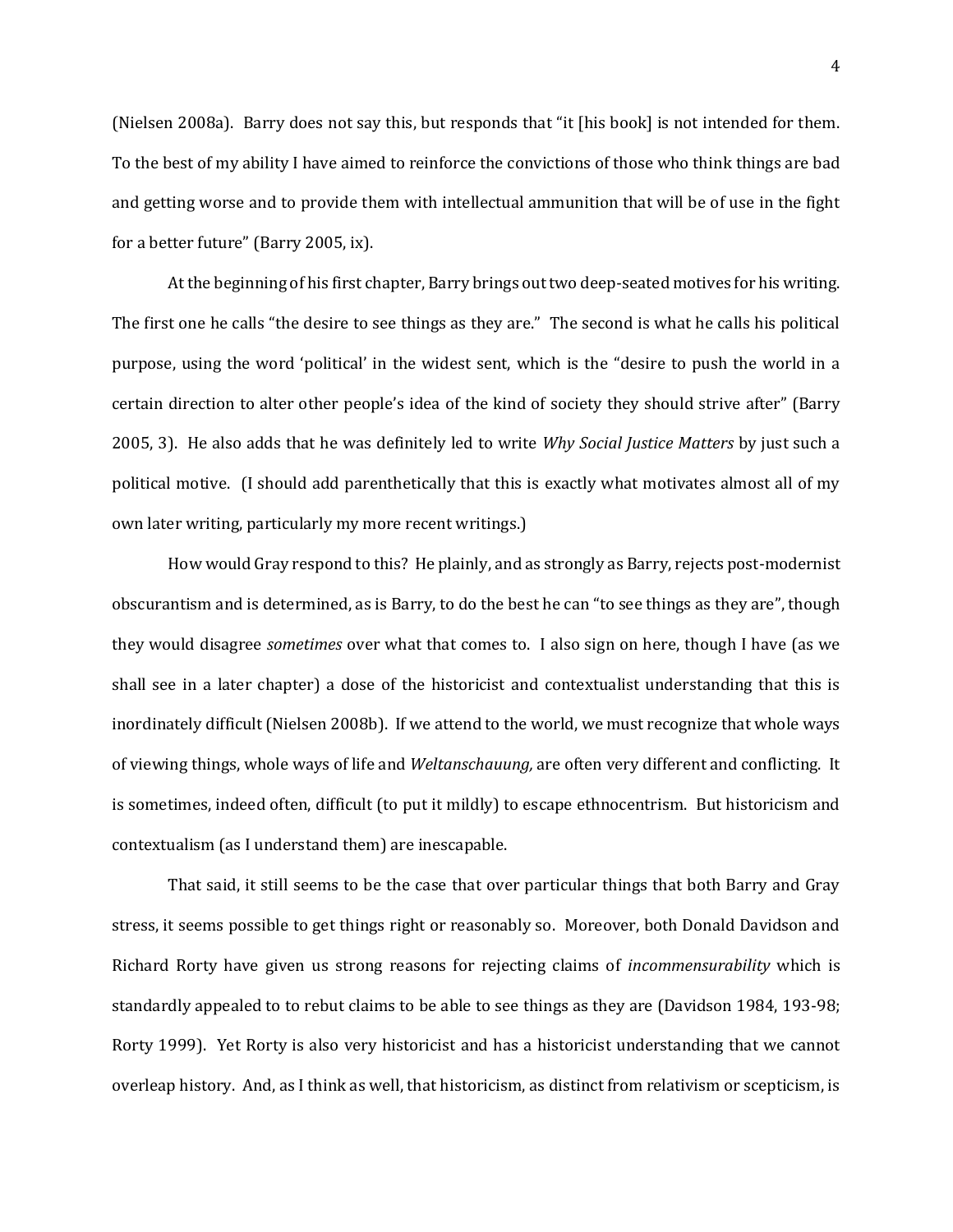inescapable (Rorty 2006, 126). But I think in some sense, that perhaps should take some explicating and demythologizing, that for political, moral and many practical (including genuinely scientific) purposes there must be some sense to the claim that we can, if we work hard enough and are in fortunate circumstances, get things approximately right. (I do not say for all times or even, for some things, all places.) Moreover, there is something historically cumulative here. There is something imperative about the ambition of trying to see things as they are. Yet we must be very careful here how we take this. We must not let what Bernard Williams calls 'linguistic idealism' befuddle use or for that matter metaphysical realism. Still, I remain somewhat ambivalent (perhaps philosophically confused) particularly about our ability to put these particular things we see as they are into a coherent package yielding a cross-cultural consensus.

However, maybe we do not need to get a cross-cultural consensus here. I remain conflicted and somewhat ambivalent. But that is still driven, if we can get it, by the desire to see things as they are. Neither Barry nor Gray (as distinct from me) is influenced by historicism. It is hard to deny nor do I wish to do so—with their examples that they both are on to something. Moreover, I do not suffer, any more than they do, from a historicist melancholy, resignation or weariness.

Be that as it may, how would Gray react to Barry's political purpose? Would he not scoff at and reject the very idea of, if one would be reasonable and rational, trying or even working towards pushing the world in a certain direction, to altering other people's ideas of the kind of society for which they should strive? Would he not think this 'political aim' of Barry's expresses a kind of rationalistic *hubris*? Moreover, would he not think it is too interventionist and activist? The world, wouldn't Gray say, is too diverse and conflicting for these things to be plausible aims. It leads, would he not continue, to the utterly and dangerously mistaken idea of world transformation that we have seen to have had such disastrous and cruel consequences. Yet even accepting that—something I later on shall put into question—there is something paradoxical about Gray's stance. With his hard-nosed political realism, he, too, is trying to push us in a certain direction as well. He is trying to change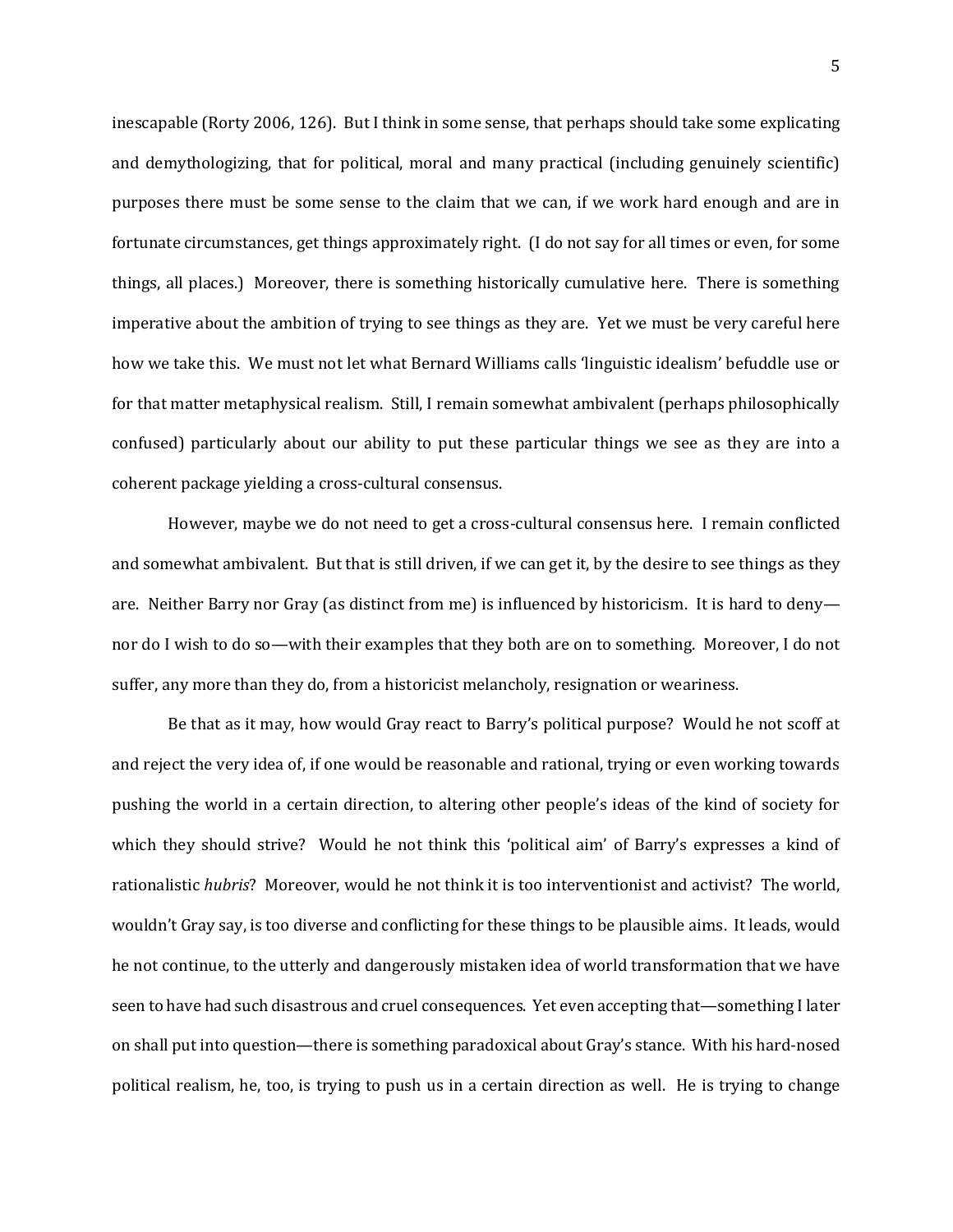people's beliefs in what he takes to be a very core way of viewing things. Isn't there something almost inescapable about this if we care (as gray plainly does) about what we are saying and writing and the world we live in?

Certainly much that Gray says would lead us to the conclusion that he is telling us to be hardnosed. But it would be a mistake to say that he is a nihilist. He is a political realist (or sympathizer) though he certainly is not what in aspiration has been called a value-neutral political realist (but he is not alone in this). He does not think we can or should try to avoid using a normative vocabulary or somehow having a normative outlook with its thick evaluative and normative vocabulary. But he certainly rejects grand historical narratives of how the world is, can be and ought to be. But does take normative stances and important and controversial ones. As we saw toward the end of the last chapter, he takes it as a central task of government to work out and enforce a framework whereby the various people in a society or a cluster of societies can live together. While he rejects politics as a vehicle for universal projects—for providing *Weltanschauung*—he sees politics as needing to develop, "responding to the flux of circumstances", ways for people to live together, though without a grand vision of human advance or perpetual peace. He is utterly sceptical about the very possibility of such an advance and the vision that goes with it. But he acknowledges the necessity for and applauds having the courage to cope with recurring evils (Gray 2007, 208 and 210). So there is, in spite of what he *sometimes* leads us to think, no nihilist or *ersatz-realpolitik* thinker retreating from the normative. There is no acceptance that a Hobbesian anarchical world is inevitable. But for him it is important to accept a chastened, modest normative stand and to accept it is something that people should take. Moreover, we could not seriously (genuinely) accept his normative picture of the world and be indifferent to having it prevail. He fears we will too often not take such a turn, but rather be caught up in some apocalyptic or *ersatz-*apocalyptic fantasy. To look at the world nonevasively is often too much for us, particularly the world that much of geopolitics is making a reality. The disagreement between Gray and Barry is not over whether to take a moral, politically normative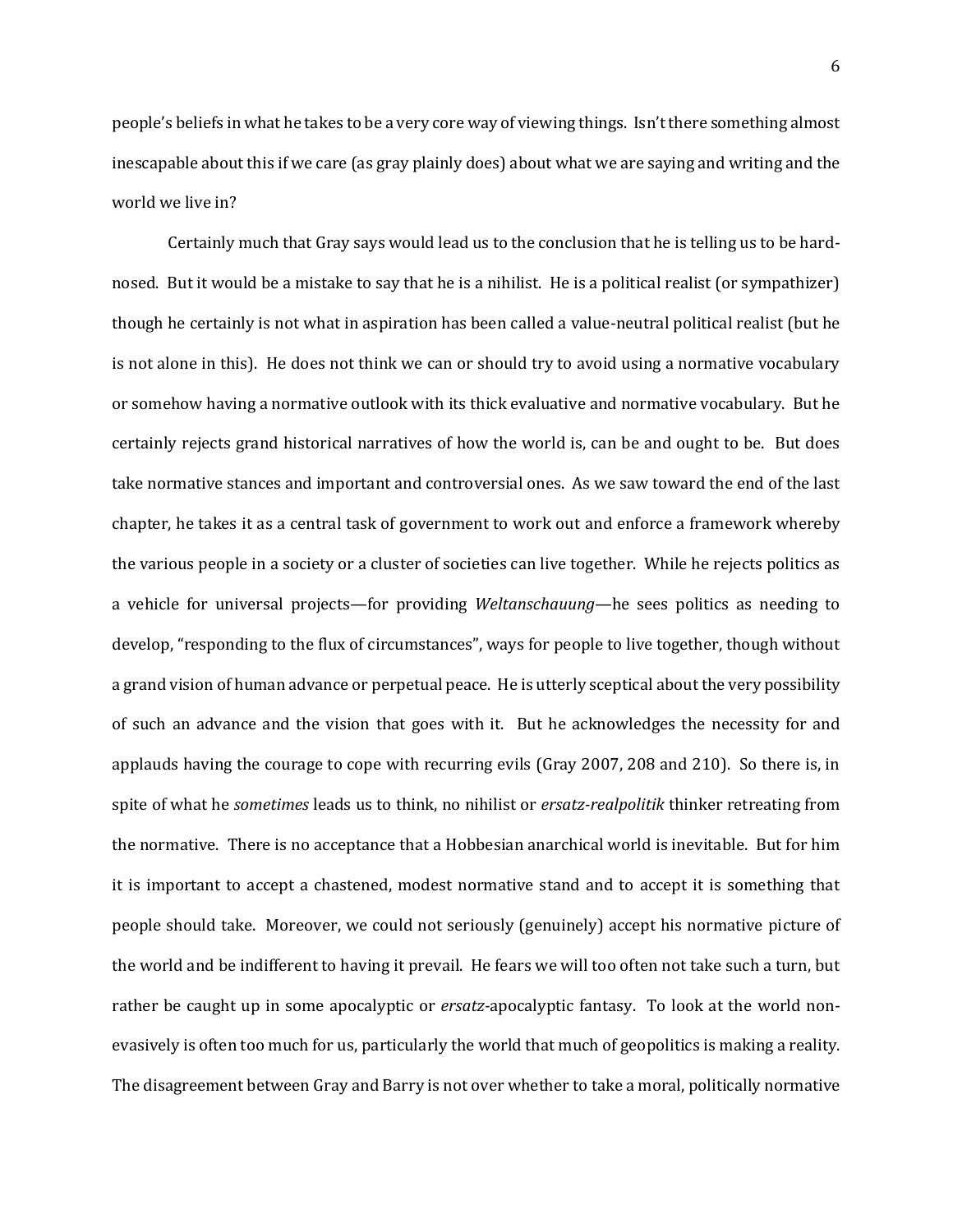stance or not, but over what normative stance to take and over what can be done and, in the light of what comes to be an accurate description of the world (if such there can be), what normative stance to take and as well in the light of that, what we should take to be and not to be a nonstarter. (Gray thinks that philosophers pose too many questions about questions. That no doubt is sometimes so. But are these questions I have just raised idle?)

There is at least one straightforward difference between Barry and Gray. Gray thinks, as I have noted, that both social democracy and socialism are failures and that there is no reasonable prospect in going again in such directions while Barry thinks that only if we find the intellectual and moral resources to do so and deploy them concerning the public sphere can we escape disaster. For Barry, social democracy/socialism is essential; for Gray it is not. They both realize that we face disaster but they think each other's strategies for resisting that are themselves disastrous. (They don't discuss with each other but what each says about their general positions has this clear implication.)

II

I shall now show why Barry thinks we must move in a social democratic/socialist way and I will then ask whether he has made his case in such a way that it would overcome a scepticism of Gray's sort about both social democracy and socialism. It can and should in turn be asked of Gray whether he suffers from what Andrew Levine calls utopia phobia (Levine 2003, 2).

Let us first see what Barry says about social democracy and socialism. (He doesn't seem, as we have noted, to want to distinguish between them but that *may* be purely *tactical*). He starts off by saying that the modern concept of social justice emerged out of the throes of early industrialization in France and Britain in the 1840s. "The potential revolutionary idea underlying the concept of social justice was that the justice of a society's institutions could be challenged not merely at the margins but at the core. What this meant in practice was that a challenge could be mounted to the power of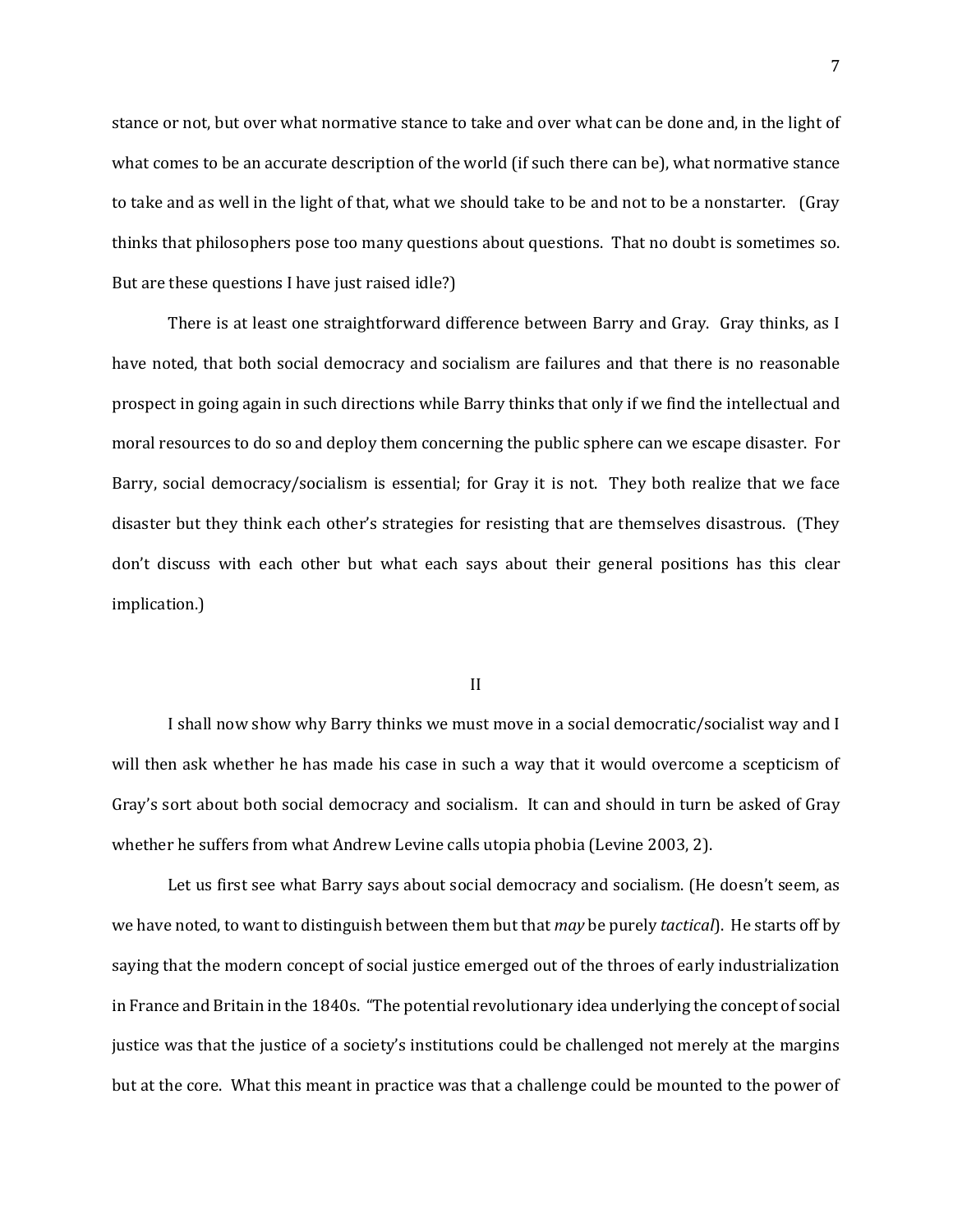the owners of capital and to the dominance of the entire market system within which capitalism was embedded" (Barry 2005, 5).

During the first part of the twentieth century, he goes on to say, social democracy flourished. Moreover, "social justice became the rallying cry of social democratic parties everywhere in Europe, but argument raged over the institutions that were required to realize social justice"(Barry2005, 5)<sup>1</sup> Social democracy took its most sophisticated forms in Sweden and Germany. "It was in Sweden that the most fruitful developments occurred because the task of creating a program was seen by social democrats as collaborative rather than confrontational" (Barry 2005, 5). By the end of the Second World War, social democratic parties had converged on a handful of key ideas. The conception of social justice that Brian Barry sets forth in *Why Social Justice Matters* "will support the case for the institutions of the kind given" by the core of social democratic ideas described below. They are the following:

- 1. The power of capital must be curbed by strong trade unions (perhaps also worker representation) and by regulation to ensure that people come before profit. As far as public ownership was concerned, nonsocialist parties had already, from the nineteenth century on, put public utilities and public transport under municipal ownership or control in most countries, but its extension beyond this was not essential to social democracy. (It is significant that the Swedish social democrats, who were the best exemplars, did not have public ownership as part of their core programme.)
- 2. The distribution of income and wealth created by capitalism was unacceptably unequal, and should be changed by appropriate measures of taxation and transfer. In particular, the market mechanism failed to provide support for those unable to earn enough to olive on at a level consistent with social justice. Institutions (the 'welfare state') must therefore be created to provide adequate incomes.
- 3. Education and health services of uniformly high quality should be provided universally in such a way as to be equally available to all, thus eliminating the market criterion of 'ability to'. Although housing was not treated in the same way across the board, it was universally recognized as too important to be left to market forces, though intervention might take different forms (Barry 2005, 5-6).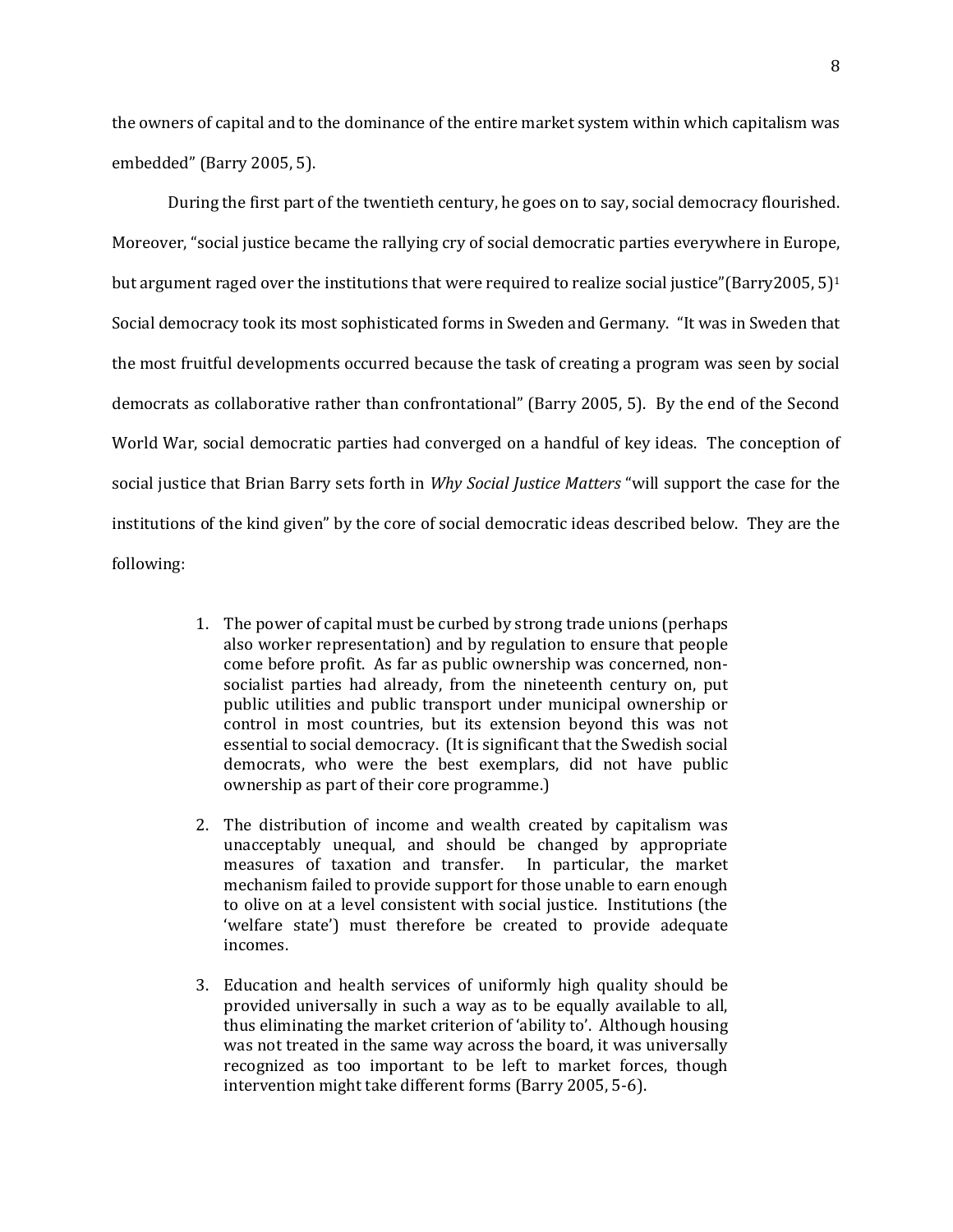This sounds, to me at least, more social democrat than socialist, though socialists would also adopt such reforms. But they, as well, seek a more fundamental change in the economic structure of societies. Moreover, they would regard that as necessary for the secure attainment of those reforms. However, and be that as it may, Barry alternatively speaks of himself as a social democrat and as a socialist. It is, however, often thought that it is important to distinguish them and essentially for the reason just mentioned. The standard distinction is that socialists believe that some form of public or common ownership of the means of production is definitive of socialism and that social democrats, by contrast, have made their peace (however bitterly) with capitalism and seek not the demise of capital and its replacement by public ownership of the means of production but to tame it as much as possible—to give it something like a human face. They realize, or think they do, that capitalism can't be overthrown or in any other way replaced, but it can, they believe, be tamed and that a lot of what would be achieved by increasing achievement of social justice—the social justice matters that Barry argues for—and that could be done by carrying out feasible reforms within capitalism. Socialists argue that that will always be inadequate for capital will always seek to dominate and to exploit. This will obtain as long as we have a capitalist order. Capitalists will dominate and exploit in one way or another depending on their circumstances and, to a greater or lesser degree, depending on the circumstances. Under pressure they may pull back a bit. But where they can, they will seek to maximize their profits. Whether it is overthrown or ended by the ballot box, capitalism must not just, socialists claim but social democrats do not, be tames but be ended. We need to realize social democratic reforms will only be accepted by capitalists where they are thought to be useful in containing the Red Menace or a similar menace or to contain labor militancy where it cannot for a time be effectively contained by other means. The capitalist system will never seek labor's betterment except where doing so will in some way or another answer to the capitalist's own interests. When things of the above sort are not threatening, or thought by capitalists to be threatening, capitalists will claw back the gains that labor has made in previous periods in which such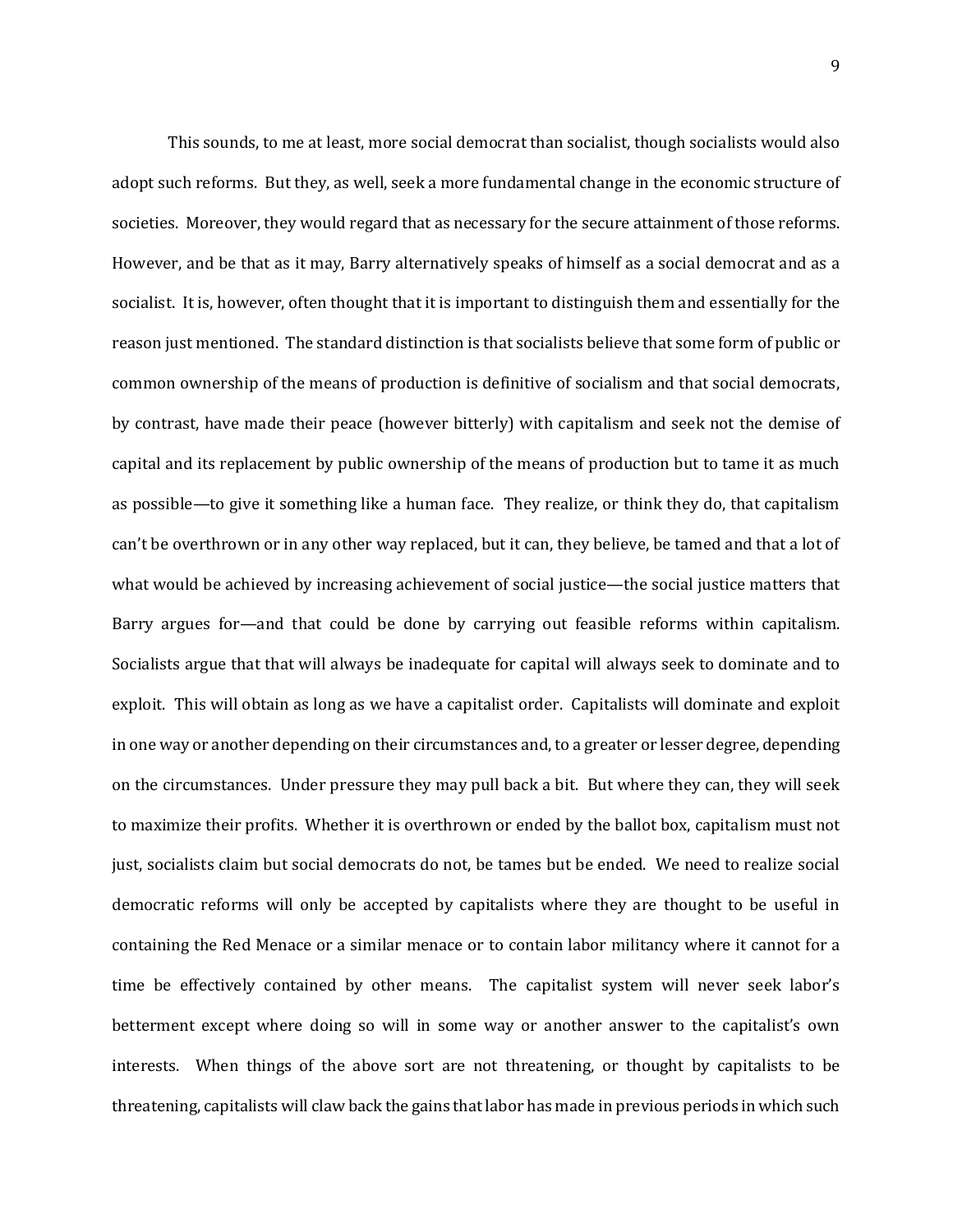threats were real or thought to be so. Indeed sometimes capitalists and their apologists may try to engender the widespread belief among their populations that the threat is real and not just to the bosses to gain a firmer control over their populations they will try to spread fear that there is the threat of deep unsettlement, something in some day like a Jacobin terror. However, this last bit *may*  be an overstatement. But the claw back part on the part of capitalists is confirmed by our experience from around 1975 to the present (2008).

However, I shall not argue for any strict division between social democracy and socialism in this chapter. As far as actual political usage is concerned, at least in the mainstream press, even the thoroughly non-radical 'center left' parties (or at least the major ones) of Franc and Italy label themselves 'socialist', though they have a thoroughly neo-liberal conception of the economy and accept most of the social and political consequences that involves. Yet I would rather have had Royale elected than Sarkozy and I was glad when Prodi, however as it subsequently turned out insecurely, ousted Berlusconi. Still, the very notion of 'public or common ownership' is slippery. It has usually been taken to be 'state ownership' but, as is now widely recognized on the Left, this is clearly inadequate and, if strictly followed, leads to statism, not socialism (Wright 2006). As anarchists long ago saw (as well as Simone Weil), it leads not to a dictatorship *of* the proletariat but to a dictatorship *over* the proletariat. Without the jargon, it leads to elitist and bureaucratic control of the working class rather than working class control over themselves and society and finally to a classless democracy which is not only a political democracy but also an economic democracy where classes will have disappeared from the world scene.<sup>2</sup> However, public of common ownership can take many forms. There is prominently among them cooperative workers' workplace ownership of their means of production. A problem with this (probably no insuperable) is that it can become in a certain respect very close to private ownership of the means of production where we can have a group of workers controlling their means of production *perhaps* at the expense of other workers more generally. There are all sorts of arcane disputes about public or common ownership which I think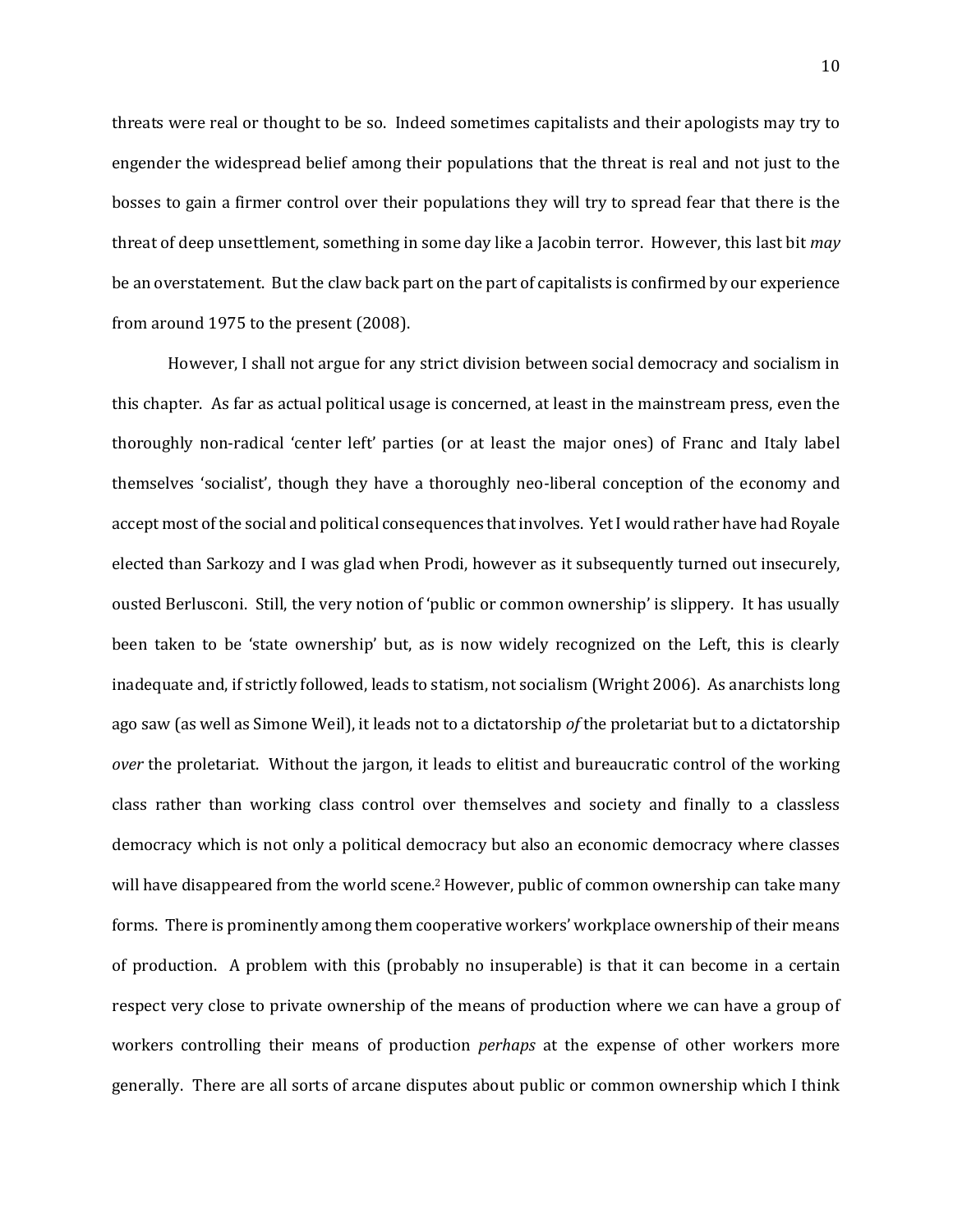can be set aside *for what Barry wants to achieve and what would be possible to achieve in the foreseeable future*, particularly in the capitalist North. *Perhaps*, as Barry thinks, the Swedish social democrats (the most progressively advanced of the social democrats) were right in not taking public or common ownership as part of their core program. But we also must think what it meant to the British Labour Party—becoming 'new labour'—to give up Clause 4 and to cut out its commitment to common ownership of productive property (Cohen 1995).

What Blairites call 'old labour' saw this, and rightly, as the death knell of British social democracy. But 'new labour' thought that a blessing. But it is here where we also need a dose of pragmatism. In class struggle for a better world (a more equal world with more freedom, more realization of human potential, and more equal meeting of needs) there are times when we, if we are at all tough minded, must realize we cannot for that time topple capitalism. Suppose it is alive and well in the United States and Japan and has (however mystified) considerable popular support. (People would not vote in socialism.) In such a situation, to achieve anything like an approximation of human emancipation, we must fight for the most progressive reforms we can get: the closest approximation to material equality and to common ownership that we can get. That little gain, if we can get it, will strengthen us to fight for further gains. <sup>3</sup> Or so, at least, it is reasonable to believe. We do not know how far social democracy can go towards greater equality or what the offshoot of these progressive reforms will lead to, but at least it will lead to a little less misery. Sweden is a better place to live for working people and non-capitalist unemployment than the United States.

Barry makes it plain that he detests capitalism, as do I, and like me he calls for revolution (Barry 2005, 272; Nielsen 2007, 257). Barry writes that an author on health and social justice asks 'Is capitalism a disease?' Barry remarks:

> It seems hard to deny by now its author was right in concluding that it is. It should be added that it is a disease whose severity can be reduced by government intervention to equalize the distribution of wealth and income . . . . Unfortunately, however, it is in just the countries that are most in need of strong government action that rich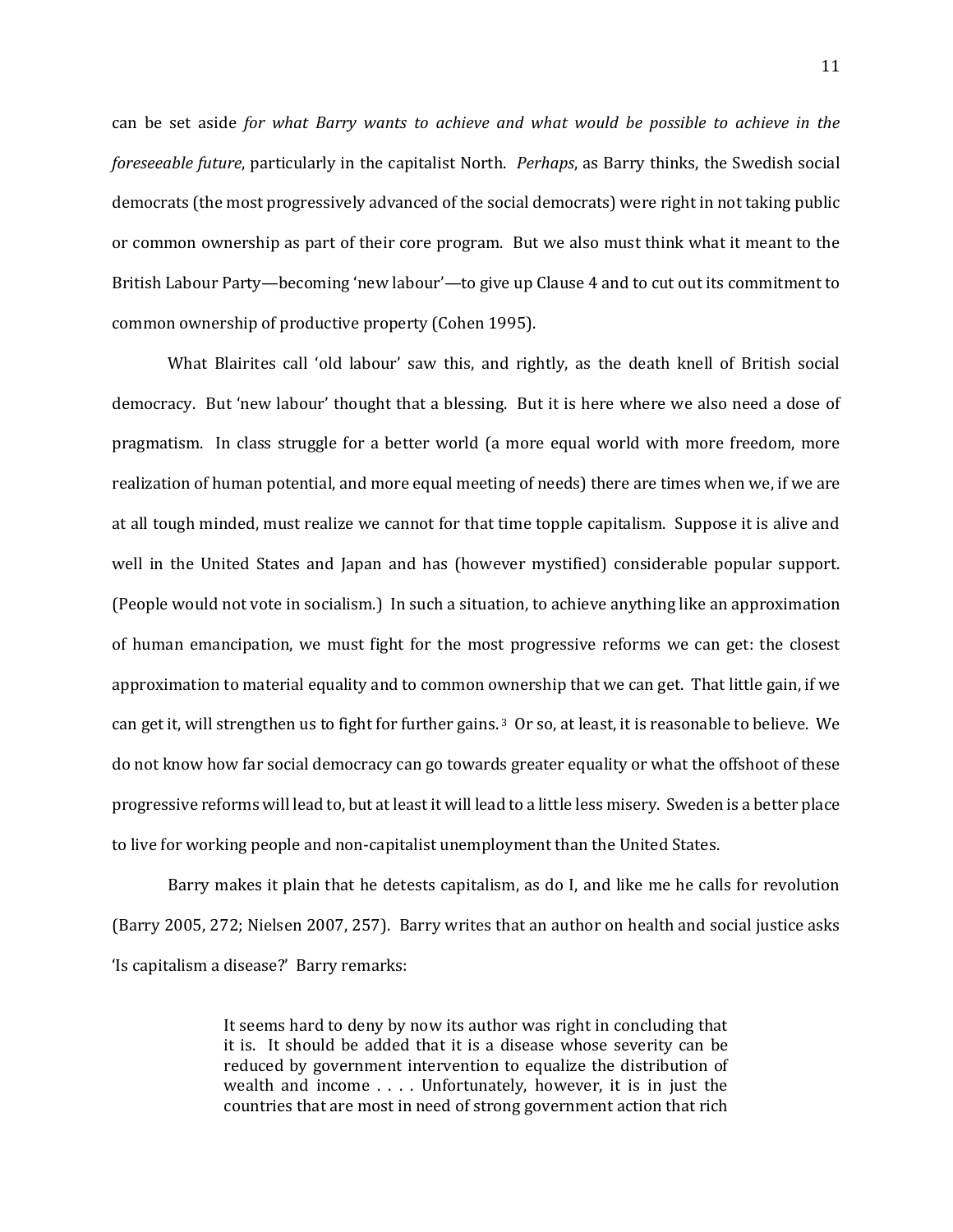individuals and corporations, directly or through foundations that they finance, have gained the most pervasive grip over the commonly shared ideology and the public agenda. The lying propaganda disguised as information disseminated through textbooks and televisions in American schools may perhaps be the most repulsive manifestation of this, but it is only the tip of the iceberg (Barry 2005, 93-94).

He says of socialist intellectuals that they can provide "some direction that will be of inestimable value for the transformation of society" (Barry 2005, 13)—something that to Gray will seem completely off the wall. Barry remarks of capitalists:

> Our societies have become ones in which your standing among your peers (the very rich) is unaffected by evidence of greed, corruption, illegality and knowingly ruining thousands or hundreds of thousands of people—just as long as you stay rich.

> This is a class that is, let us hope, in the process of destroying itself. The robber barons—the unscrupulous monopolists and oppressors of labour are the closest analogy. It has been said of them that 'by exercising their unparalleled economic power without a corresponding sense of public responsibility they undermined the moral prestige of the leading capitalist country in the world to an extent that is almost incalculable'. At the end of this book, I shall offer reasons for hoping that (among other factors) the greed and abuse of power shown in recent years by private companies will undermine the moral basis for capitalism still further and help to open up the political possibility of radical change ((Barry 2005, 145).

He writes concerning revolution right at the end of his *Why Social Justice Matters* and right

after he has written of the threat to humanity—a threat to the very continued existence of the human race—of global warming. "The need for another revolution should be obvious to all those who are not willfully blind. It is not, I fear, probable. But without doubt it is possible" (Barry 2005, 272). He does not—perhaps wisely—say exactly what he means by 'radical change' or 'revolution'. But from everything he says it would have to be for a thoroughly social democratic or a socialist world: a world of Norways and Swedens or of Cubas and Venezuelas or perhaps a world of both, depending on the particular conditions of the societies. They would, to fulfill social democratic/socialist aims, be societies which as far as possible had achieved, or was achieving, an approximate material equality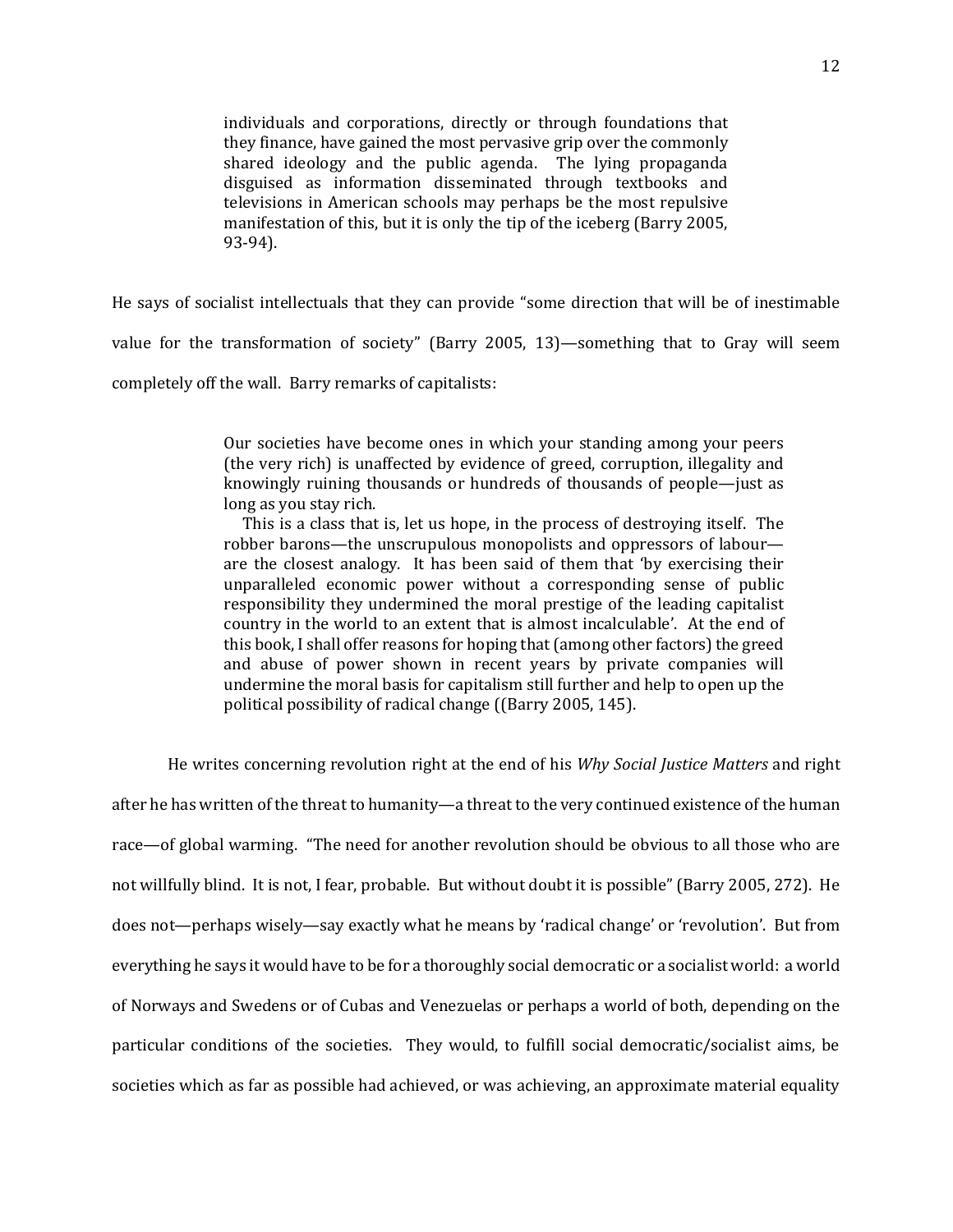and a condition where people had control over their own lives. (The latter is something that goes with a comprehensive equality.) For socialism to achieve fully and securely its aims, it would not be sufficient for some discrete societies to have achieved that but it must be worldwide. Gray would say that is just in the fantasy of a spirit-seer. He might remind us with a touch of political realism how far we are from the above four societies that resolutely are trying (though in different ways) such an emancipatory social experiment. Think how distant the great majority of the societies of the North, to say nothing of the South, are from anything like that. But all these societies, the ones set on emancipatory paths and those that are not, are still class divided, though Cuba less so. But still class divided Norway, Sweden, Cuba and Venezuela are resolutely trying to end that or at least ameliorate it. But think of the vast majority of the world's societies. They are a great distance from social democracy, to say nothing of socialism.

Certainly Barry cannot (nor can I) be nested in with what Gray regards as the fanatical, blinded and dangerous revolutionaries such as in the traditions of the Jacobins, Anarchists, Bolsheviks, or Maoists. We are pragmatist, historicist, contextualist, and fallibilistic about such matters. For me, that goes all the way down. We have no idea of making a new human being, a radically different society and world that reflects nothing of the things, the often very different things that went before. But we want to, and hope we can, transform society in some emancipatory ways. But we cannot sensibly treat it—the society and world we would transform—as a *tabula rasa*: something without traditions and various conceptions of itself. But we do hope to be part of a movement which will extensively transform society and the world. But this does not mean to build it anew, trying to start from scratch. All practices—our societies being a cluster of social practices have been revisable and have changed over time, sometimes more rapidly and extensively than others. Still, without these practices we would have no sense of ourselves or of our world. This is where we start and we cannot just set those practices aside. But we can and do change them and sometimes for the better. When we eradicated serfdom and chattel slavery, we moved forward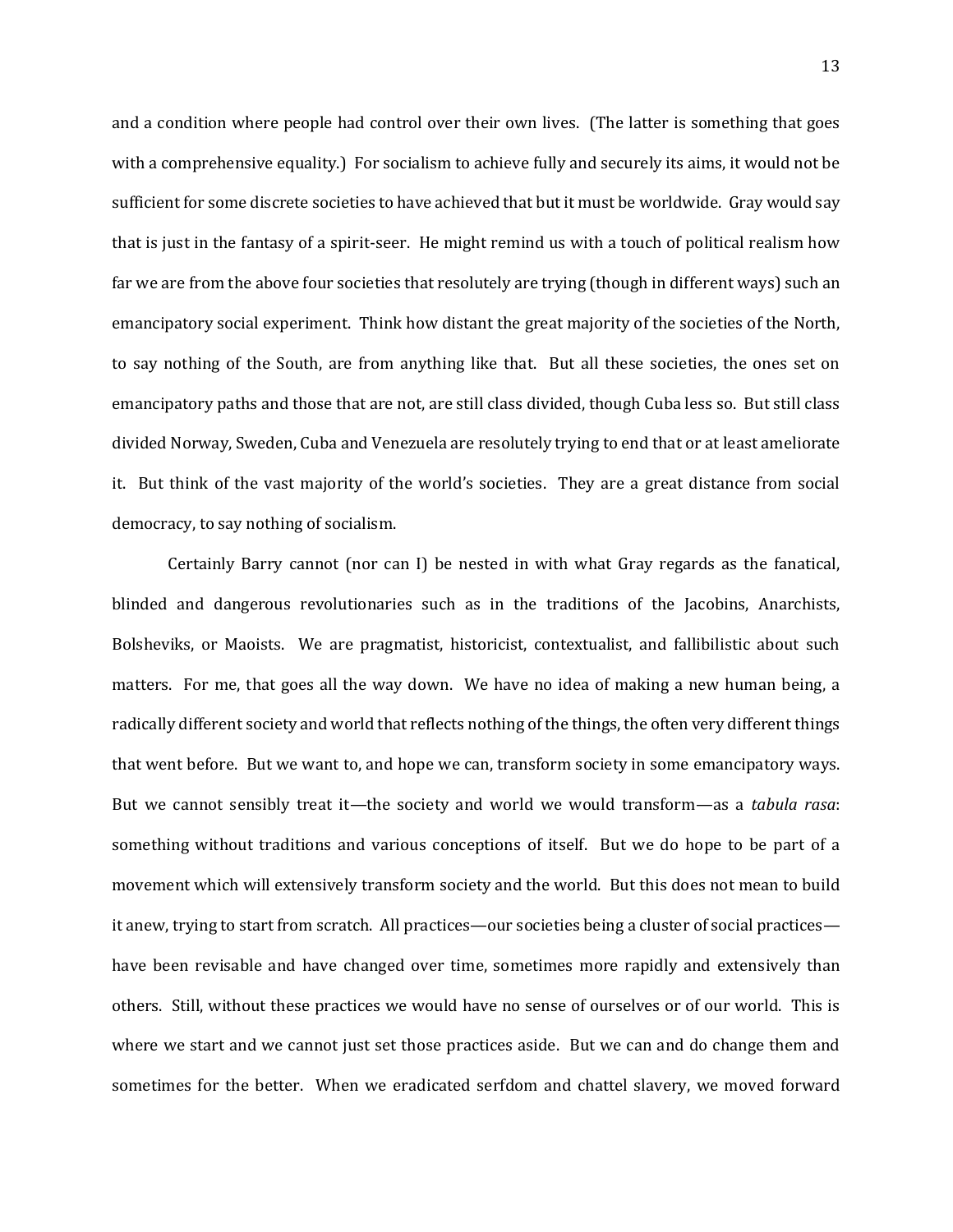toward a better life. Even if, as it did, slavery came back in a different form, at least it can be no longer something in our world which can be broadly and publicly acknowledged as legitimate. Just that state, we have reason to believe, will never happen again. That we have done something, again through intense struggle, in some parts of the world for women's rights, e.g., the right to vote, the right to divorce, the right to go to a university, the right to work at professional occupations and to have professional training shows that we have achieved in some societies something even if sexism remains there now often in more subtle forms. (We, of course, should not be complacent about women's achievements.) The unthinking patriotism of George W. Bush (to move to patriotism as another example), rightly criticized by Richard Falk, and widely ridiculed, is no longer, thank God, nearly universally accepted (Falk 2002). The knee-jerk patriotism 'My country, right or wrong, but still my country' is no longer, to understate it, in most places uncritically accepted. In spite of Bushian backsliding, we have moved on. Some of us now even speak of cosmopolitan patriotism (Falk 2002). These little changes—actually often hard-won reforms—cumulatively add up over time. And there it is not unreasonable to believe, unless we have an environmental, economic or nuclear meltdown, that we will go on to, again incrementally, better things. We won't, of course, get Shangri-La but a better world is possible and even necessary if we are to at least get decency. (That comes close to being a tautology.)

Still, I can hear Gray mockingly saying, 'All complacent and historically blind Whiggism'. We live in a horrible world and it is getting worse. Gray is right in making that last claim. (Barry makes it too.) There is not only unnecessary starvation, poverty and growing gross inequalities that not even Robert Nozick or Anthony Flew could claim to be justified. We are at a great distance from the approximate material equality that Barry and I seek and, given how we are behaving environmentally, there is a real possibility that by the beginning of the next century we will have put ourselves out of commission. Gray stresses these things; Barry does so even more (Gray 2008). How can there be any grounds for Barry's hope and mine that we can, if only we hold on to our brains and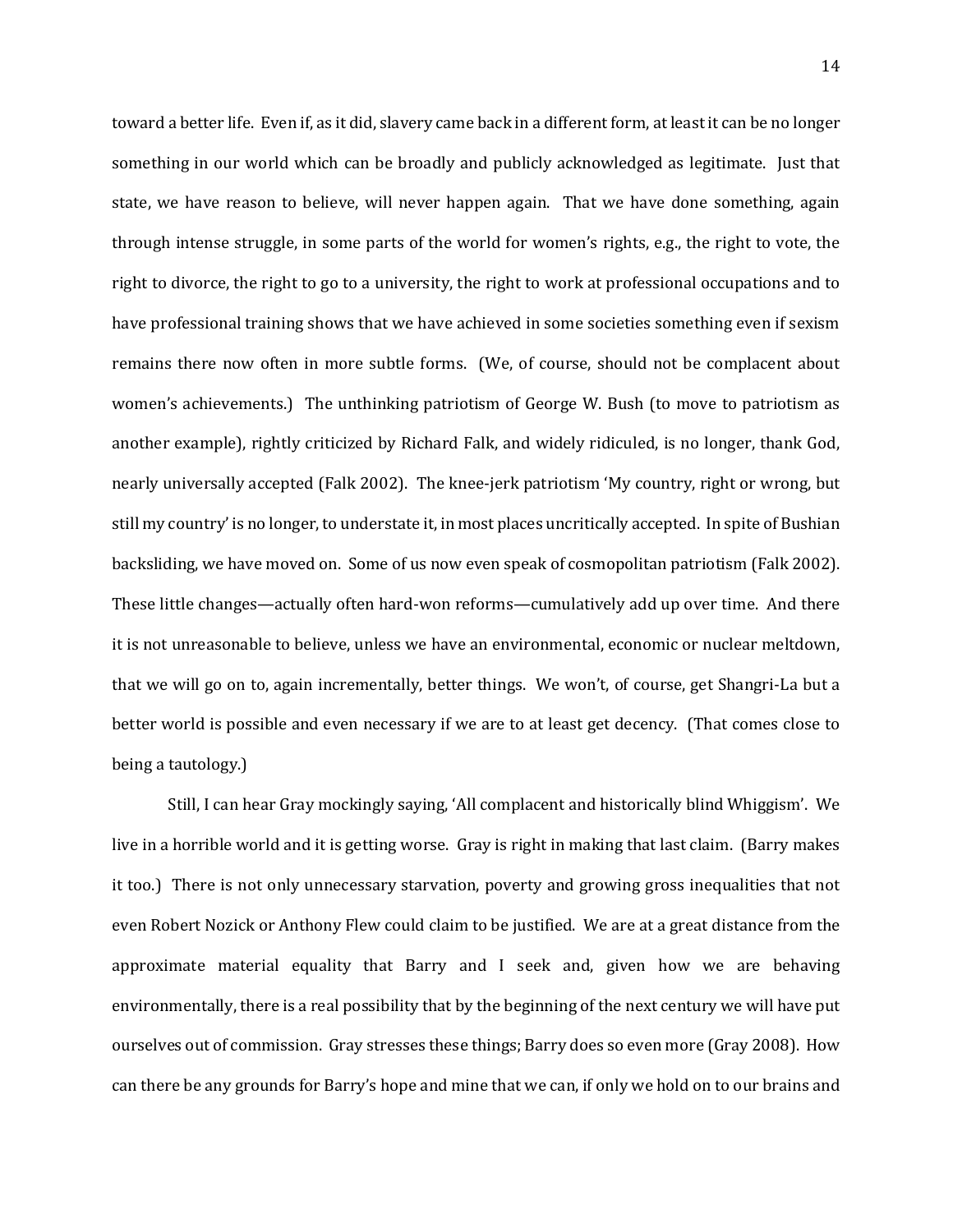moral sensitivities, build a better world? Do we not face a grim struggle for survival that, if we survive at all, will be in some skewed sense a survival of the fittest? Tick off some of the things which oppress us: (1) There is, perhaps irreversibly, severe environmental degradation; (2) there is growing inequality that is so extreme that starvation and malnutrition are common among the very poor; (3) there is increased stress among poor people and, with the undermining of unions, increased domination and exploitation; (4) there is increasing undermining of people's control over their own lives, with the vast oppression of the peoples of the globe (most seriously in the South) by American imperialism with its new increasingly flawed resort to bloody and protracted wars that reign death on civilians; and (5) there are terrorist threats (including potential nuclear and biological threats) exacerbated by the terrible situation in large part brought about by American imperialism. (Think of not only Iraq, but of how the Middle East as a whole is being turned into a sectarian battleground.)

I haven't ticked off all of our maladies but we have enough here brought to our attention to make us very cynical about even a modest so-called incremental pragmatist belief in progress. Talk of a better world being possible sounds extremely hollow and Panglosian. Small wonder that many of us have Gray's bitterly cynical view of the world. His extremely modest proposals for making things humanly tolerable are so modest as to come to almost nothing at all.

I don't see any response to this except to keep on repeating that we are in for a long hard slog, but we must keep on struggling even with the odds stacked against us. We are not just observers but agents as well. It is our lives that are at stake. We will probably, very probably, be defeated. But we must not give up hope; indeed for our very survival and for there coming to be a better world or indeed any human world at all, we must not give up struggling. (As it says in one of Leonard Cohen's songs, we must go on.) Remember my earlier accounting that many of us who write feel about Barry's following Orwell in saying that we write with (a) the hope of getting things straight, or better, at least straighter and (b) we write to do our best to change the world by making it a little more humane place. But (a) and (b) are things that are very likely to sit badly with each other. The more we meet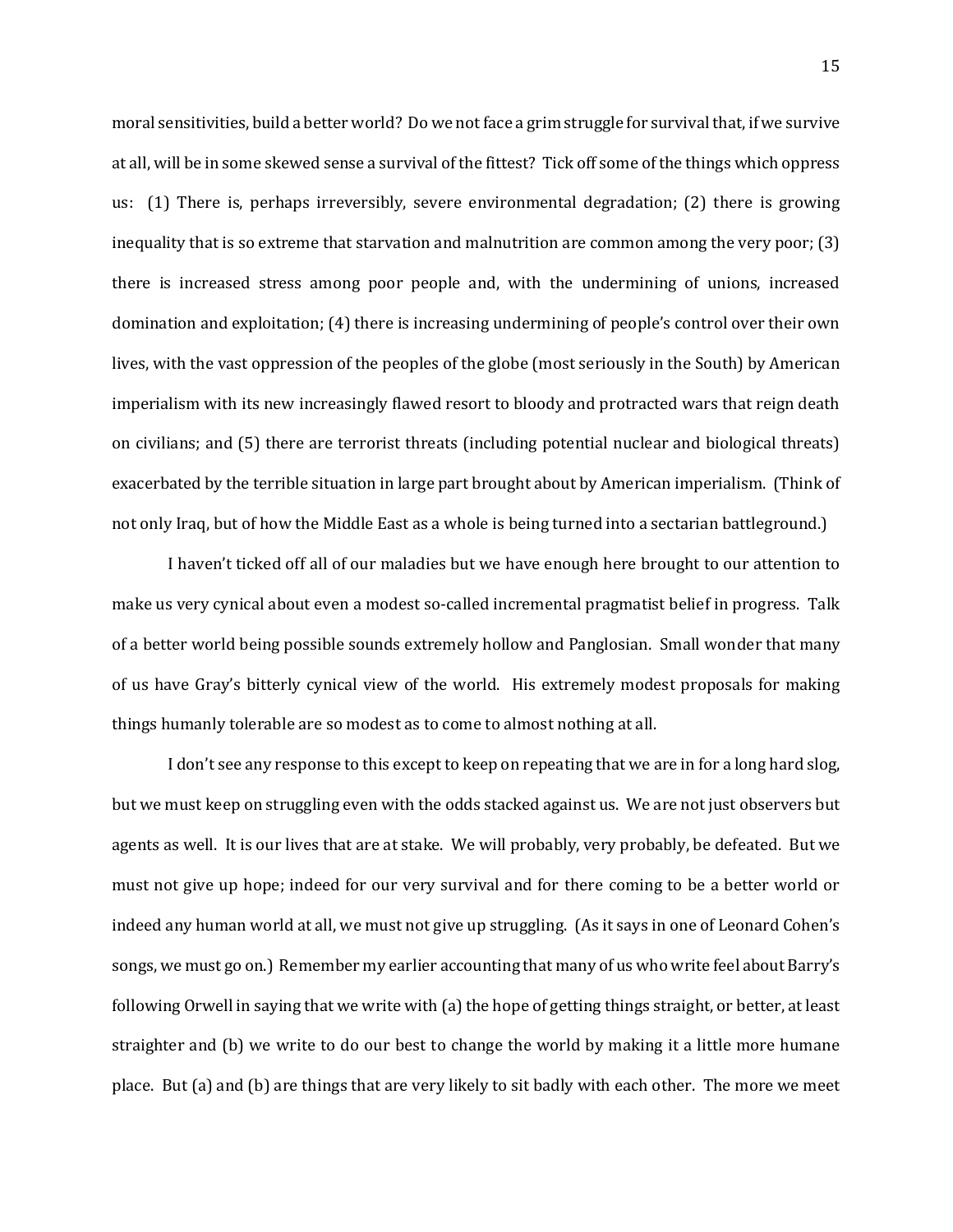(a), the more we seem at least to see that (b) is an impossibility. Barry, unlike Gray, does not think we are left in quite such a grim situation. And recall that I have pointed out how in *some* ways we have progressed so that we can see what it is to in some way make some progress. Barry's suggested reforms make sense and if put into practice would do much to relieve such a grim situation—a situation which, as Barry sees, as does Gray, is staring us in the face, and as something we must not blink at, though most of us will. Yet I remain, Gray-like, bitterly pessimistic. Our progress has been minimal and we have little in the way of reasonable expectations that Barry's or Barry-like reforms will obtain.

#### III

I want now to start to see in this section if Barry has given us viable or even plausible reasons for having his hopes. He thinks that the facts he assembles for our reflective consideration will, if duly and carefully reflected on and put into the fire of something like wide reflective equilibrium, engender anger in us—meaning the populations of the world—and a determination to do something about our drastic situations. We will be motivated to resist. We will be like those Greenpeace activists who scaled to the roof of the British Parliament and placed protesting signs against the expansion of Heathrow Airport in the fact of air travel's contribution to global warming. We, if we take these matters to heart, will feel this way, he thinks, unless we are very privileged and as well without compassion and an elementary sense of fairness, ill-informed, or cannot think clearly. If things in the world are as bad as Barry describes (and Gray as well) and getting worse, we will in our collective anger and as peoples becoming increasingly discontent resolve to do something about it if we can. We will come to have the feeling that we have had enough of those bastards who so structure our world, propagandize us about it, and let it go on that way when they could readily do something about it. (It is not like when you go downhill as you age.)

So what are some of these facts?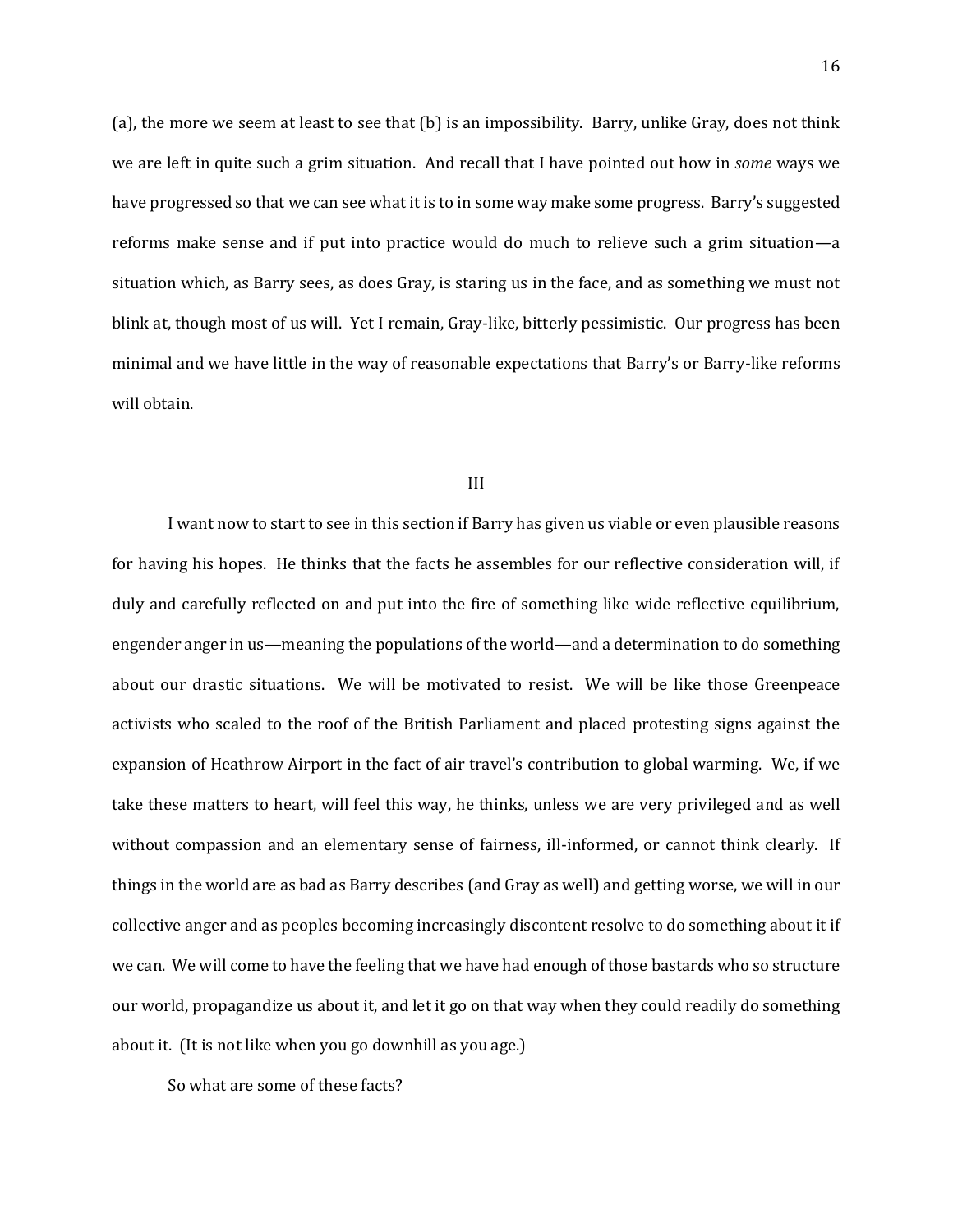(1) The children of poor mothers get a different (an unequal) start in life from their very conception because of the fact that poor mothers typically cannot afford nutritious food or to live in a non-toxic environment. As Barry even more strongly puts it, arbitrary inequalities begin before conception, since the health and nutritional status of the mother at the time of conception is critical. In the womb "the future child is vulnerable to lack of essential nutrients (adequate folic acid can prevent most cases of spina bifida, for example)" (Barry 2005, 14). But the mothers of poor children very well may not have these nutrients. "The advantages of some newborns and the disadvantages of others…are likely to follow them through life" (Barry 2005, 15). In all sorts of ways, even in rich countries from the United States to Saudi Arabia, advantages and disadvantages—sometimes extreme ones—are perpetuated over generations. "The bottom line, however, is that parents' social class predicts children's school success and thus ultimate life chances" (Barry 2005, 15). It is not difficult to see why. Children's proper maturation requires a lot of talking to them and their not just being propped up before the T.V. by parents exhausted from long hours of work and poor transport by an inadequate public transport system. Where these exhausted and stressed parents talk very much at all to their children, their talk often comes principally to a string of 'Do this! Don't do that!' These stressed out parents are often parents desperately trying to make ends meet and threatened with the loss of an insecure, low paying and usually unpleasant job or of having to make out instead on the pittance of welfare. In either case, their children's life prospects are bleak. Later in life, where a child needs an environment of books, music, art objects and, perhaps most of all, conversation, there is little in the way of those things for the typical poor child. It, that is, very rarely is a part of the poor child's life while normally all kinds of advantages are showered on rich children's lives. (I am not saying that rich children's lives are always or even usually a rose garden. Their parents may be neurotic and in one way or another mistreat them or the children may be caught in the middle of a marital conflict. But the poor child is likely to be subject to those things too as well in addition to all the other more material and almost impossible to escape matters I have just described.) It, as Barry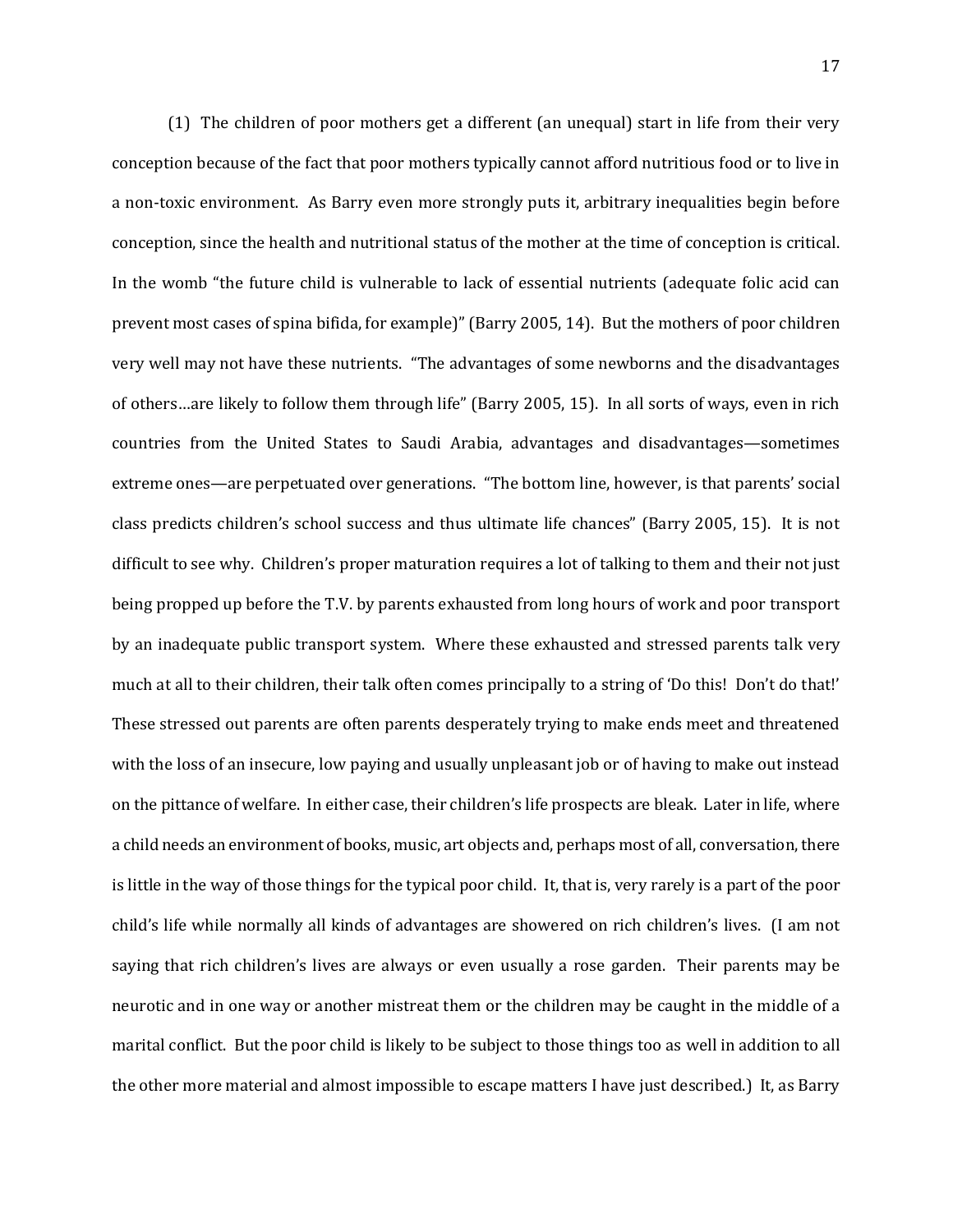points out, is that for the parent and in different ways for the children of those parents that stress goes up the lower the social ladder in which they find themselves. We have vast and arbitrary inequalities (as he well specifies) for which those suffering from them are typically not in any way responsible. Moreover, these inequalities are growing worldwide both *between* the North and the South and *within* nation-states of both the North and the South. These considerations are obviously extremely relevant to social justice and make uninformed or hypocritical a lot of talk about responsibility.

(2) Barry also points out that many "of the losses inflicted on the poorest people are the results of deliberate policies adopted by the governments of the rich countries or the international institutions they control (Barry 2005, 15). The treatment of so-called 'guest workers' in Europe is clearly exploitative and instituted not just by employers but by the restrictive regulations of their governments as well. They work together. Moreover, it is even worse in wealthy countries such as Saudi Arabia and Dubai. Moreover, migrant workers in the United States and Canada are treated scandalously and again abetted by the governments of those countries. It is interesting to see how governments in collaboration with capital add to this. When Indonesia, for example, was hit by a sudden economic collapse the capitalist order, principally the IMF, "had billions of dollars to bail out foreign creditors, but paying out far smaller sums to provide fuel and food subsidies for those thrown out of a job or who saw their wages plummeting was viewed [by the IMF] as a waste of money" (Barry 2005, 15). This is exacerbated by the fact that the collapse was at least in part caused by the unbridled financial speculation of casino capitalism. That is the logic and morality of the capitalist states and the institutions which are a part of or supported by global capitalism. Capitalist governments serve as facilitators for capitalism, particularly big capitalism.

(3) The power of trade unions in both the North and South has since the 1980s been sharply reduced and with this workers' working conditions have been considerably eroded and their rights lessened, though more so in the United States, Canada and Britain than in France, Norway, and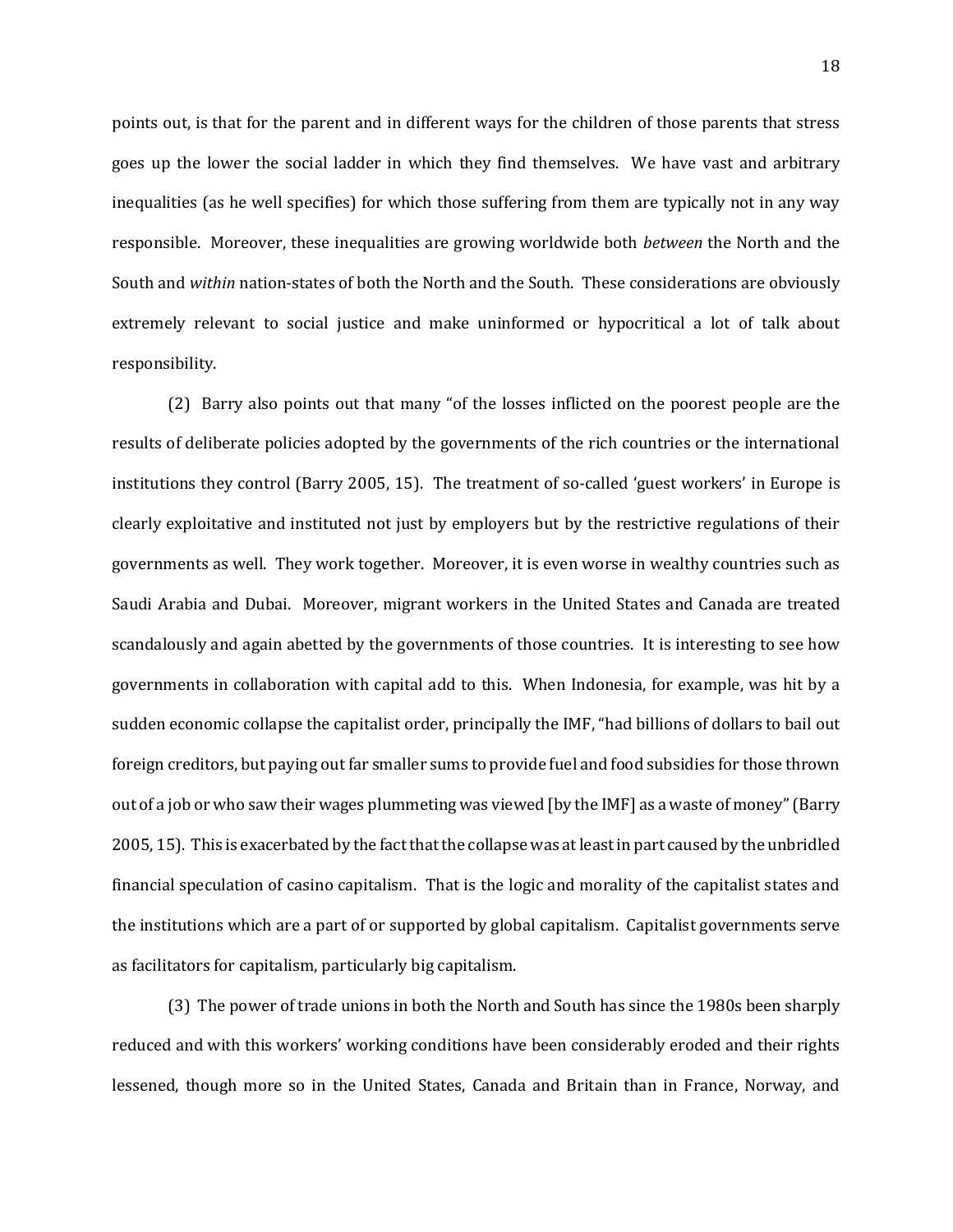Sweden. This goes with the deterioration of unionization, a deterioration that is much greater in North America where there is little in the way of social democratic protections. Workers, particularly in the United States, where before they were sometimes unwittingly against their own interests antiunion or indifferent to unions, have been partly turned around. By now 50% of the workers where they are non-unionized want to join a union (Barry 2005, 271). This is understandable when most of them are what Marxists call 'wage slaves'. We should recognize that most work is a form of servitude and is engaged in out of economic necessity. Academics are in a poor position to appreciate that for much, though certainly not all, of their work is challenging and interesting. Moreover, they have considerable autonomy in what they do. But that is not so for the vast amount of labor in the rich North, to say nothing of the whole world. (There are some places, particularly but not exclusively in the South, where some work is hell.)

(4) The prevailing belief system of any extant society, Barry contends, is largely, directly or indirectly, the work of those in power in the society, particularly the dominant powers of the society (Barry 2005, 27). In our capitalist societies it is that of the capitalists, upper managers they hire, and their high political facilitators. Not infrequently, they are politicians at time T1 only to become capitalists at time Tn or vice-versa. There is frequently a revolving door between politics and executive positions in corporations.

(5) Poor countries need, in a way they are often prevented from doing now, to control their own financial transactions so that their economies will not be devastated by financial withdrawals in speculative raids on their currencies. But the IMF and the World Bank demand that countries should not impose controls on the movement of capital.4 They make this a condition for loans or aid (Barry 2005, 29). This leads to some incredible economic catastrophes and social injustices.

(6) Social mobility is falling. In the North a middle class child is now fifteen times more likely to stay middle class than a working class child is likely to move into the middle class. This was less true in earlier times in our recent past, though escape from the working class was always difficult.<sup>5</sup>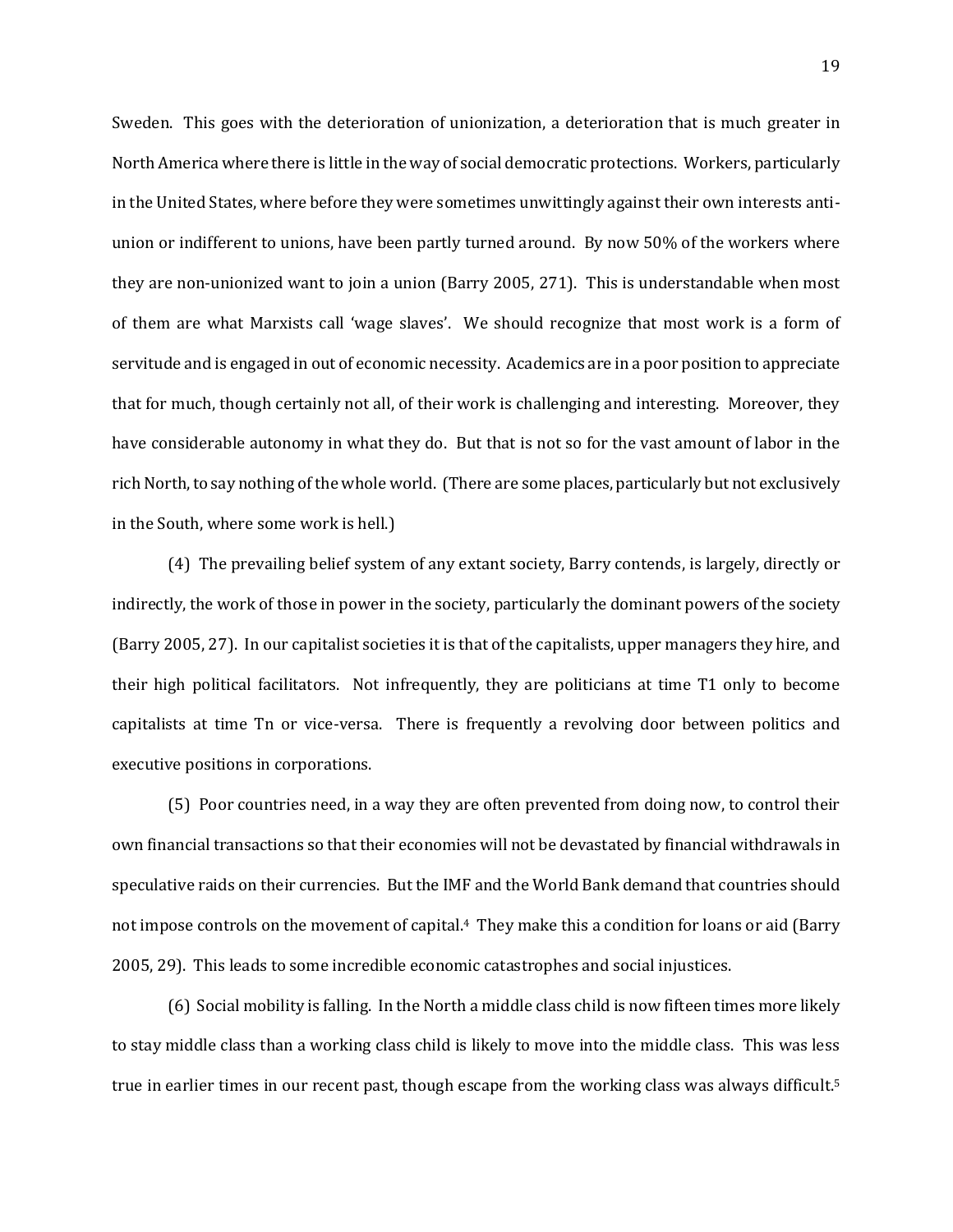Moreover, those who fail to have middle class jobs do not find themselves having stable working class jobs as they did in the recent past, e.g., works in steel mills or car factories are often either unemployed or marginally employed. This has contributed to the rise of inequality, to increased poverty and insecurity with the stress that goes with it. And it has led, not unnaturally, to increased crime.

(7) Students from low income families may be going to college in the United States in increasing numbers. But, in very considerable and disproportionate numbers they attend lower ranking colleges and junior colleges leading to jobs lacking status—indeed often, in fact, vocational jobs (Barry 2007, 62). Similar things happen, though the educational structure is somewhat, though still not essentially, different, in Britain and Canada.

(8) Upper class and middle class parents in Britain, for example, often spend more than one hundred pounds a week on tutoring for their already advantaged children. This is more money than typically members of the working class (often black) live on for a week. This compounds the disadvantages of working class children already (as we have seen) disadvantaged.

(9) "Health is an asset and a resource critical to human development…the distribution of illhealth and long life in the populations depends on relative incomes, on autonomy or powerlessness in the workplace and on a multiplicity of other aspects of the basic structure of society" (Barry 2005, 70). We should remember Barry's point (previously mentioned) that anxiety and stress tend to increase as we move down the social scale and chronic stress (something the very poor extensively experience) leads to ill health and premature mortality (Barry 2005, 77). Again, the lower classes fare badly here compared with the middle class or the upper class. We can see the potential here for me, something to be hoped for—for the renewal of overt class conflict, though we have in the North little of it yet. But the pressures are building up. The poors, as they are called in South Africa, may rise up against their oppressors and exploiters and when we look at the whole world—both the North and the South—they are the multitude.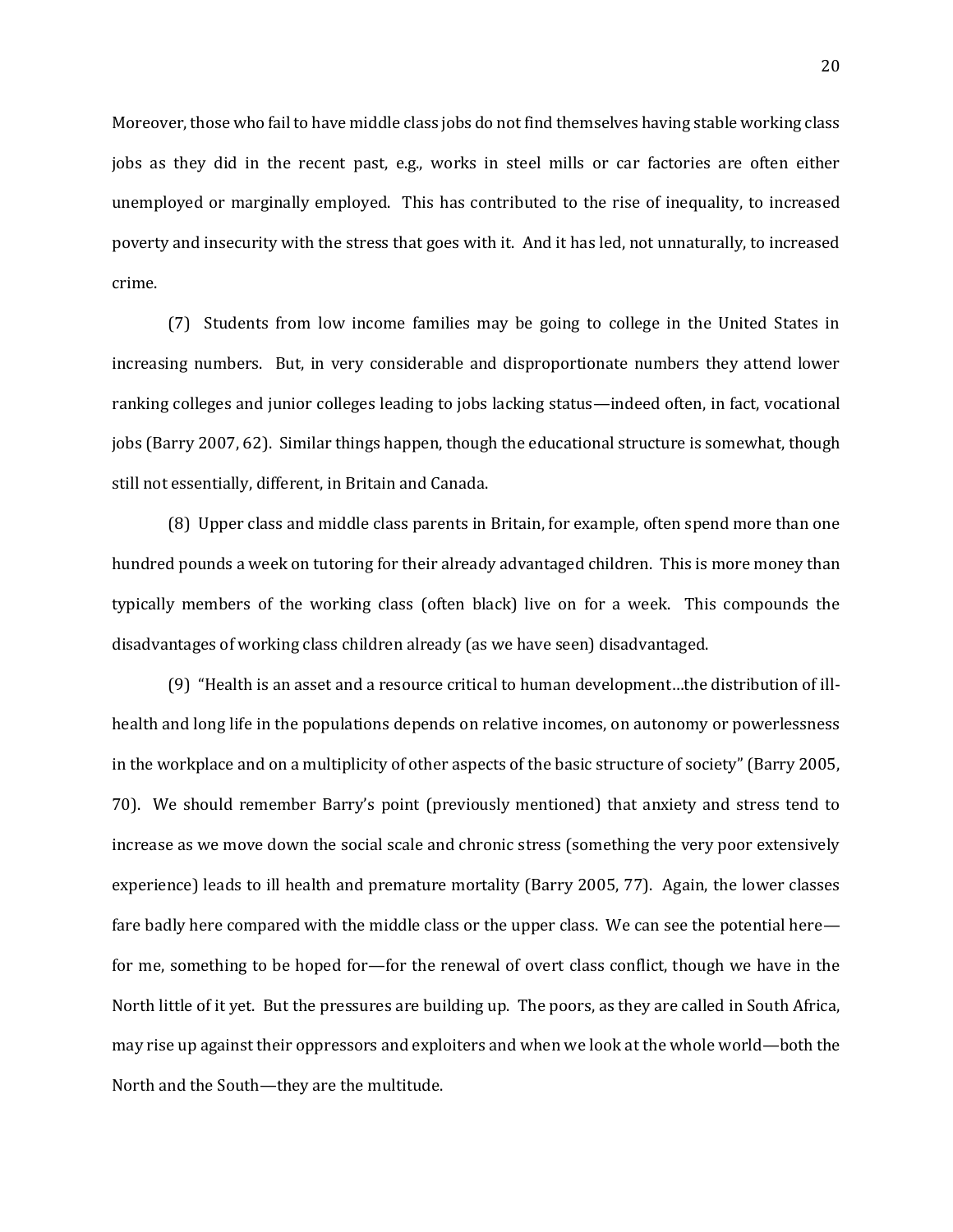10) We hear a lot of verbal outcry against the chaos and repeated civil wars or proxy civil wars in the failed states, particularly in Africa and the Arab world. But in relation to that Barry stresses, something that Thomas Pogge has stressed as well (Pogge 2002), that the possession of natural resources invites political manipulation. The insurgents in Sierra Leone, for example, maintain themselves with money from diamond companies. This suits the companies fine for they can buy diamonds in such a situation cheaper and with fewer restrictions than from an established government. Failed states are sometimes useful for companies. So the companies do nothing to end it. The "chaos in the Congo [to switch to another example] also suits international firms just fine, since there is nobody capable of taxing or controlling them" (Barry 2005, 74). Among other things, the systematic raping in villages of women along with their further gross abuse, makes for a situation which should not be tolerated. But it is.

11) Barry, in his chapter "The Making of the Black Gulag", points out to the preponderance of Blacks, particularly in the United States, in prison or harassed by the police. [He should also have mentioned the preponderance of them in the armed forces of the U.S. or in the private armies outsourced by the American government and explained why.] He rightly observes that prison "has a monstrously destructive effect. While in prison, one-third lose their home, two-thirds lose contact with their families. And it should be added that after imprisonment it is very hard for them to find even a bad job. "It is hardly surprising that two out of three are reconvicted within two years, with the proportion among males aged 18-20 rising to seven out of ten" (Barry 2005, 105). Here we see race riding along with class for what we have been talking about are principally black people.

12) We still have the widespread and a self-congratulatory belief among the upper classes and the middle classes, that the "rich owe their wealth to hard work, enterprise, and frugality while the poor have a bad moral character which leads to laziness, fecklessness and the kind of behavior that…is liable to land them in prison" (Barry 2005, 135). But this (as Barry recognizes) is pure rightwing ideology belied by the following facts: (a) the behavior of the robber barons in the past and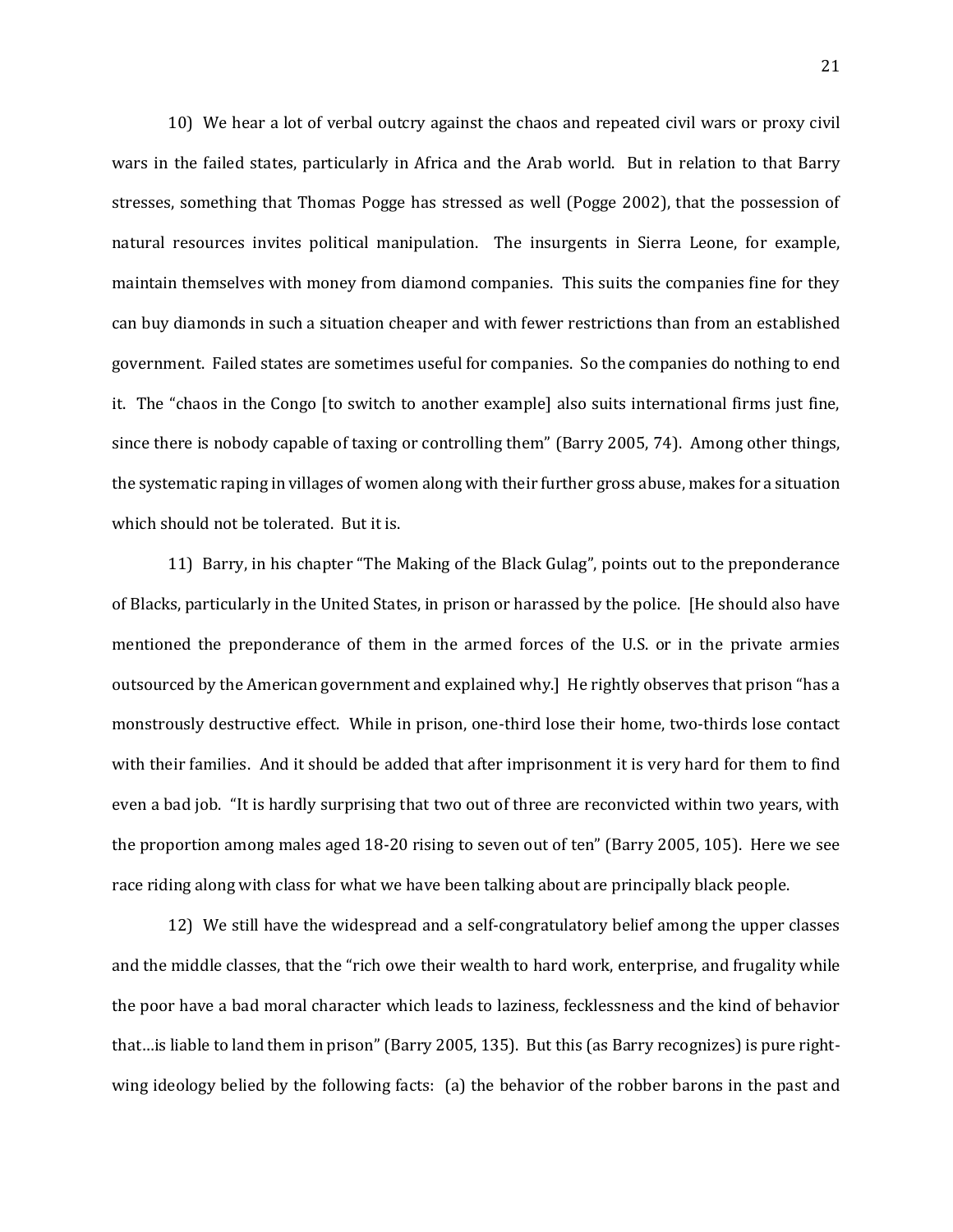present day executives and owners of major capitalist enterprises, e.g., Enron's chief executive or Conrad Black (Barry 2005, 103-104)—to be fair, not all are that extreme but there is (in varying degrees) plenty of that rot among corporate elites; (b) the effect (as we earlier noted) of social factors on children for which they are not responsible but which disadvantage them all their lives and are largely not controllable by them; (c) given the factors noted in (b), there are factors deeply affecting people's lives that have little to do with whether they work hard and diligently or not; (d) there is for the advantaged financial aid from the parents and grandparents. Rich kids get a boost from such help, something that poor kids almost invariably do not have. It is not because their parents or grandparents care less about them but because of their lack of resources—something that the rich have. Furthermore, as Barry points out, "the Great Depression in America made manifest nonsense of the notion that the unemployed could all get jobs if they tried harder". This has again and again been reconfirmed where the job market tightens (when it does the jobs are just not there). Most of the time, market tightening or not, the jobs are just not there in sufficient numbers for anything like full employment. Social democratic, but still capitalist, Sweden aimed for full employment in the 1970s. But as global competition tightened, it became impossible for them. Finally, in Third World countries where unemployment is high, it is completely absurd to speak of jobs being available for everyone who tries hard to get them. In South Africa, with 40% unemployment, it is manifestly impossible as it was in Rio de Janeiro where 160,000 people applied for only 1,000 jobs as rubbish collectors. That everybody could have a job if they try hard enough is the grossest kind of capitalist ideology. The idea that there is a natural order of inequality is of the same order of nonsense. The order of inequality results principally from social factors which are not written in stone. That there is more inequality in Canada than there is in Sweden is a matter of different social-political-economic arrangements.

13) In his chapter on "Rights and Responsibilities" Barry writes, "Instead of accepting their responsibilities, the current business elite both in Britain and the United States appear to be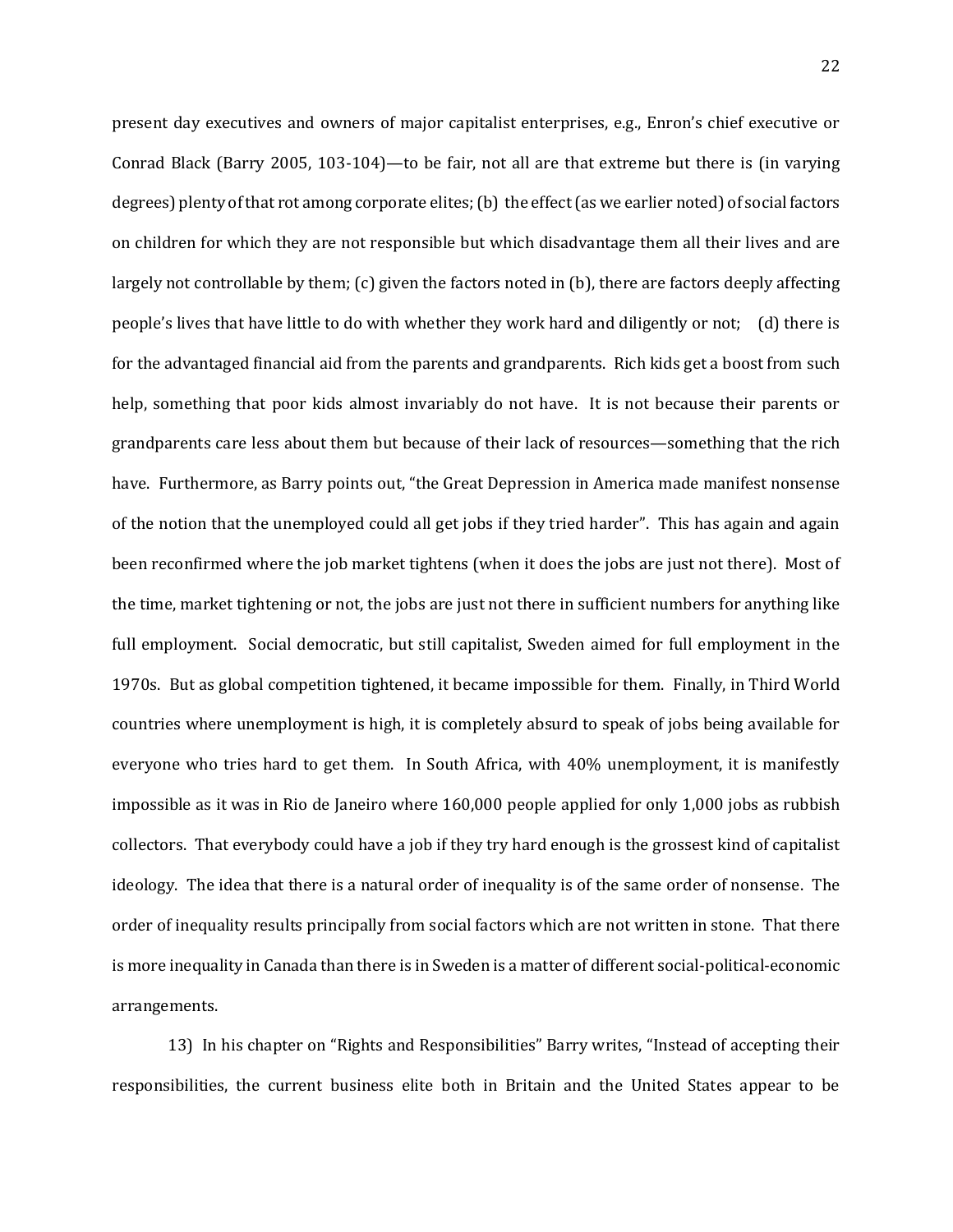interested only in the 'bottom line' – how much profit they can generate for the company and how much (even if the company loses money) they can carry off themselves" (Barry 2005, 144). Barry then goes on to remark, moving to an overt normative assessment, "greed and abuse of power shown by chief executives and other people in influential positions in great capitalism firms undermines the moral basis of capitalism and helps open up the political possibility of radical change" (Barry 2005, 145). Capitalists and capitalist managers could be *capitalist responsible*, e.g., just going out for advantaging their corporation as much as possible or even at the extreme trying to advantage the whole capitalist order as much as possible. Capitalist managers almost never do the latter and the former is becoming rarer. They are, often, ignoring their capitalist responsibility, looking out for number one. As Barry chronicles, they increasingly try to feather their own nexts even when it hurts the firm they are working for (Barry 2005, 144). So much for capitalist solidarity.

14) Barry remarks concerning homeless people that, faced as they are with a bleak and meaningless existence, it is understandable that "homeless people resort to some reliable means of obtaining oblivion…. [I]t may be almost impossible for homeless people to kick addictions to drugs and alcohol. So again, instead of holding individuals responsible, we should apply the public health model and change the circumstances in which they find themselves" (Barry 2005, 161). Speaking now only of the North, there are increasing numbers of such people. Of course, the situation is much worse in the South. There is (speaking again of the North) something that a vigorous social policy in such circumstances is capable of halting or at least ameliorating. This is particularly true of a wealthy society like the United States. But the policy isn't there. We should not be Kant's grandparents holding people responsible for that which they can hardly help given the society they live in.

15) The struggle for status, the attainment of positional goods (having, for example, a bigger home or a more fancy kitchen than their neighbors), 'keeping up with the Joneses', having more and more things, is rooted in the way our capitalist societies operate. If people are so oriented, capitalist profits are greater. But acquiring these things for most people is stressful and psychologically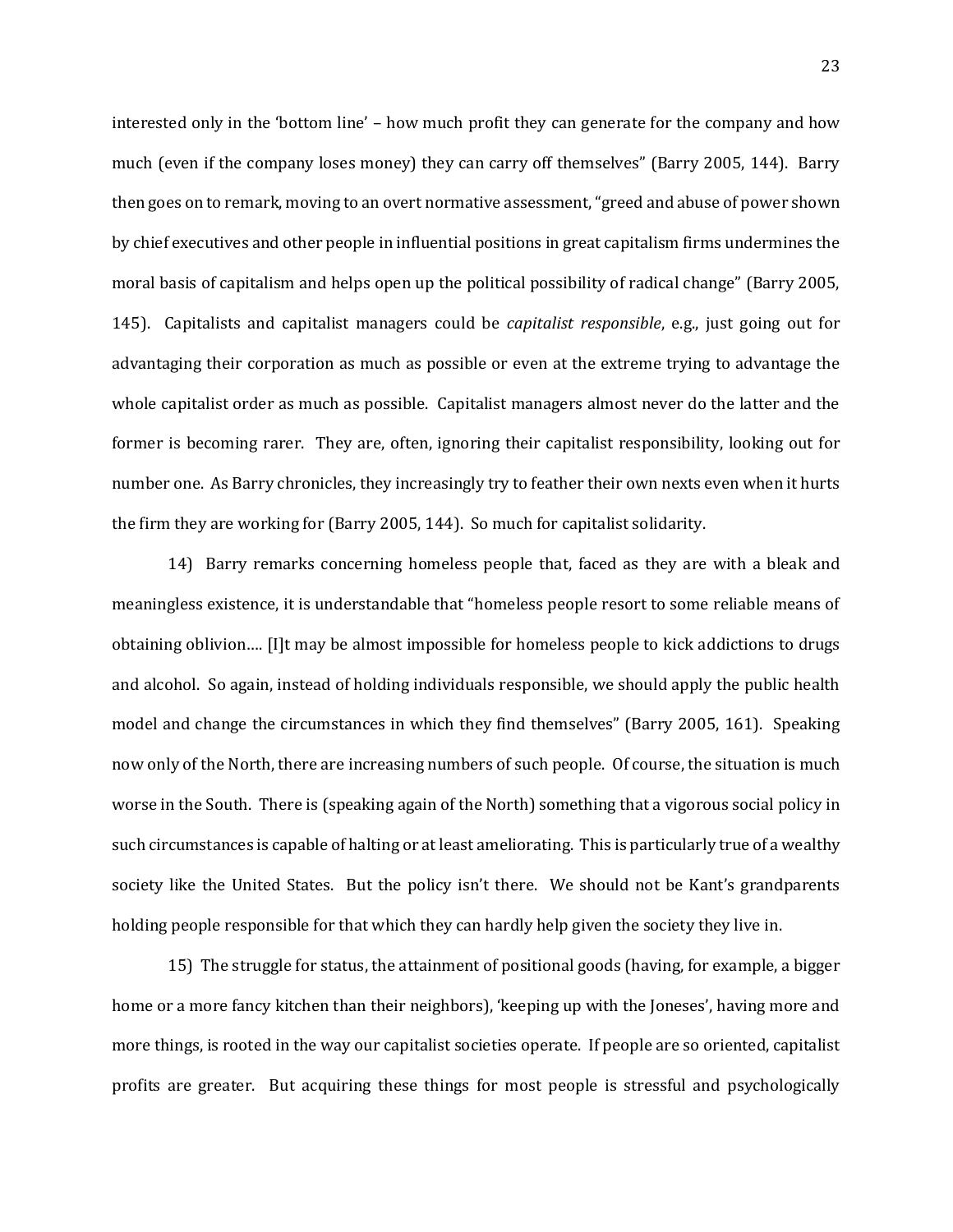destructive. "A more equal society could create a sort of mutual disarmament in the struggle for status through material accumulation, allowing people to be more relaxed about their incomes and work less hard" (Barry 2005, 178). Something the developed societies of the North could afford if this consumerist orientation were abandoned. (It just in pure economic terms could be afforded anyway.) And it could not be feasible in a socialist society which need not be growth-oriented while for a capitalist society it is necessary. For capitalist firms, or at least the big ones, it is either grow or die.

16) "The superrich subvert democracy by their control of the media" (Barry 2005, 180). Three quarters of the press in Britain is controlled by three men: Rupert Murdoch (*The Sun, The Times, The Sunday Times*), Lord Ruthermore (*The Mail*), and Conrad Black (*The Telegraph*) (Barry 2005, 235). In the United States, six do. Similar things obtain for Canada and Australia. Murdoch shows up again notoriously with his control of Fox TV and the *New York Post* in the United States (Barry 2005, 235).

17) "…the social pathology of a highly unequal society consists in the destructive effect that inequality has on social solidarity: the sense that those who live together share a common fate and should work together" (Barry 2005, 183). Something that is essential for socialism as well as a political democracy will be an economic democracy with firms worker owned and controlled. This will generate considerable worker solidarity at least in a firm. We can hope, and it is not unreasonable to expect, that it will extend wider to a workers' solidarity—a solidarity that will even cross borders.

18) "We are simply kidding ourselves if we think that [capital grants] are a painless substitute for equalization of wealth. There is no threshold of an 'adequate' capital grant if those with access to more can still stay ahead" (Barry 2005, 197). And there are such people. In our societies there are people, as we have seen, with access to parental and grandparental help to top off their capital grants while there are many without such access or even the possibility of such access. It is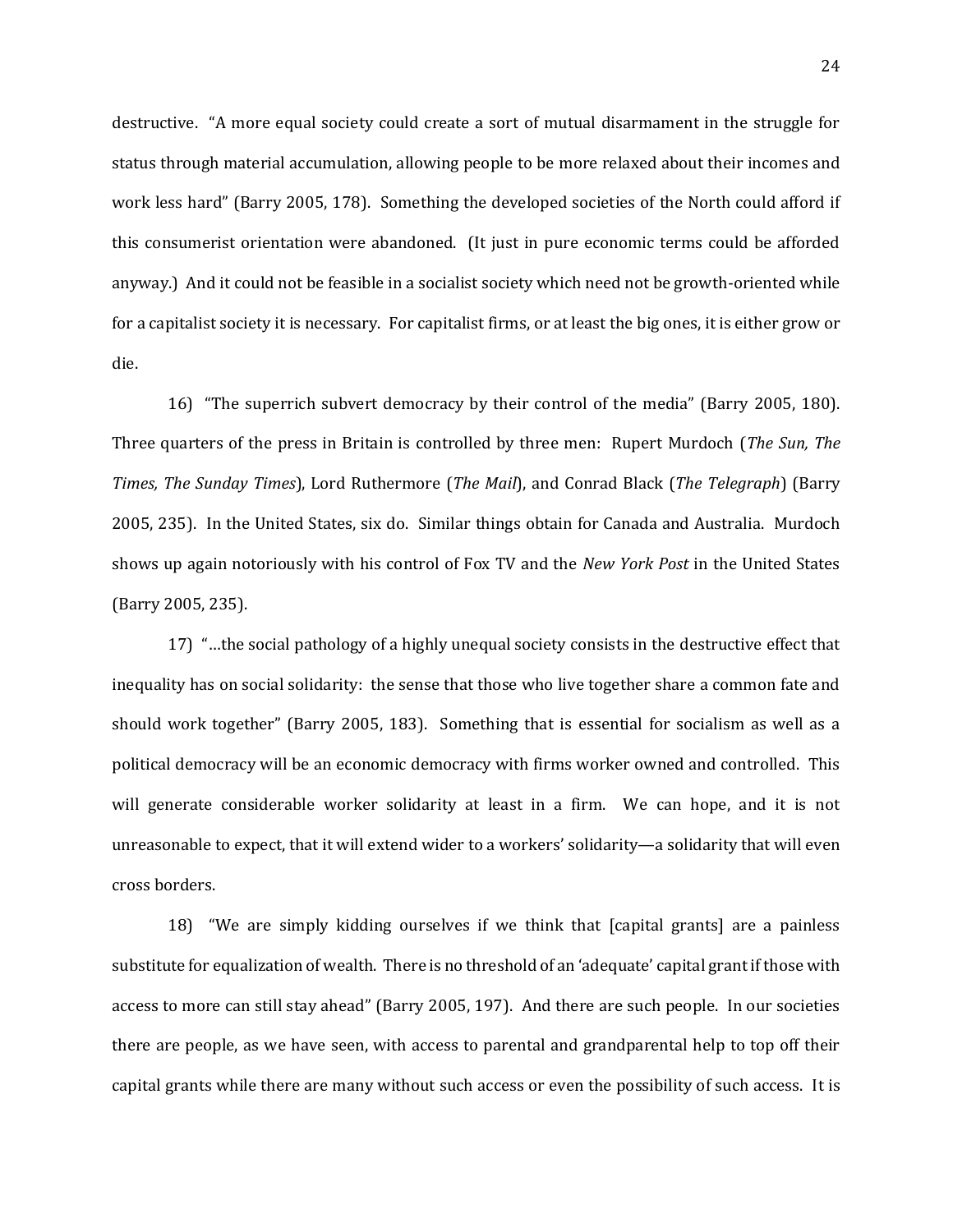no accident that those who have such access and those who do not is tightly linked to class. Parental capital so distributed will reproduce class-based differences in life-choices and life-chances. The "great enemy of social justice remains the vast inequality of wealth and its tendency to increase" (Barry 2005, 199). But it is this that a capitalist society gives us.

19) Employers can keep the threat of dismissal in the background as a disciplinary weapon in their treatment of employees. Moreover, they "can choose to rule…by fear, and throw out employees regularly simply to make the threat of unemployment more salient. Thus, the president of General Electric recommends firing 10 percent of the company's employees each year automatically—*pour encourager les autres*" (Barry 2005, 205). Barry goes on to add that this "strategy is especially attractive where there is a large pool of available labour, the job requires only a minimal ability and training, and where monitoring is either unnecessary or easy" (Barry 2005, 205). An example is that of working at a checkout counter in a supermarket. Working conditions there are often tyrannical and the job with the development of electronics has become de-skilled. It is no longer necessary to calculate change or even to be able to. Moreover, the cash registers are connected to a central computer so that management "can easily monitor the average time per transaction taken by each worker" (Barry 2005, 205). And, particularly where the supermarket workers are non-unionized, they can easily be fired.

20) "If we want social justice, we have to reduce the importance of having paid employment" (Barry 2005, 208). Barry gives two reasons for this. "The first is that the less intimidating the threat of being unemployed, the more choosy workers can be and the more employers will have to make their jobs attractive. The second is that there is no adequate justification for large inequalities of earnings—so that the smaller the part played by earnings in people's standards of living, the more just is the society" (Barry 2005, 208).

21) Instead of having set shifts organized at least three months in advance, there is coming into being quick shifts of days or hours of employees. There can be made simply by a phone call so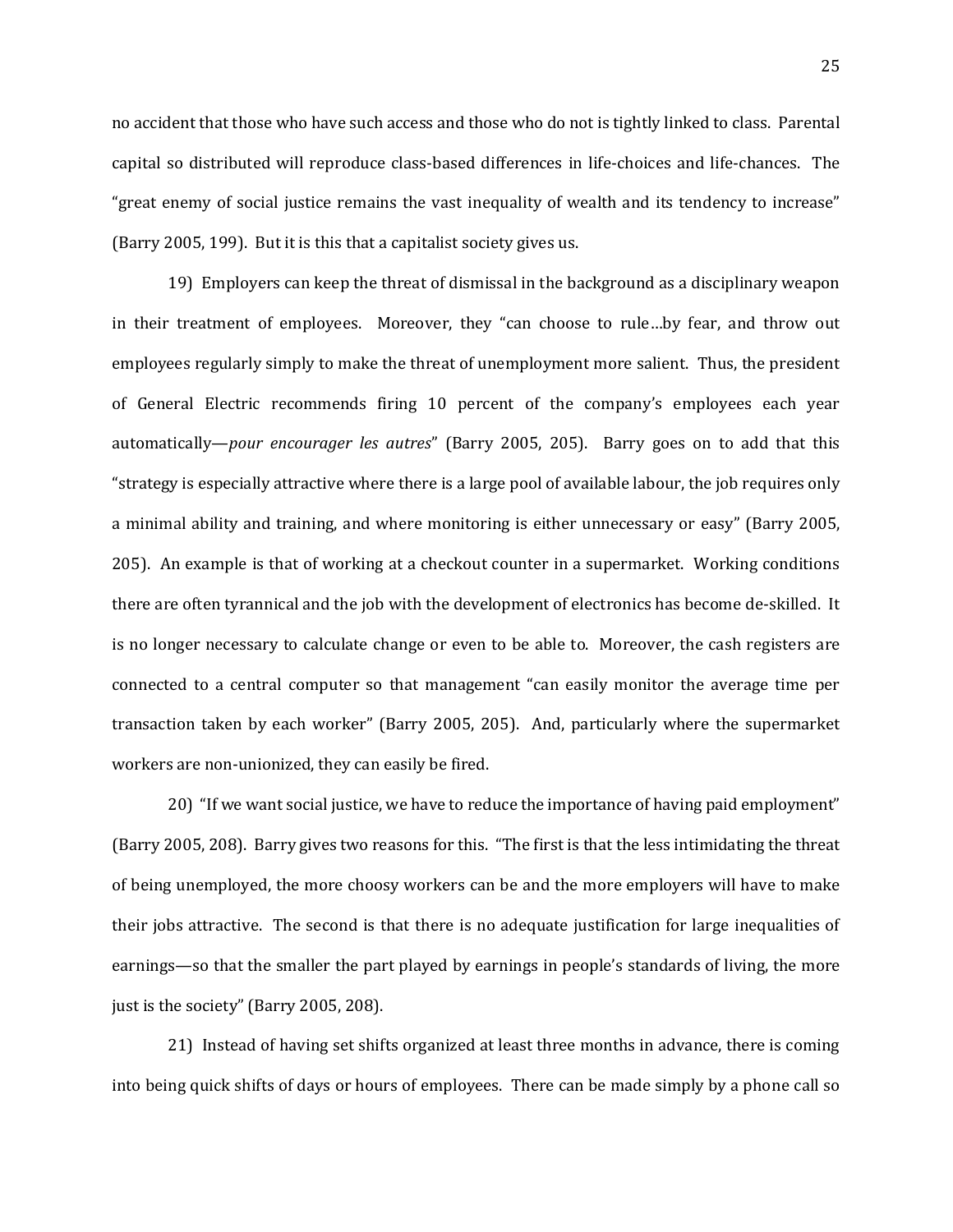that a computer scanning when employment is most needed will decide on a day-to-day or even on an hour-to-hour basis when the employees should come to work. This makes the work increasingly stressful for workers. They cannot plan their days and weeks. They can't determine a time to do essential shopping, make a trip to the doctor, plan a family outing. This Wal-Mart strategy is a great capitalist ploy which clearly, and in an incredibly crude way, puts *profits before people.* However, it maximizes profit. But is it *parti-pris* to say that is essentially what capitalism is about? I don't think so. Am I mistaken or exaggerating? Am I being too reductive or essentialist? Again, I don't think so.<sup>6</sup>

22) Public political debate, with which we are familiar, debate that gets a substantial hearing in the United States and Britain closes, down a lot of options that would be open for debate in a more democratic society. There is little difference, though particularly now (2008) there is *some*, between the Democratic and Republican parties in the United States or between the Labour ('new labour') and the Conservative parties in Britain. (Rhetoric aside—and not all of that—Thatcher and Blair seem to stand for much the same thing.) Neither Britain nor the United States—nor Canada, for that matter has proportional representation and this makes it very difficult for small parties to get a hearing in parliament. I don't want to suggest that there is no difference between the major parties in these countries, but it is not very significant. If I were a citizen of the United States, given the extreme nature of the G. W. Bush administration, I would hold my nose and vote democratic and the same thing would obtain if I was in an Ontario riding (district) where the only genuine competition is between the Conservatives and the Liberals. Again, I would hold my nose and vote Liberal. I don't know what I would do if I were in Britain. I probably would vote (if there is one) for some small socialist party with no chance of winning. Our only genuine choice in such societies is that of choosing the lesser evil. We repeatedly vote strategically if we vote at all. But Barry's point is very well taken that in Britain and the United States (and he could have added Canada, the NDP is particularly pallid as a left-wing alternative) our choices are very constrained. The contending parties are all for growth and lowering taxes. Hilary Clinton in an authoritative political statement makes that very clear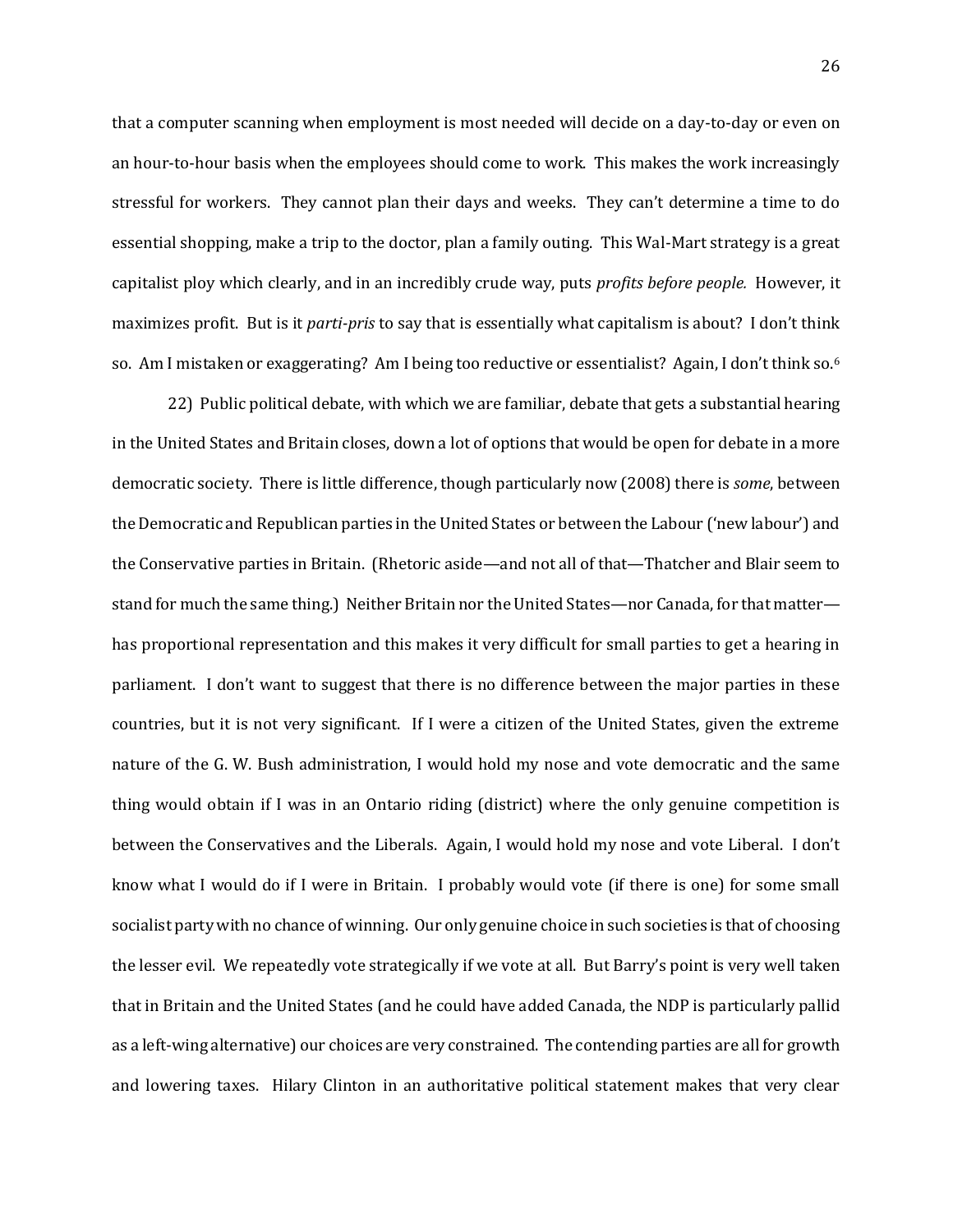(Clinton 2007). But it is both these positions that need firm challenging, examining and parliamentary debate. But there are no major parties in Britain, Canada or the United States that do so. In the last U.S. presidential elections Ralph Nader (who would have done so) garnered only 0.3 percent of the vote and was barred from the presidential debates. The same thing happens to the Green Party in Canada. Its voice, given the threat of global warming, would have been particularly important to hear.

Barry rightly remarks:

Nobody has suggested that taxes should actually be raised to pay for education, health care and enough money for everyone to live on decently, or that 'defence' spending should be cut drastically to help fund domestic programmes. Rather, the only argument has been about how much taxes should be cut and how much more money should be committed to the project of empire. That craven acceptance of the other side's agenda illustrates perfectly the triumph of the ideas of the right (Barry 2005, 237).

These 22 points are just a sampling of some of the factual-cum-interpretive considerations Barry sets out. But they are sufficient to give us something of his rationale for a social democratic/socialist orientation and for a conception of social justice that would go with it. But it is important to remember that there is a whole family of conceptions of social justice that would also do so, e.g., John Roemer's or Stuart Hampshire's. (See Rawls's remark in his Preface to the French edition of *A Theory of Justice* where he says of his position that while in the United States it "has been referred to as liberal, sometimes as left-liberal; in England it has been seen as social democratic, and in some ways as labor" (Rawls 1999, 416).)<sup>7</sup> And Hampshire has made his affiliation to social democracy clear. Yet they all have conceptions of social justice that significantly differ from those of Barry in his more standardly philosophical works. Yet they all belong to a family of conceptions of social justice which are equally compatible with the factual and the factual-cum-interpretive twentytwo statements just taken from Barry. *Perhaps* with Rawls, Barry does not think so. He has been a sharp critic of Rawls, particularly his later thought, believing, I think mistakenly, that Rawls has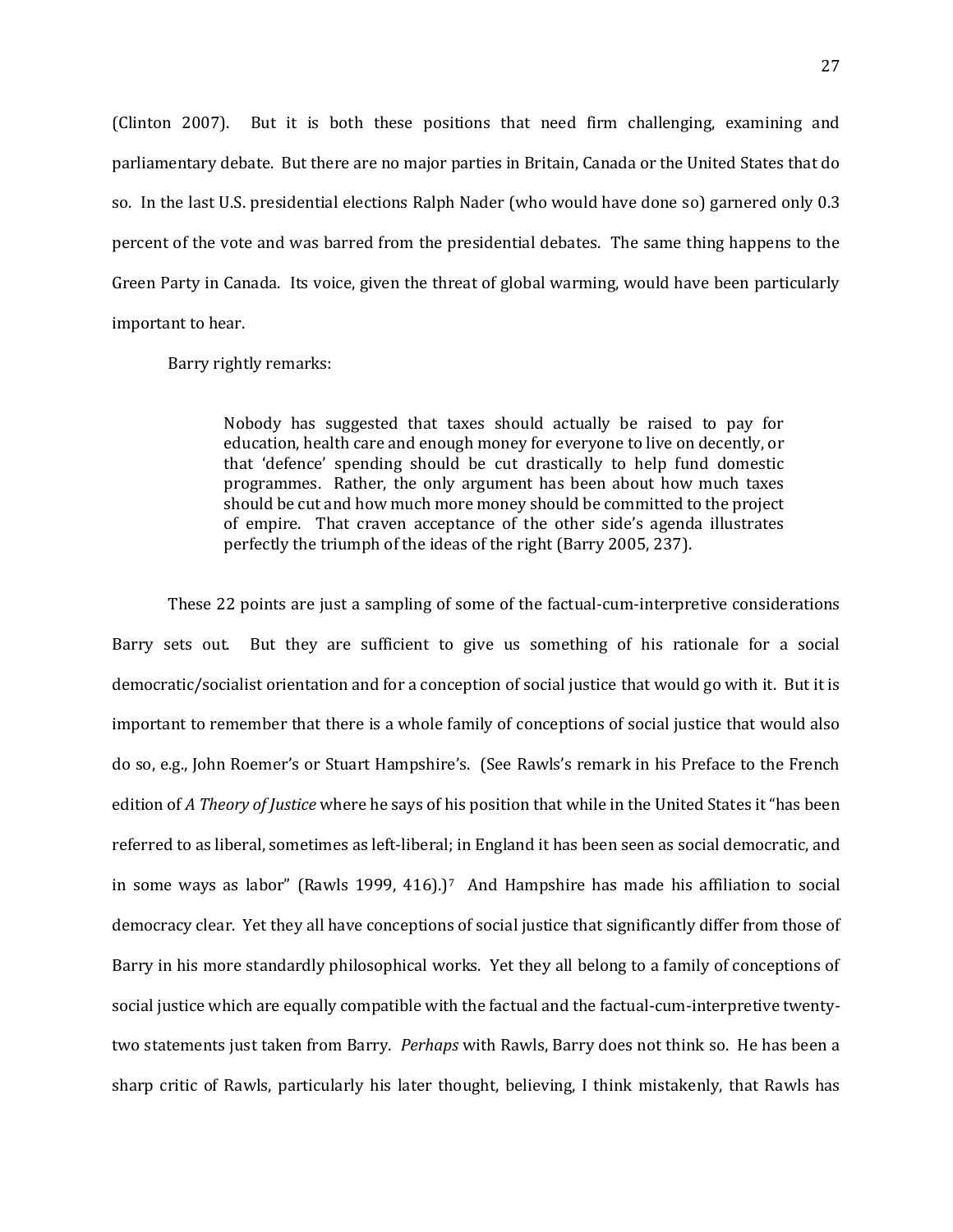departed too much from his original egalitarianism. Whether that is so or not is very disputable and I believe that it should in standard philosophical contexts be disputed. But that aside, Rawls makes clear in the same Preface his commitment to social democracy and rejection (*pace* Gray's understanding of him) of the welfare state and welfare state liberalism (Rawls 1999, 419-20). Barry's social democracy/socialism are equally supported by Rawls. But Rawls thinks that welfare states do not move far enough in the direction of social democracy. A social democracy, on his account, must either be a liberal socialism or a property-owning democracy (Rawls 1999, 419-20).

There is a considerable range of conceptions of social justice from G. A. Cohen to Ronald Dworkin that are equally compatible with social democracy and liberal socialism, i.e., the kind of socialism that Barry defends, not the socialism of Jacobin inspiration that Gray describes and criticizes. Its core is nicely captured by Barry in the extended quotation he takes from Harold Pinter which introduces his introduction to Part I of *Why Social Justice Matters*. But when it comes to philosophy's attempt to give the most perspicuous representation of the principles of social justice, there will be the familiar philosophical disputes about what conceptions best capture that. But, as Barry makes clear, he is not concerned with that in *Why Social Justice Matters* as he was, for example, in his *Justice as Impartiality*. But the factual-interpretive claims we have been concerned with here are meant to stand independently of any particular such philosophical theory. They don't take sides on what divides Rawls, Cohen, Barry, Dworkin, or Levine. They will take us, if near to the mark, to social democracy or liberal socialism and to the varied philosophical conceptions of social justice compatible with those political orientations. But they will not take sides concerning the family of such philosophical conceptions. Should it be G. A. Cohen's or Amartya Sen's or someone else's? Or is it, as Gray rather imperiously claims, too much of a dispute about "arguments about arguments", typical, he has it, of philosophers fiddling while Rome burns? (I leave aside such meta-philosophical questions here.)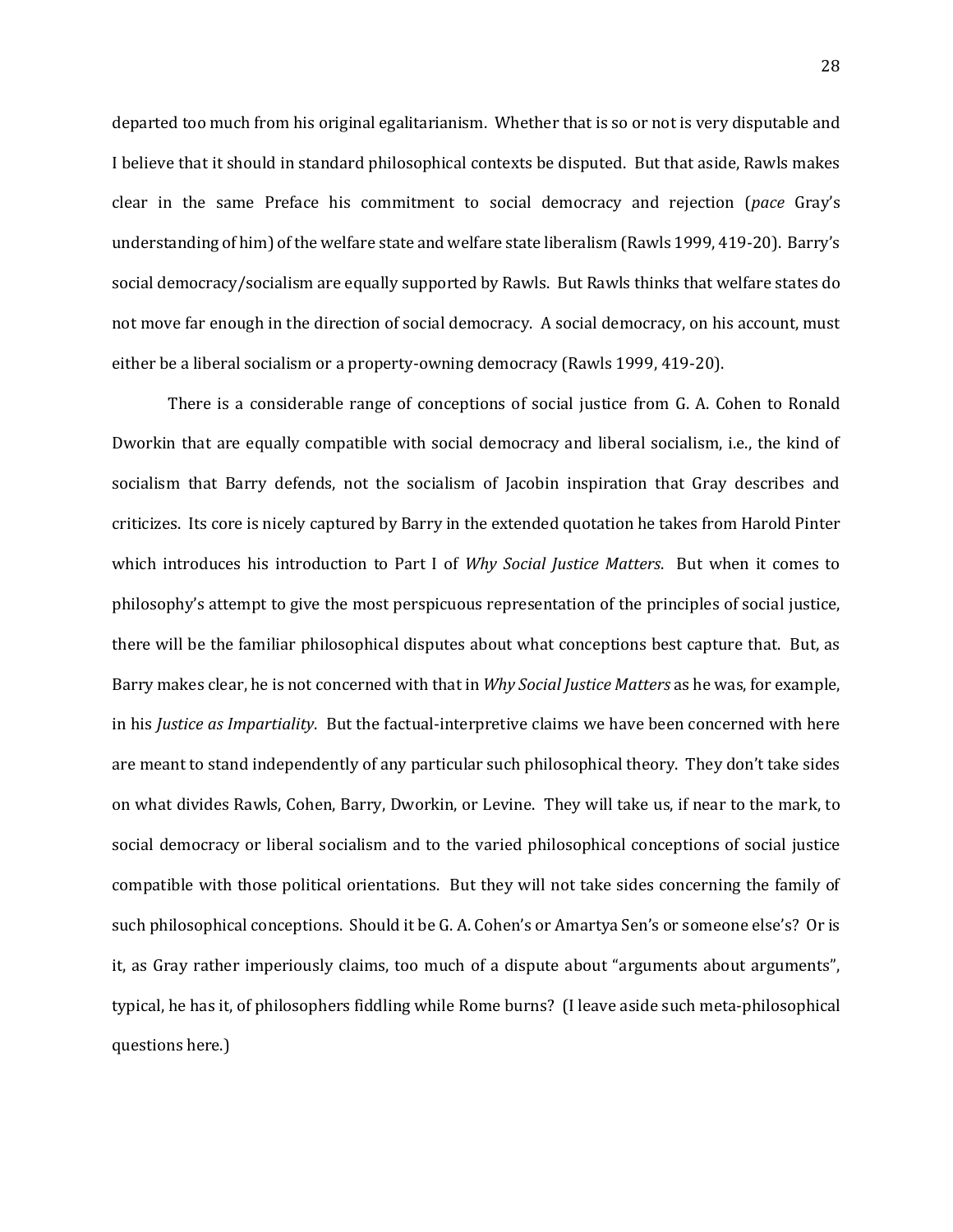I now want to say something about the 22 claims I have taken from Barry. They, as I have remarked, are just a sampling taken from this very rich book. But they are sufficient, if they are near to the mark, to show that (1) social democracy or some form of liberal socialism is morally mandatory and necessary (but perhaps not sufficient) to save us from what is a looming disaster of mindnumbing dimensions, i.e., where global warming and population growth are threatening the very existence of humankind (see the last three chapters of *Why Social Justice Matters.*); and (2) that if these 22 claims (or at least a decent number of them) are not on some plausible readings of them well-justified and functional motivationally then social justice is unachievable. If that is so, we will get a world something like that which Gray believes we are caught in. These are two issues we must face.

Barry's claims are all at their core empirical claims or empirically grounded claims. And claims which are empirical or empirically grounded are open to confirmation or information. Many are, I believe, empirically well-warranted. For what I have just said to be warrentedly assertable requires empirical attention to the world. This is also true of empirical claims or empirically grounded claims that turn out—just turn out—to be non-warranted. Testing or testability is crucial all along the line. It is perhaps not too extreme to say that with some of them, e.g., about global warming, our very survival depends on gaining a correct account of what is going on here and what is likely to happen. It is imperative that we get reliable knowledge here and then act on it promptly.

The facts at issue here cannot simply be read off to the world without conceptualizing and interpretation; some would say (*seemingly* Barry among them)—extending, I think what counts as 'theory a bit'—without a theory. But, theory or not, empirical evidence comes in here crucially. Suppose, as Barry says, we can reliably predict the general course of what will happen to a person from very early on. If a child comes from an impoverished family and goes to school repeatedly

29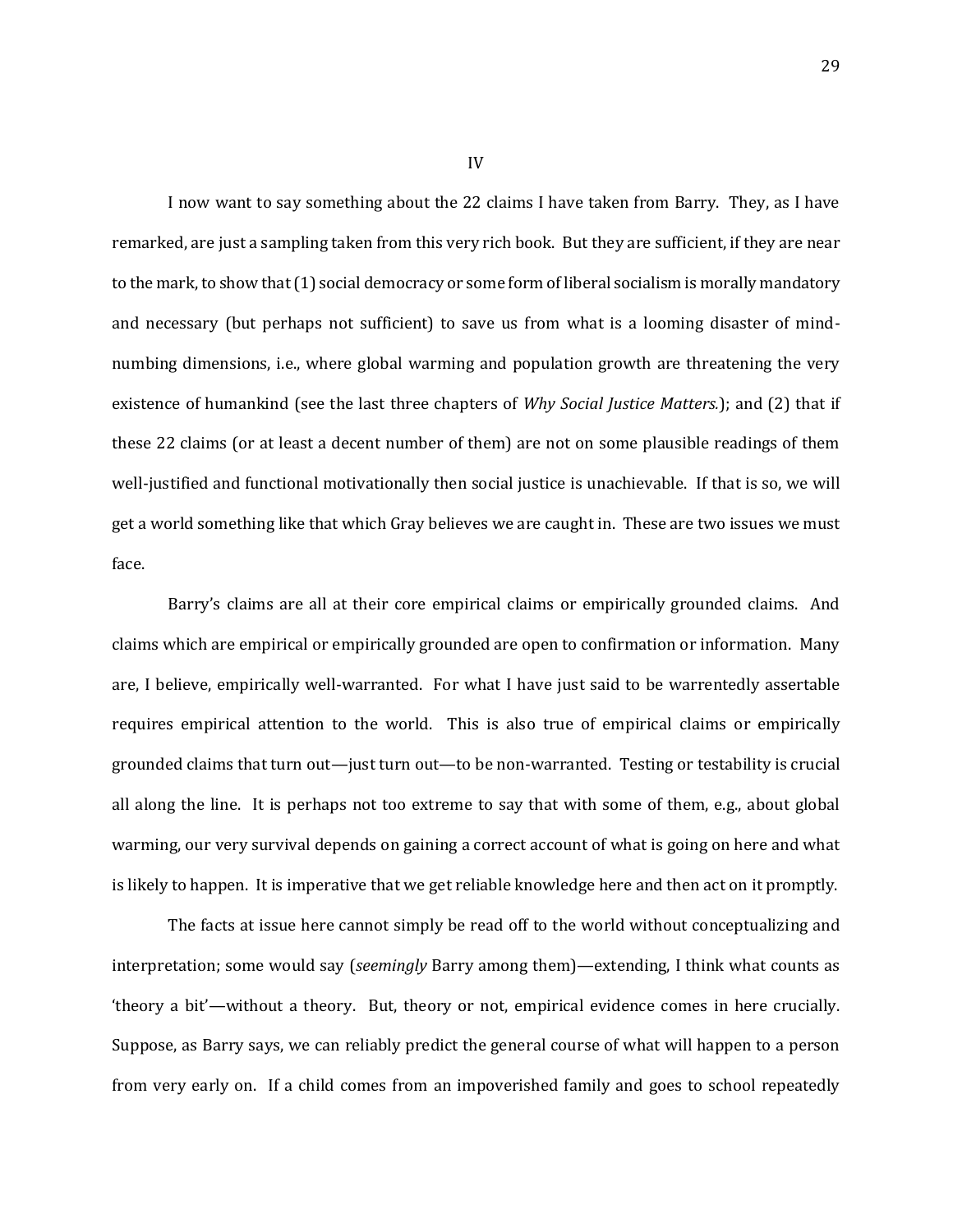without breakfast and hardly a very nourishing meal in the evening, he/she will predictably fall asleep in class and do poorly in class and will hardly go on in school beyond the legal limit where he or she can leave, let alone go on to university. We will have to look and see what happens to children in such situations whether their lives will track the pattern hypothesized. Sociologists and social psychologists have done this—this looking and seeing—and have found out that this is how things go, not for every child, of course, but for most of them. We might not know why there are these few exceptions, but we know that to attribute laziness on the part of a child exhausted, perhaps beaten, and without encouragement that does badly is way off the mark. To attribute laziness as the cause of his poor behavior in school is not plausible since there are so many other explanations that can more plausibly be given to explain his behavior. But how do we explain the few exceptions? *Perhaps*  we do not have a good explanation. But whether we can explain them or not does nothing to show that the usual explanations by sociologists and social psychologists—the kind given by Barry drawing on that literature—are not appropriate. And what Barry describes is what happens to the mass of impoverished children. And it is this that counts in giving social explanations and attaining social justice. Probably the child, who unlike most poor children, does well, even with all her disadvantages, had in the womb the important nourishing fluids or something else biological was at play or perhaps she was lucky enough to have parents who were determined, and worked against all odds, that their child should not fall into the poverty trap they did and perhaps these efforts paid off. But for both the biological causes and the social causes (or some combination of both) there is nothing the child himself or herself could reasonably be blamed or for that matter praised. It is not something for which he or she is responsible. But the most important point is no matter how we explain such individually deviant behavior, i.e., departing from the statistical norm, that it is the latter that counts in thinking about how children from impoverished backgrounds will behave. Is it not the case, as Barry claims (following certain social scientists), that generally speaking children of the working class who are so impoverished, so deprived, that they do not perform in mathematics and reading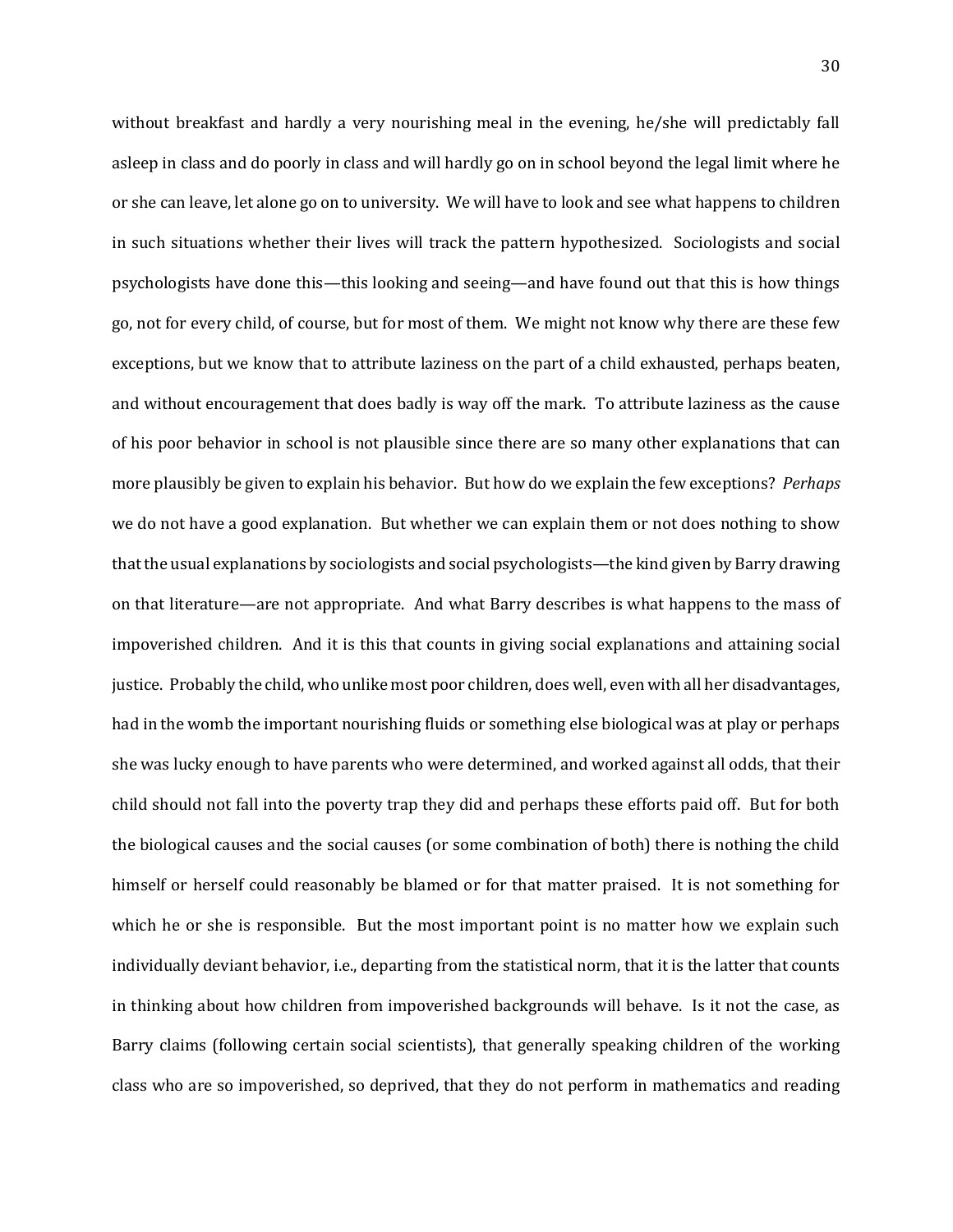skills as well as middle class or upper class children, that they tend to drop out of school and more commonly drift into crime than middle class or upper class children? And is it not true that for even those working class children who do stay in school that they tend to opt for a vocational rather than an academic route with its lesser privileges? This can and has been ascertained empirically. The answer to the above questions is yes. It is not a matter of speculation or philosophical dispute.

To be warrantedly confident of that we have to be able to determine who is working class, middle class and upper class, but this can also be done empirically by attention to income. That is often not adequate for class analyses as is well known (Sen, 2006). But it will do for the above purposes. Perhaps it will be observed that we have to know what that income is. But now things are getting absurd. The engine is idling: we are pointlessly asking questions about questions. If we must have an answer we can say we are talking about income when we say A has thirty thousand dollars that he can access while B has only two hundred. There we have a difference of income. The point to be noted is that we have all along the line things that are empirically verifiable and falsifiable. Very probably never with certainty, but reliably fallibilistically so that what happens—empirically happens, if that is not pleonastic—counts for or against the warranted assertability of the claim. And thus we can give evidence for what happens and does not happen.

Barry's claims—though not everything he says about them—are empirical factual claims or rest on empirical factual claims. They are not evidence immune. But they are not what some have called brute descriptions, e.g., 'Bush weighs 160 pounds' or 'Bush has brown hair'. They are things that can be in a plain sense (though perhaps not in a philosophical sense) conclusively established. Contrast this with a description that (while remaining empirical) is not a brute description, e.g., 'Bush is both ill-educated and rather dumb in spite of the schools he went to.' This also makes a factual claim and many believe that it is true. But both those who believe it to be true and those who do not recognize that, unlike 'Bush weighs 160 pounds' or 'Bush has brown hair', 'Bush is both ill-educated and rather dumb in spite of the schools he went to' or 'Bush is fanatical and dogmatic' are not so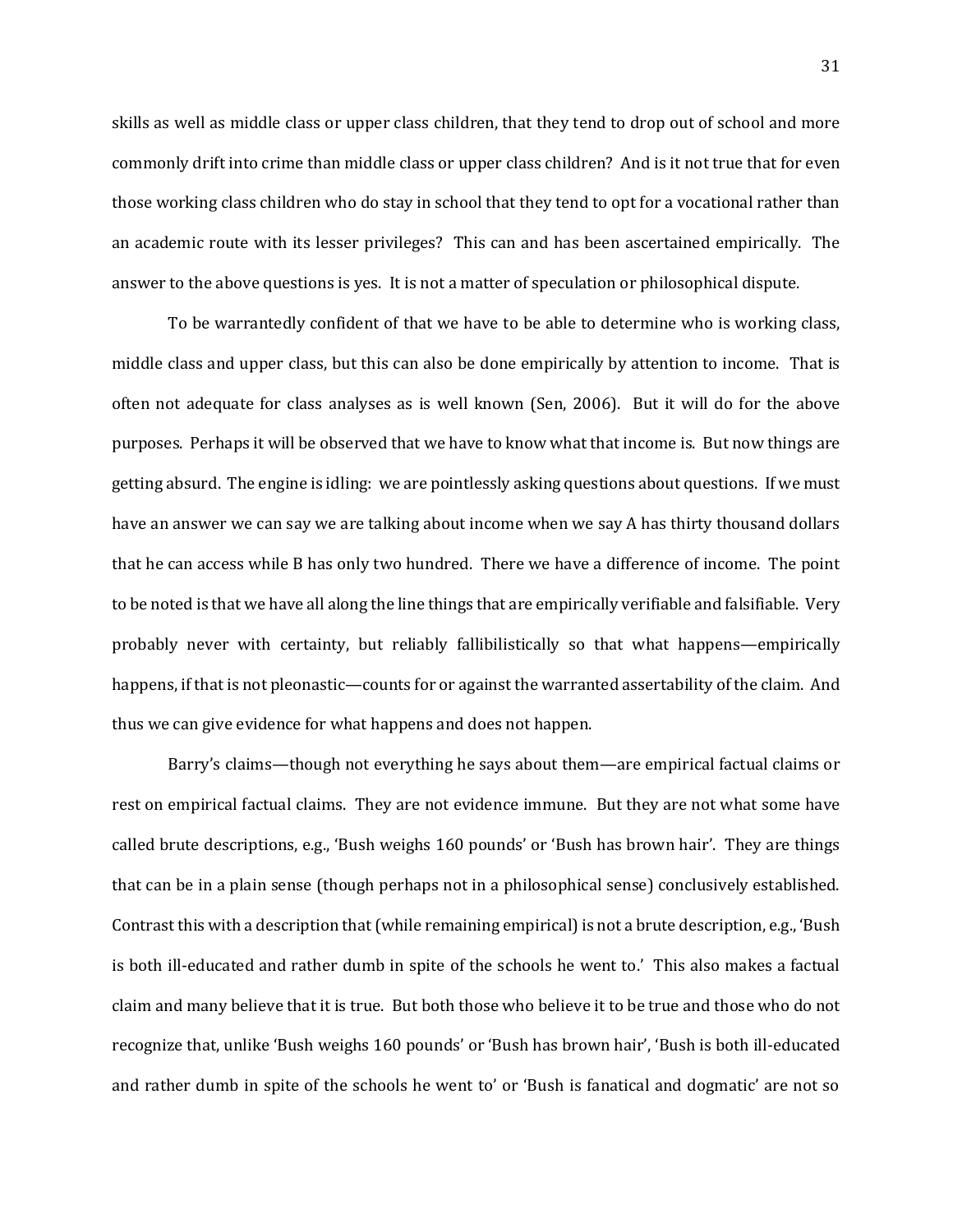*simply* empirically determinable, though that does mean that they are evidence immune. Some of the words in the last two sentences, namely 'ill-educated', 'dumb', 'fanatical', and 'dogmatic', are certainly not value-neutral as are the words in the first two mentioned sentences. But these last two sentences remain descriptive: confirmable or disconfirmable, not just any behavior can be intelligibly called fanatical or dumb, though there will be some disagreement about what is fanatical and what is dumb. They are contested, and sometimes hotly contested, though they are not what has been called '*essentially* contested', since nothing is, there being no essences (Rorty 1999). These words, in contrast to 'ought', 'right', 'good', are said to be thickly evaluative and have both a descriptive and evaluative force (Putnam 2002; 2004).

Many of Barry's key sentences in the 22 claims I have given use thick evaluative-cumdescriptive terms. The sentences in which they are used are both evaluative and descriptive. 'Working class people tend to be disadvantaged' or 'Work for most working class people is a form of servitude, stressful, anxiety arousing and alienating' are sentences using such terms. They are both descriptive and evaluative or normative. Unlike 'Working class people do not live as long as middle class people' or 'There are more (proportional to their numbers) blacks in jail than whites in the United States' or 'Prisoners in the United States are not allowed to vote' or 'In the United States but not in Italy there is a death penalty', whether we assent to the claims made by these last four sentences or not. These sentences, taken in themselves, are non-evaluative. I can tell you that the death penalty exists in Iran without giving you to understand whether I approve of it or not, but I cannot tell you that 'Bush is a dumb bastard' without revealing my attitude toward Bush. Yet with this last sentence I am also still describing him though tendentiously and perhaps falsely. Yet I can say 'You ought not to lie' without describing you.

Most of the key sentences in Barry's 22 claims utilize thick evaluative terms and so they both describe and evaluate and it is impossible (*pace* R. M. Hare) to split off the evaluative part off from the descriptive part. That is, we can't do this without some qualifying of the sentences (and thus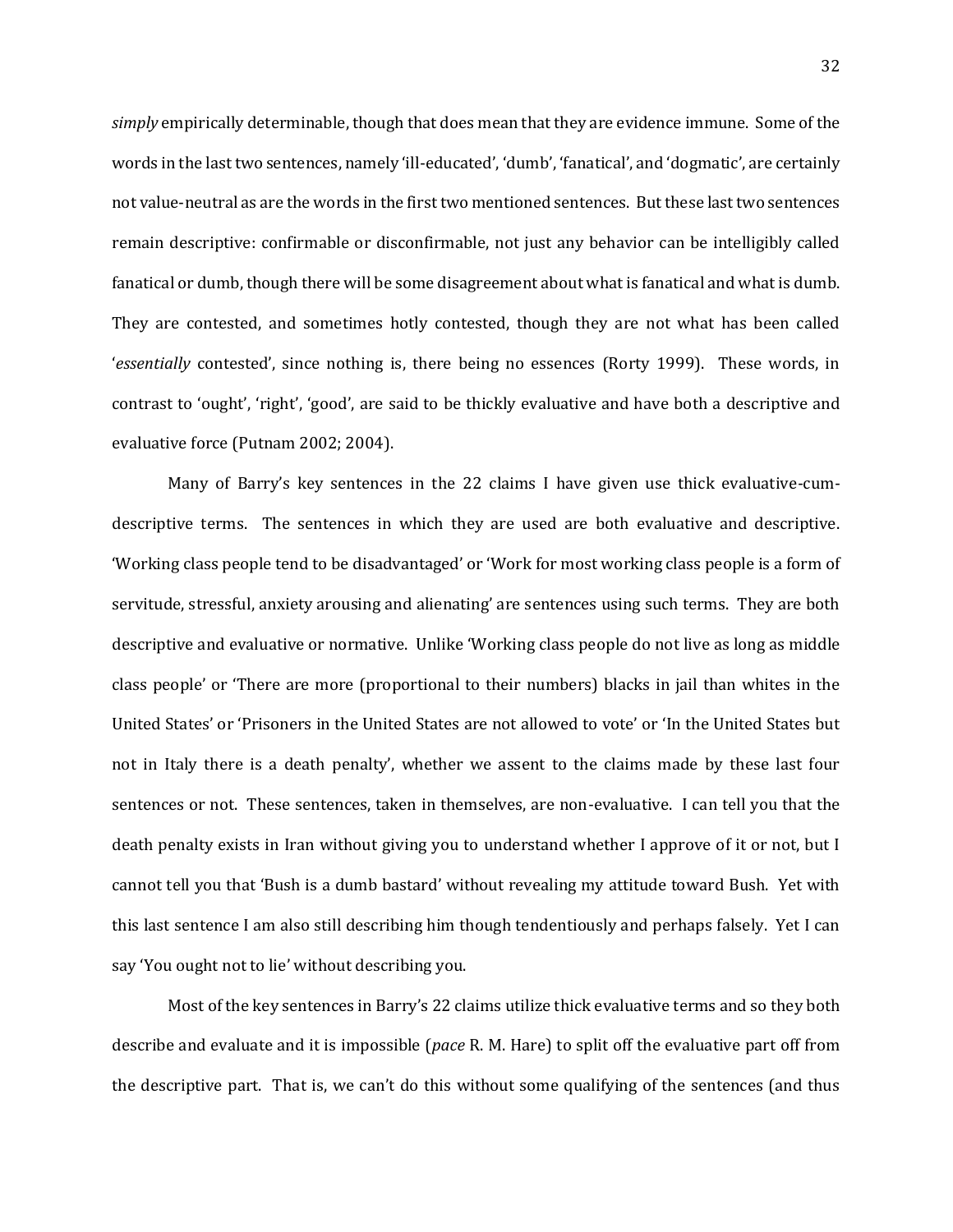changing them) or, uttering them, with some distinctive use of our intonation contours. In this way they are unlike 'Happiness is good' or 'You should never tell a lie'. If I assert 'Bush is a dumb bastard' I have both described him *and* evaluated him. If I *so* describe him I cannot, while continuing to so describe him, withdraw the evaluation. It makes little sense to say 'Bush is a dumb bastard' and still say full stop that he is a good man. It is not like saying 'In America they have the death penalty'. You cannot determine from my just asserting that (unless I utilize a certain intonation contour) whether I approve of the death penalty or not.

At the core of Barry's claims there are such mixtures (inextricable mixtures) of the evaluative and the descriptive. But they are claims which are still truth-apt and admit of empirically evidentially, though *perhaps* never so decisively as certain brute or brutish empirical claims, e.g., 'Bush graduated from Yale' which is different from saying 'Surprisingly, Bush graduate from Yale.' My claim is that all 22 of Barry's claims have such a status. They are, that is, empirical and thus confirmable or disconfirmable and they are evaluative or normative as well. I further claim, perhaps mistakenly, but without any metaphysics or ideology or being subject to Gray's strictures, that they are claims we have reasonable evidence to believe to be true. So they cannot be justifiably dismissed on *a priori* or purely conceptual grounds or on ideological grounds (if anything can be legitimately so dismissed) or on metaphysical grounds. We have with Barry's claims conceptually modest, empirically responsible claims that cannot be dismissed on Gray or Gray-like grounds. (*Some* of them I do not think we would want to disclaim at all.) We have a case for social democracy or socialism without obscurantism, myth-creation, obfuscation, or utopian fantasies.

V

The conception of social justice that Barry gives us to go with his defense of social democracy/socialism is a robust egalitarianism that commits U.S. to the ideal of an *approximate material equality* worldwide. (Something that Gray would surely dismiss.) He, quite rightly, worries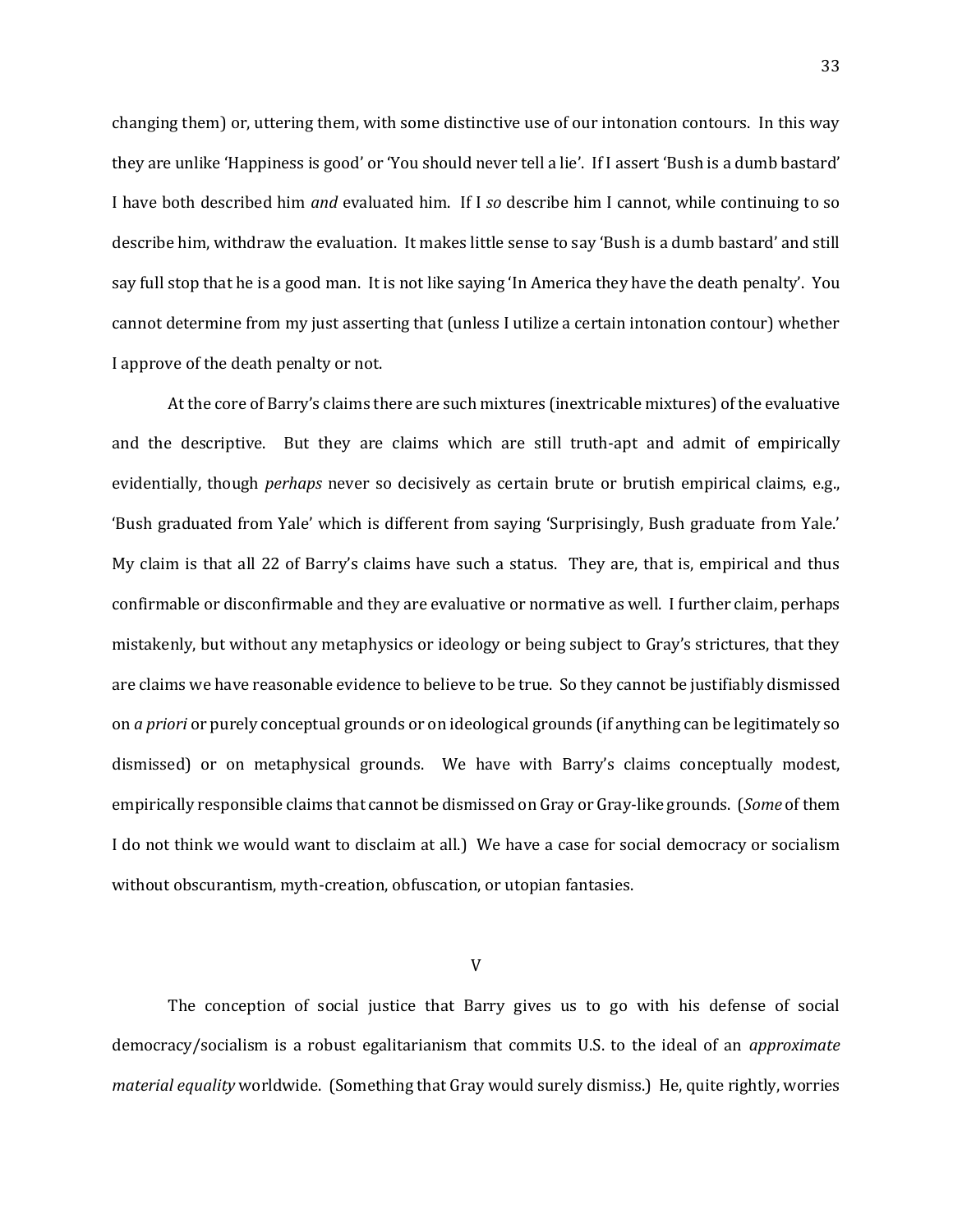about the feasibility of such a conception of social justice. We are certainly a great distance from it to put it mildly—in the world we live in. Indeed even in the best of extant societies. Barry remarks, "The current economic regime [referring to the US] is designed to replicate on a world scale the most abhorrent features of American society. A fundamental change in the whole system of global governance to control the power of capital rather than to maximize it would obviously make an enormous difference" (Barry 2005, 216). Note here that Barry is reasoning social democratically rather than socialistically. A socialist, except as a temporary expedient, would not talk of '*controlling* the power of capital'. She would talk instead of *eliminating* or overcoming capital. Barry would no doubt say in the foreseeable circumstances that control—some form of taming—is the best we can get. And a socialist could very well agree with that. But 'control' or 'eliminate', we are a long way from either. How do we get from here to either a genuinely social democratic or socialist future—let alone in Marx's and Engels's sense—a communist future? (Marx and Engels 1978). (For commentary see Levine 2003, 158-71; Ollman 1978; Moore 1993.)

But how are we going to "change in the whole system of global government" to yield economic justice even in the countries of the rich North, let alone the whole world feasible? It is quite possible to be cynical about this. But we should not forget about Barry's notion of 'extending the time horizon'. Things are bleak now but what about in twenty years' time? What Barry's proposals actually show, if well-taken, is that we have the resources for and could organize our societies (indeed the world) into *more equal* societies and indeed into a more equal world. There could both *within* societies and *between* societies be much more equality than we actually have. But he does not show, what he and I as cosmopolitans and egalitarians very much want to be shown, namely, that a world of approximately material equality is feasible. Perhaps this is only a heuristic ideal? But if so, it is desirable to keep it at least as a heuristic. He does argue that we can afford social justice, that, politics apart, it is economically feasible. Indeed, he argues toward the end of Chapter 16 (correctly I believe) that the question to be asked should instead be 'Can we *not* afford social justice?' (Barry 2005, 229).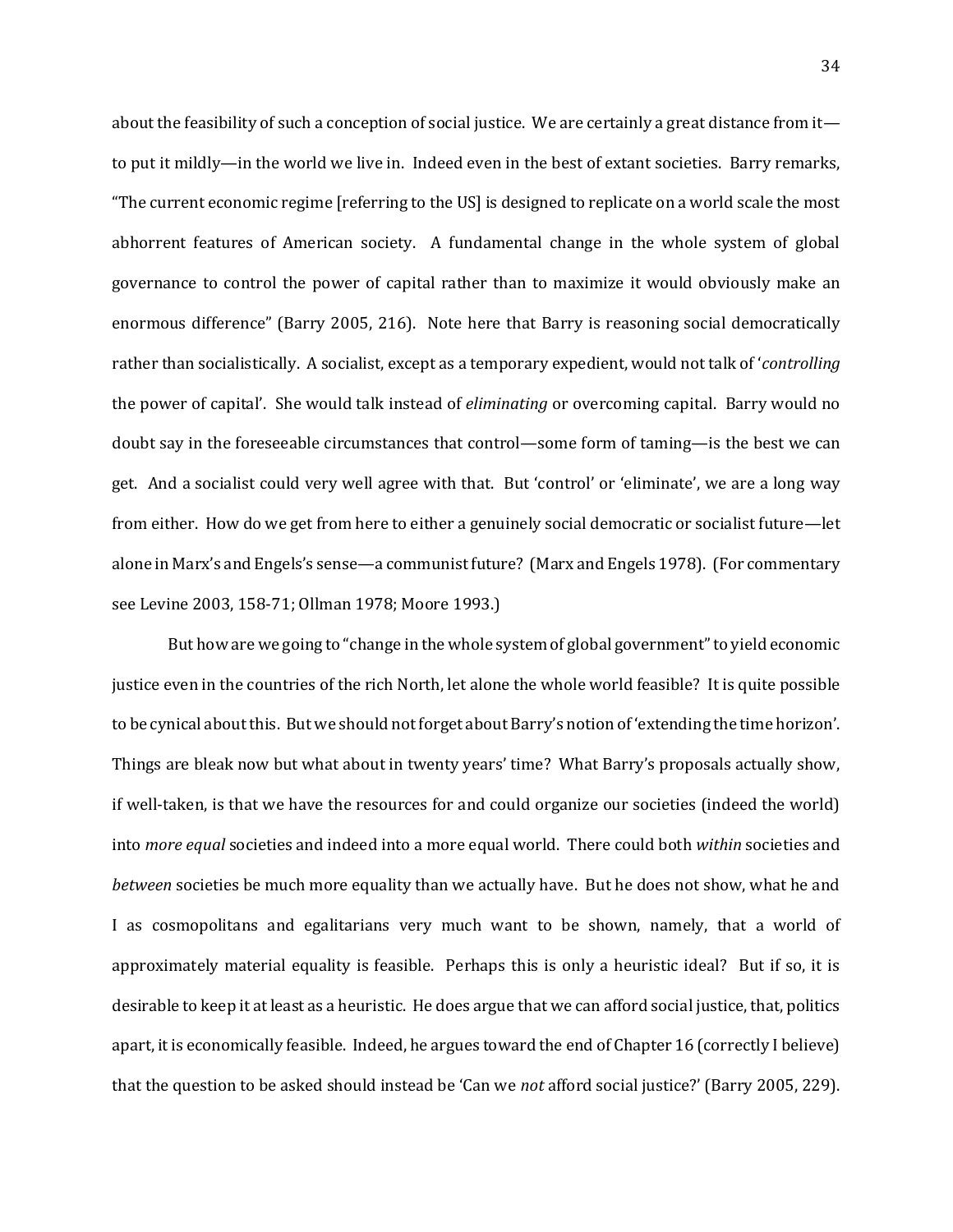But does that mean, except as a heuristic, approximate material equality? I would think it should mean rather much more equality (including more material equality) than we have now. But whether we could ever plausibly have approximate material equality, unless we play fast and loose with 'approximate' is another matter.

For him social justice is not an optional matter but a life and death matter. In actual life we cannot separate the political and economic and consider them independently. When we consider them together, things become much bleaker. Still, it may be methodologically useful first to consider them separately. So Barry considers first whether it is economically feasible to achieve a more equal society. (Notice that still does not show how to get to a world (not even a society) of approximate material equality. Again, isn't that *just* a heuristic ideal?) We have already seen that he believes that we need a fundamental change in the whole economic system for this to occur: to get, that is, a more equal society and eventually a more equal world. Indeed I also think (perhaps mistakenly) that this is so, but what he actually gives U.S. is a set of reforms that could be carried out in a social democratic but still capitalist society, exemplified by Scandinavian societies and best exemplified by Sweden in the 1970s. The rich societies of the North seem the most obvious places to start, though, as John Roemer thinks, that may be a mistake (Roemer 1994). But in a global economy which has poor societies, even partially developed big poor societies, e.g., India, South Africa, Brazil, with a partly but extensively highly trained workforce (e.g., doctors, engineers, software designers), there is always the problem of brain drain and of capital flight. If a rich country, or indeed any country with a trained workforce, taxed their highly skilled workers (doctors, for example) higher to achieve greater equality in their society or just raised the taxes of the wealthy, including foreign enterprises in the country, in order to reduce the inequalities of wealth, there will be both a brain drain and capital flight. Such taxation (the Right wrongly calls it 'punitive taxation'), rather than being recognized as just an effort to achieve greater fairness, will soon begin to trigger immigration or at least change in domicile and capital flight. Barry translates this into the concrete with the following example: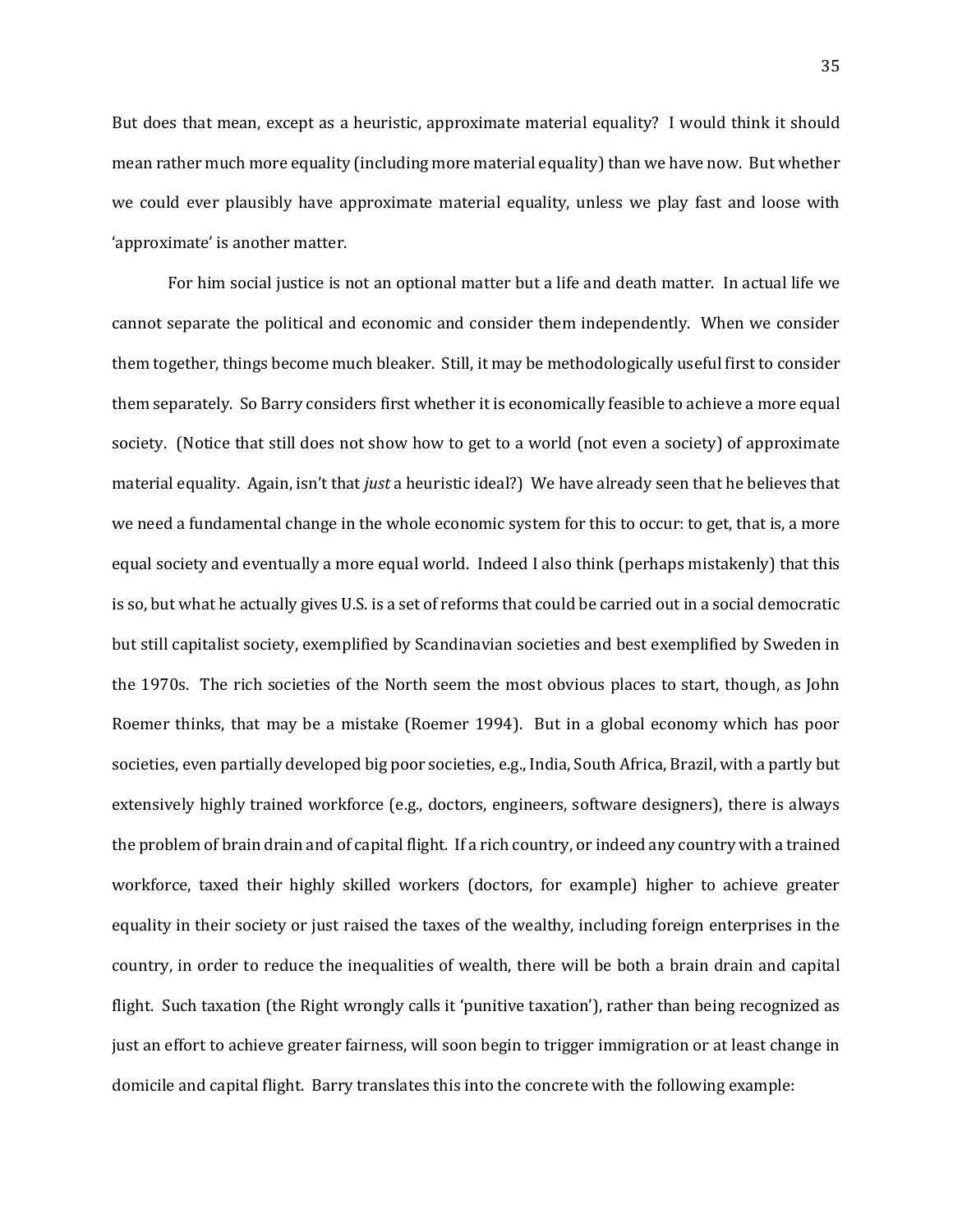The worst off people in India are better off with doctors, engineers and other trained professionals, being retained than they would be without them. 'In Bangalore, the "Silicon Valley of India', highly skilled computer software designers…earn[ed] an average of \$960 a month [in 1993], one eighth of the comparable American wage.' But in a country in which the average income is a lot less than that per *year,*  this is still, comparatively speaking, a lot of money. If they are allowed to keep a lot of it, these software designers can live a pretty comfortable life—especially if it is true that the biggest luxury of all is being able to have full-time domestic servants—and still contribute something. But at some point (a long way before taxes reduced their incomes to, say, three times the average) emigration would surely become very attractive. Considerations of social justice therefore have to give way before the need to head off a 'brain drain' (Barry 2005, 217).

Capital flight would affect countries of the North as well. I have met wealthy Swedes who became ex patriots, taking their money with them and bitterly opposed to Swedish proposals to achieve greater equality. (Some Swedes who were not ex patriots but still opposed to Swedish social democracy who I managed to probe were not at all living badly while they remained resident in Sweden. One Swedish professor I met had an apartment in Stockholm, a country house, and another home in Mexico.) And we in Canada have had wealthy people like Irving decamping for Bermuda, keeping his wealth and paying no taxes. There are plenty of offshore niches that enable the wealthy to keep their wealth and to avoid paying taxes designed by the government to achieve some redistribution downwards (Toynbee 2008). Capital controls have helped and countries with relatively stable economics, to the displeasure of the IMF and global capitalism, but they can sometimes in part get away with it (Chile, for example). But for the South there is the acute problem of brain drain. Look at the number of South African doctors practicing in Canada when they are so badly needed in South Africa. It isn't as if their professionals could not be employed there. So how can—or can—a social democracy or a socialist state exist in a world which is capitalist and overcome these problems? And how can countries effectively control finance capital given present electronic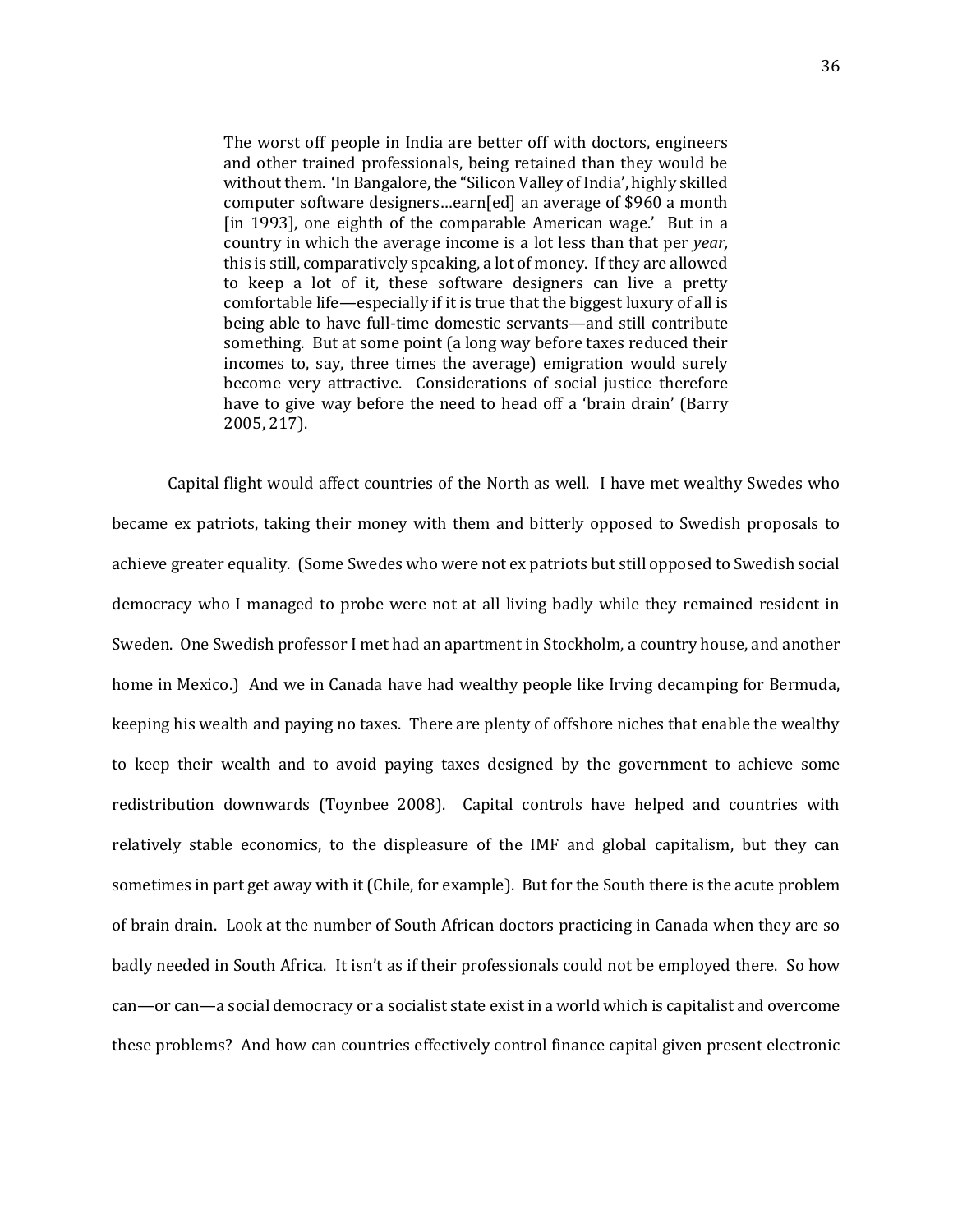technology where money can be instantly transferred with a click of a mouse? I don't say these problems are unsolvable, but they need solving.

Barry also poses the following two problems for countries like Britain and the United States, but they might apply to other countries of the North as well. (1) These countries (the U.S. and the UK) might not be able to afford social justice for "the high level of universal public services called for would be too expensive"; (2) Where and how social justice with a more egalitarian society "might be infeasible is that the economy of a relatively equal society (especially one with a basic income above the poverty line) might collapse because the motivation to work would be inadequate" (Barry 2005, 217). How does Barry respond to these alleged problems and how successful is he?

In responding to the charge that to attain a more equal society would be too expensive, Barry first says that it is important to distinguish between public expenditures and transfers. Public expenditures are real costs "in the sense that they use resources that could otherwise have been at the disposal of individuals." If a country spends money on the military, police, prison service, social work, medical care, education, "that is money that is subtracted from the flow of total disposable income" (Barry 2005, 218). Transfers occur when the government shifts funds from one public expenditure to another. An example would be to shift funds from the prison system to health care or vice versa. No new funds are involved for public expenditure but already available money is just used in a different way. In my example above, it is not just the starting up a public health care system *de novo* (as it would be in the US) while holding other costs intact. It is the transfer of public funds from one domain (e.g., prison services) to another (e.g., health care).

With that distinction in mind, let us look at the claims that such an egalitarian thrust as Barry suggests would be too expensive or cause the economy to collapse. Why would, or would, for example, universal payments without means testing (which is very expensive to administer), such as payments to children for day schools or payments for old age both of which do not cost much to administer, be too expensive? Or why would, even more centrally, having a basic income as a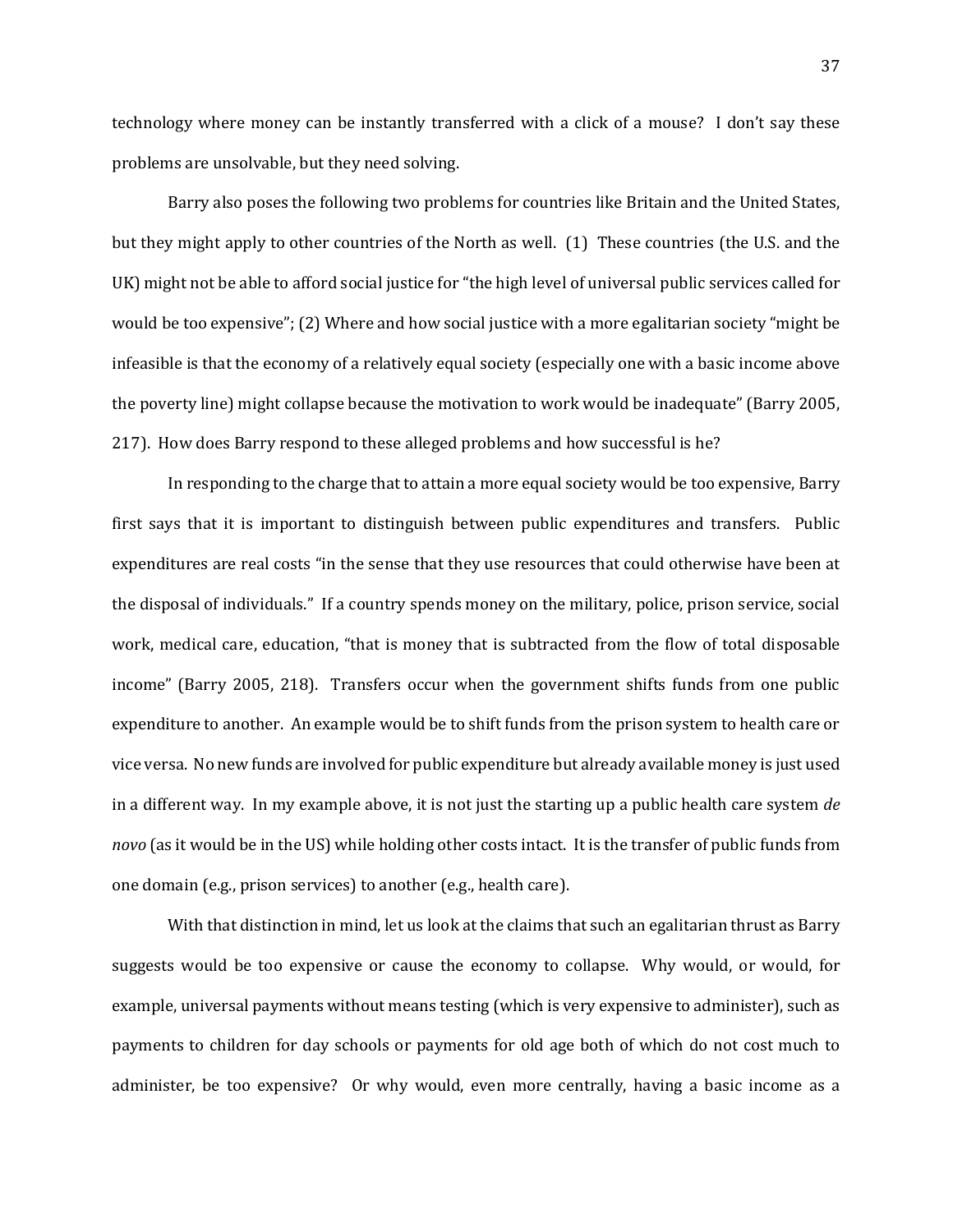universal unconditional entitlement instead of welfare with its costly means-tested benefits be too expensive? Indeed, it might be less expensive. With unconditional basic income, the state would be rid of its costly welfare payment and much of its welfare bureaucracy. Much the same would be true if child allowances or old age payments were means-tested. So right there is (or there very well might be) a savings for the government along with universal payments serving social justice.<sup>8</sup> Why would such things be too expensive? The only personal taxes that we would have are income tax, wealth tax, gift tax, and inheritance tax. These would affect mostly the wealthy. But having a basic income would hardly undermine the economy or impoverish the wealthy. Moreover, what is too expensive is very much a subjective matter. Rich Swedes pay a lot of taxes but, along with the rest of the society, they receive a lot of public benefits rooted in public expenditures and public transfers brought about by transfers of money not spent on the military, police and prison system to money directed to medical care, education and other social services. Here everyone would, in one way or another, benefit and from such transfers and public expenditures. (Instead with us the transfers usually go the other way. Transfers from health care to the military benefit only capitalists. And tax reductions, as during the second Bush regime, benefitted the wealthy as they do now under the Conservative government of Harper in Canada.) The military expenditures of the United States, to give a salient example, are enormous and growing. They spend more than the next twenty-five countries combined. The United States does not need such a military expense for their own security or for the security of the world, but for something which could not be justified in terms of social justice, namely the attempt to control, police and (to put it crudely) bully the world. It is to shore up its empire: a hyper-empire meant to control the world. (Indeed, with the expenditures to achieve military control of anyone who would go in another direction, it causes more suffering in the world than would otherwise occur. See Foster and McChesney 2004; Freeman and Kagarlitchy 2004; Harvey 2003; Panitsch and Leys 2004 and 2005.)<sup>9</sup> Some of these expenditures, even allowing the U.S. to remain the most powerful military power in the world, could instead be used for transfers to health care and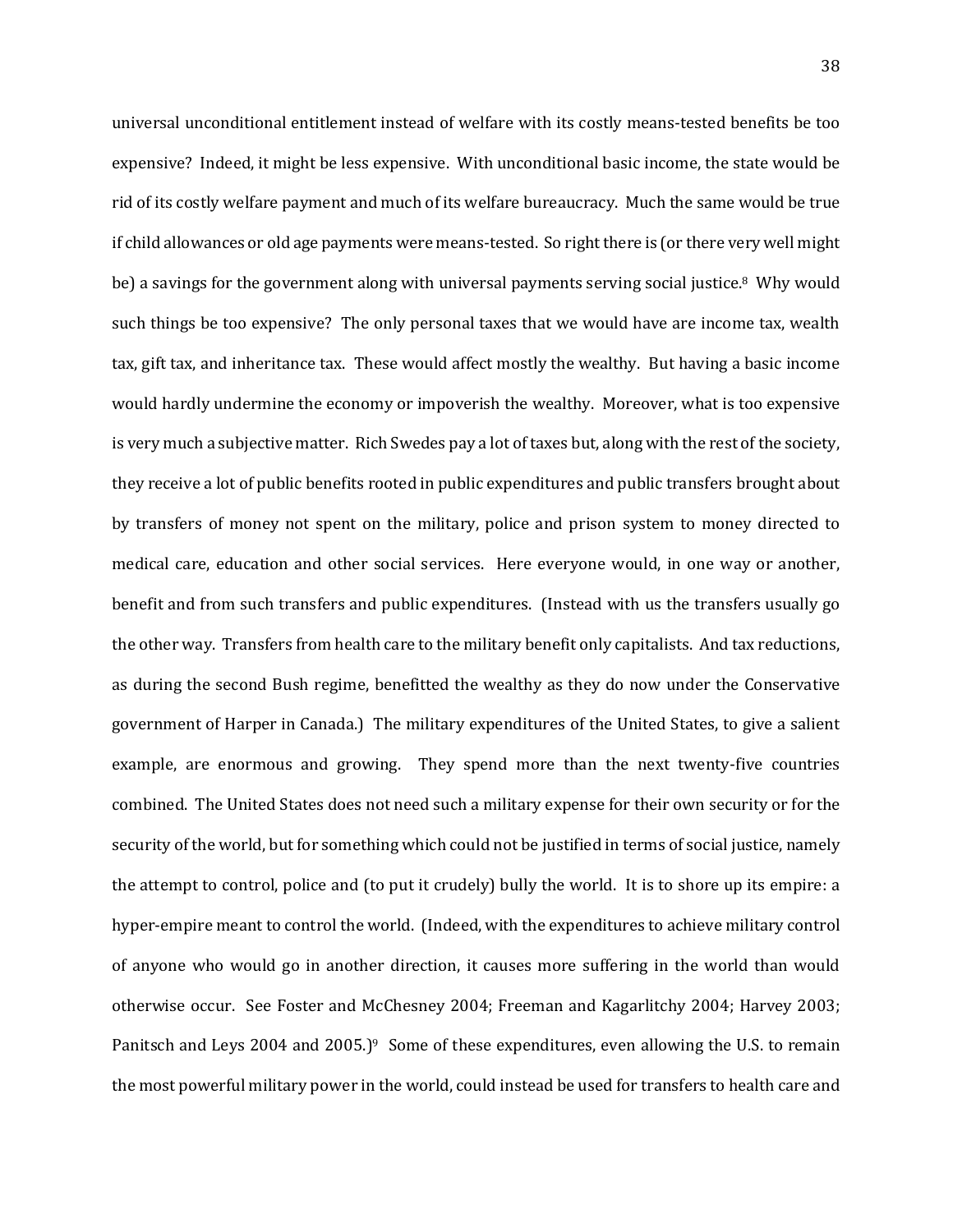education. Such a switch could make a lot of people better off than they are now without new public expenditures (new taxes) being taken from individuals to pay for it. (I'm not saying new taxes would be a bad thing, but by intelligent transfers of needless expenditures a lot could be done without them.) And who is benefitting? The military manufacturers. Barry writes:

> [W]e should distinguish between public services that do harm and public services that do good. I am interested in improvement (in both scope and quality) of those that do good: health care and all kinds of services to enable the elderly and sick to live independent lives, education (at all ages for more hours a day and providing more help), social work, drug rehabilitation, and so on. But a great deal of American and (to a somewhat smaller extent) British public expenditure is devoted to doing actual or potential harm: prisons and the military are the prime examples. As far as prisons are concerned, I cited numerous studies in chapter 7 showing that benign intervention in areas such as education, housing and help with drug problems would save many times their cost because of the consequent lower expenditure needed for prisons. Drastically reducing the use of custodial sentences, which generate high rates of recidivism, would also make for a great saving. More than anything else, perhaps, the legalization of marijuana in the United States, taking a public health rather than a punitive approach, would have the prospect of halving the prison population all by itself. The United States has more people in jail on drug offences than those in jail in Western Europe on all offences put together. (In addition, of course, if we are talking about ways of raising money, taxing marijuana along similar lines as tobacco would transfer the profits now made illegally to the coffers of the state.) (Barry 2005, 219-20).

It is also the case that the subsidization of farming by the U.S. and the E.U. does great harm globally and is expensive for these Northern states. There are increasingly fewer family farms and there is a growth in capitalist agro-businesses. The few family farms that there are should be cushioned from the loss of revenue because of the cutting of subsidies. The agro-businesses would just have to absorb their losses without state help. They would just have to compete on an open capitalist market. Instead, the agro-businesses of rich countries have subsidies and their facilitator capitalist states are blocking the South's free access to global market by tariffs imposed on the countries of the South. These agro-businesses and governments should practice the free market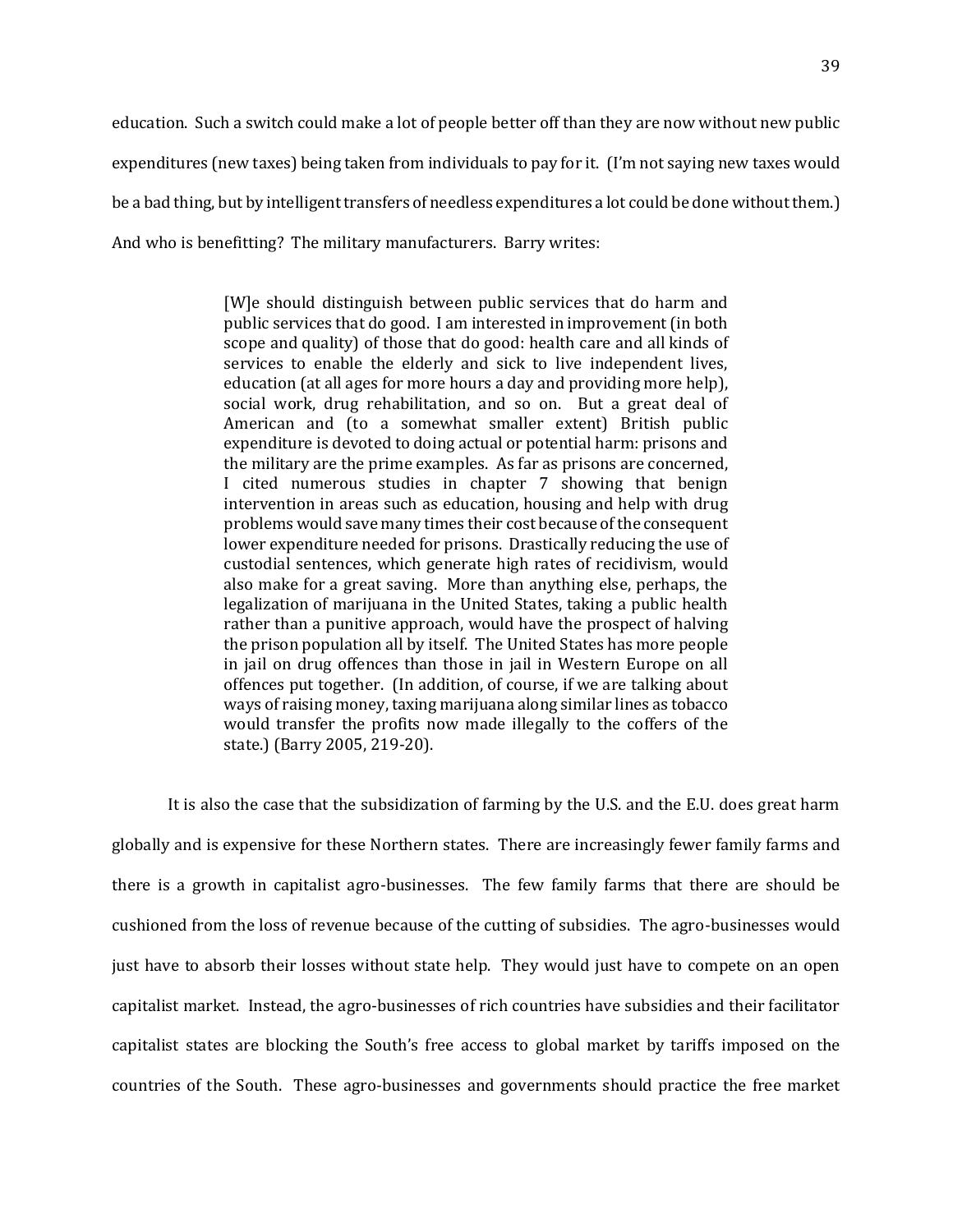ideology that they preach. Let them put their actions where their mouths are. Let them live with their own propaganda. These subsidies and blocking tariffs should be ended and with that there would be an ending of cheap food from the North flooding the global market—cheap because of the subsidizing of these agro-businesses. For example, the dumping of corn grown in the U.S. on the Mexican market, along with the tariffs imposed by the U.S.—the great free market empire—has all but wiped out the Mexican corn growers and increased the slum problem of cities. Such actions greatly harm the South while making expenses for the U.S. and the E.U. that could be used for other public expenditures. The economy would not collapse or even be harmed with such a social justice reorientation with its considerable move toward more equality. In many ways it would be benefitted. Surely it would not collapse or even harm the economy. Moreover, what over such matters is or isn't too expensive is, as I have remarked, very much in the eye of the beholder. Capitalists and their capitalist governments (governments that facilitate capitalism) wouldn't like it but they wouldn't go under or even seriously be harmed.

There remain the problems of brain drain from the South and capital flight from countries taking social justice moves. These are largely unsolvable as long as we consider only individual nation-states. But as we see our economy under globalization becoming a far more global economy, we need to develop structures of global governance to meet many of the problems that arise up from it. This may be a long time in coming, but, as Barry insists in later chapters, it is necessary (Barry 2005, 264). To match a global economy we must have such global governance. Here it is a mistake to talk about what is economically feasible apart from what is politically feasible, and vice versa. But there is nothing in our increasingly global economic structures which would impede solutions to those problems. Only a continued commitment to Westphalia does—something that has been seen not to match with what is going on in the world (Held 2004; Falk 2002).

Barry has some additional cogent points to make about the feasibility of a just social order (2005, 217-30). But I shall pass them over though this is not to suggest that they are of lesser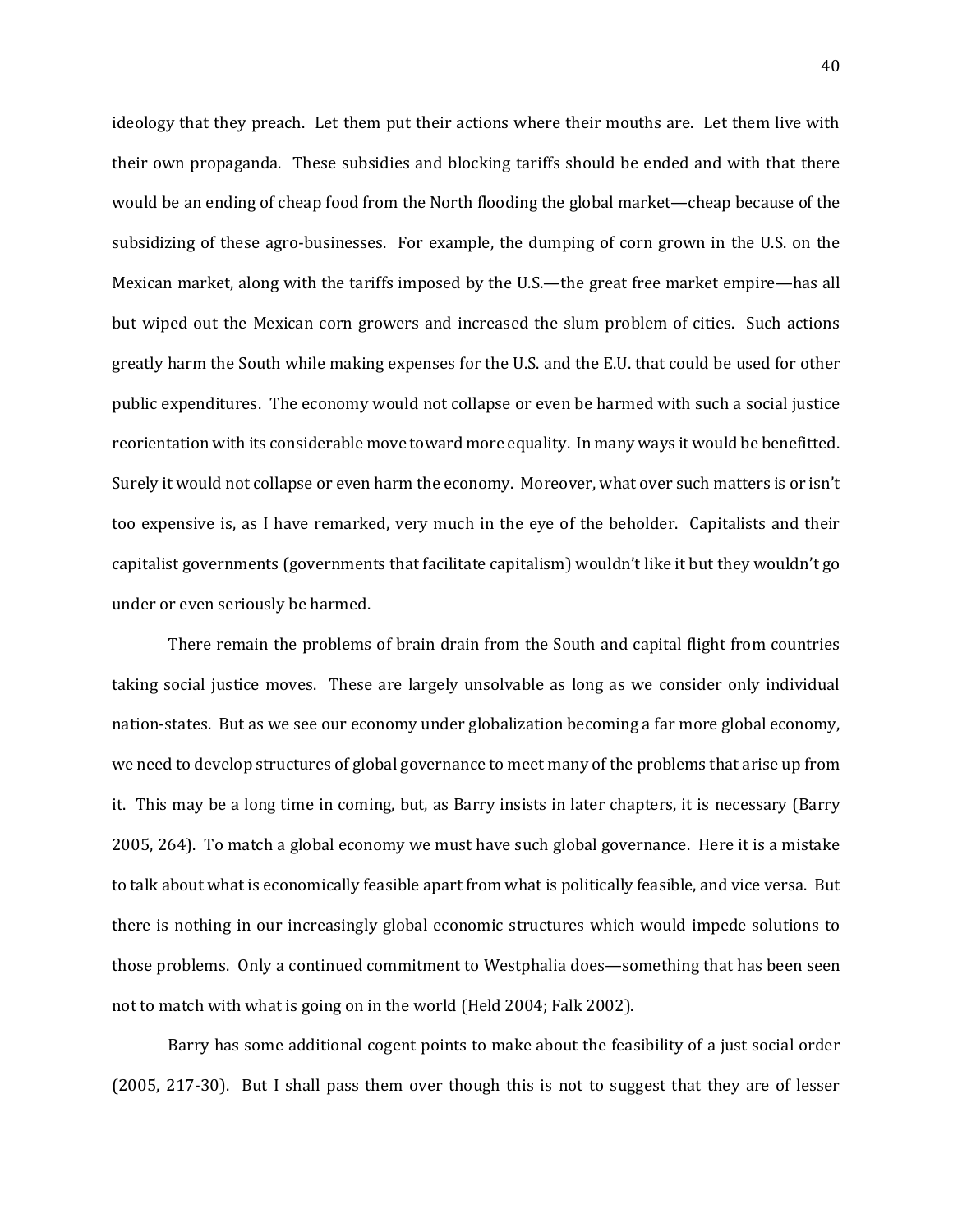importance than the ones I have discussed. His argument for basic income is crucial (as is Phillippe van Parjis's). And in the last pages of his book he makes evident how moving in any extensive way to a less inegalitarian society would not be capitalist friendly. This would seem to suggest we would need to move not just to social democracy but to a genuine socialism.

#### VI

Barry wishes to show that social justice and the social democracy or socialism that goes with it is not only economically feasible but politically feasible as well. The facts that he takes to be the most immediately salient in achieving impetus towards both global and domestic justice involve overcoming "the lethal cocktail of renewable resource depletion, population growth and global warming" (Barry 2005, 249). In his powerful chapter "Meltdown?" (Chapter 19), Barry begins by saying "It is quite possible that by the year 2100 human life will have become extinct or will be confined to a few residual areas that have escaped the devastating effects of nuclear holocaust or global warming or both on a scale that has in the past wiped out almost all existing life forms" (Barry 2005, 251). He vividly and convincingly shows in that chapter and the one following how and why this "meltdown" may well occur. We may have already passed the point of no return (something that worries Gray as well) and we are just doomed (Gray 1999, 84-85).10 But that is not certain. We, if we would be non-evasive, must look at the facts square in the face and in the light of them without evasion or denial see what can be done—indeed, has to be done—and then with dispatch set out to do it. The situation is very grim but while there is any hope at all (as there is, though it is withering), we must act and act rapidly and resolutely. It is impossible to overestimate the urgency of this matter.

Let us first see what Barry takes to be the essential facts concerning these matters. Indeed, as we shall see, and as Gray has stressed as well, it is very hard to face these facts. There may be too much grim reality here for us to be able to swallow and we will just go into a state of denial. But if we would save ourselves, we must face it and do what is required, and with all due haste, if humanity is to have any chance of anything but perhaps a very limited and very unpleasant survival. So what,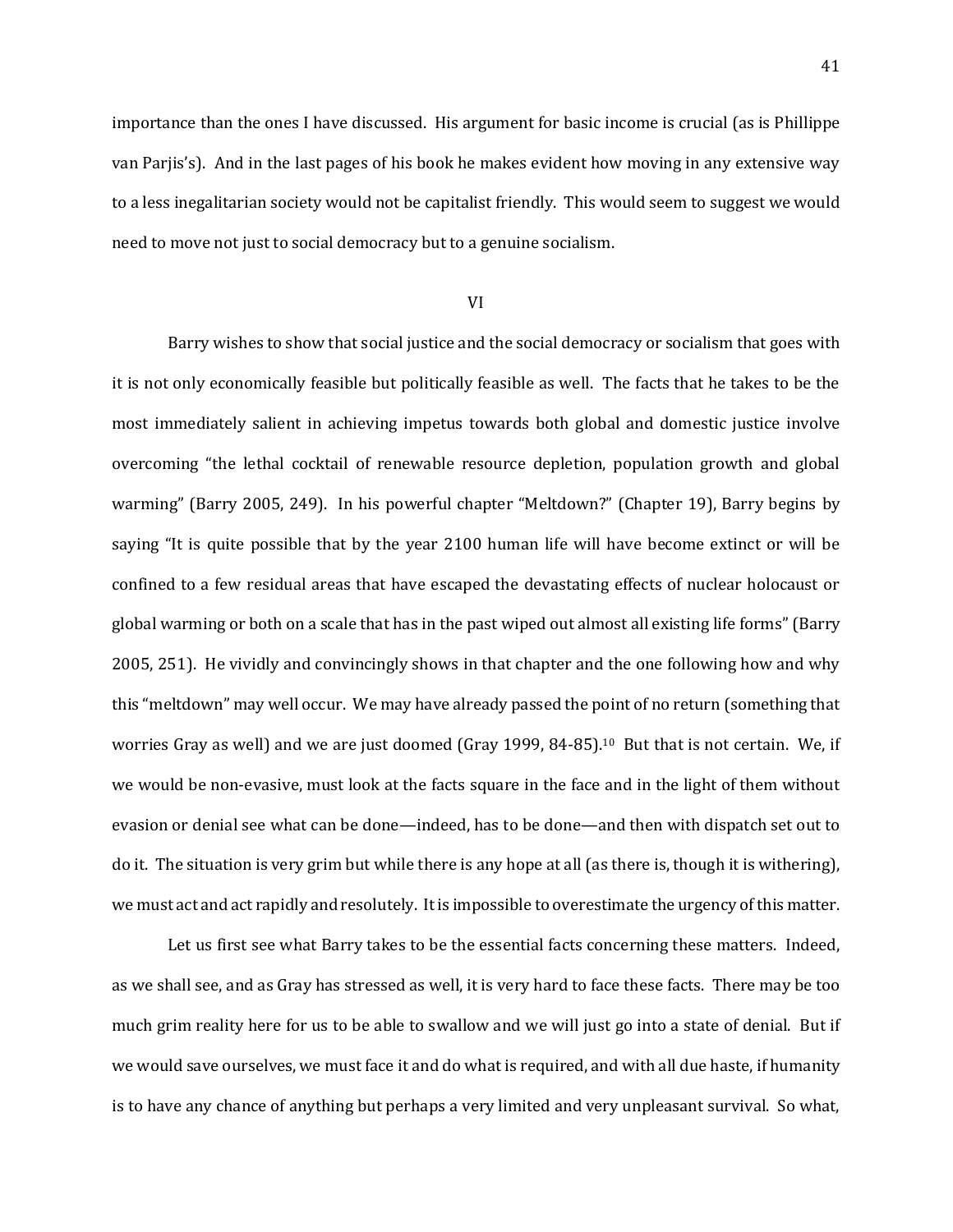according to Barry, are the facts that we face here? Each element in the lethal cocktail is interrelated as Barry well realizes but we will start by discussing them separately.

Let us first consider resource depletion. When we speak of resource depletion, we have in mind the rapid depletion of our fossil fuels—oil, gas and coal. Once gone—and that is happening they cannot, except perhaps in a very, very distant future time, be renewed. That possibility is so distant as to be irrelevant to our calculations about survival. For us and for many generations to come they are non-renewable. But our industries and a good bit of everyday life (our use of the car, train, airplane, heating of our homes, etc.) is now based on them. But before this century is out they will be for the most part (if not entirely) gone. We must find substitutes for them, and rapidly, that are sustainable for the populations we have now and are likely to have by mid-century and as well are non-polluting. But that, as Barry observes, may be—indeed probably is—impossible.

However, it is not that we are running out of fossil fuels that essentially engages Barry. He believes that most of these renewable resources should stay in the ground and perhaps forever. He remarks "Although renewable resources—especially fossil fuels—are often thought of as a serious problem, it is the exploitation of existing economically accessible reserves that will be catastrophic rather than their exhaustion" (Barry 2005, 252). He backs this up as follows:

> Coal reserves would create more than 600 billion metric tonnes of carbon if burned, oil reserves more than 200 billion and natural gas just under 200; around 1,000 billion tones together. Greenpeace, which advocates an attempt to keep global warming down to 1°C above its historic average, calculated in 1997 that this might be achieved only by burning less than a quarter of these reserves ever—so that the rest would have to stay in the ground. Given the havoc already wrought by a rise of 0.6°C, a rise of 1°C sounds like a prudent target. But it is now widely believed that things have already gone a lot too far for global warming to be checked at that level. The most recent estimates of the impact of atmospheric carbon dioxide on global warming (which I shall discuss shortly) suggest that even keeping global warming down to 2°C will be extraordinarily difficult to achieve and may also already be out of reach. The conclusion therefore remains: even keeping global warming down to three times it present level will require most of the economically exploitable fossil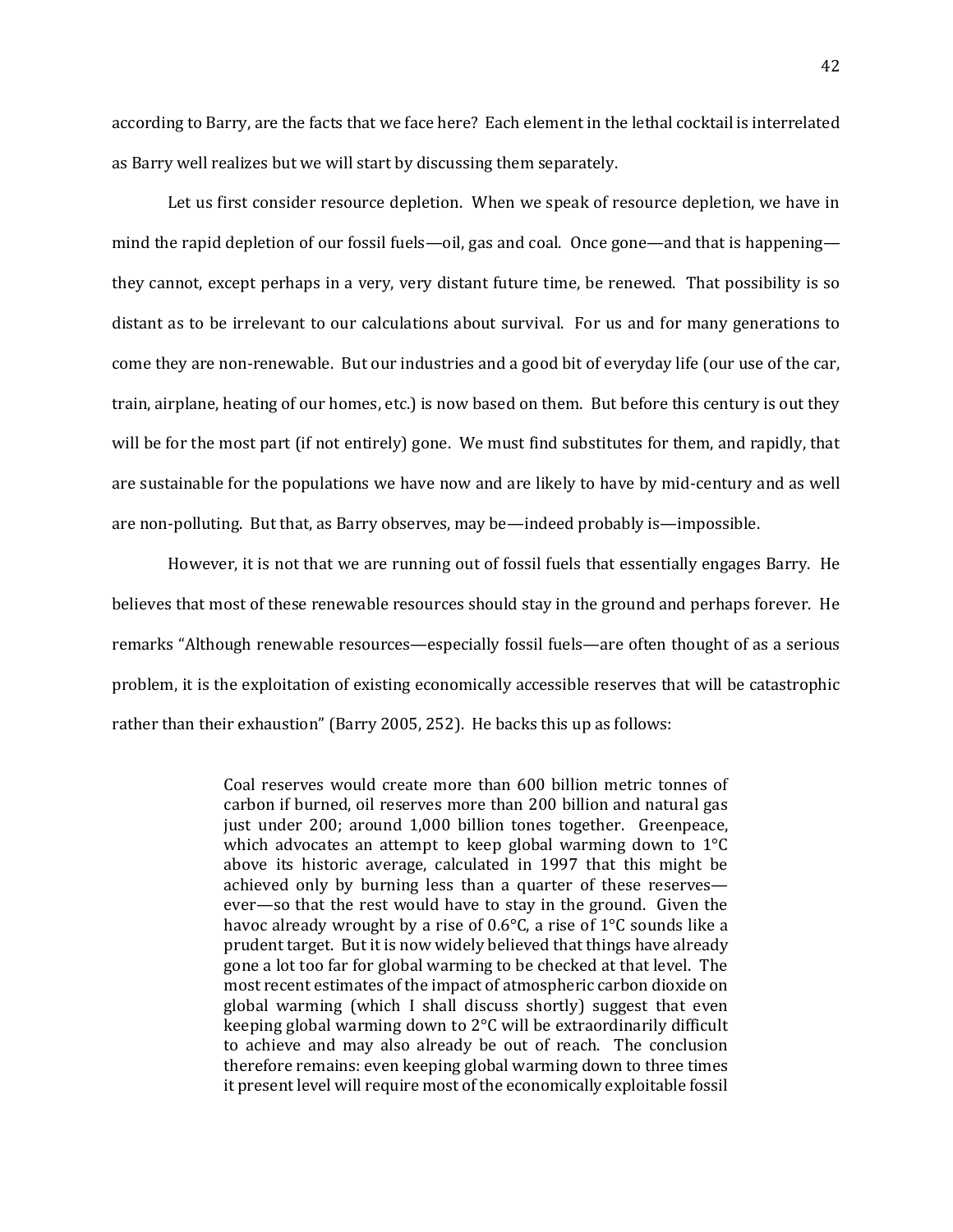fuel reserves already discovered to stay in the ground (Barry 2005, 252).

It looks like we are between a rock and hard place. We seem to need, at least for the near future, these fossil fuels to keep going; yet if we use them all up, or indeed even a lot of them, we will, with global warming, destroy ourselves or bring about something catastrophically near to that. The only hope is for "fossil fuels…to give way to renewable sources of energy, generating electricity from the sun with photovoltaic cells and wind with turbines. Research and investment in "capturing the unlimited power of the waves and the tides would have to become a priority" (Barry 2005, 269). It may also be possible in a few decades to use laser-induced magnetic fusion to provide cheap and safe energy (Randerson, December 21, 2007, 43). As a stop-gap measure, I add, we would have to use extensively, in spite of its dangers, nuclear power. Yet even all these things would not be enough. Barry remarks, "…in the end, however, we cannot get round the fact that all of this put together would not be anywhere near enough without a change in the way of life in rich countries" (Barry 2005, 267). Cars will no longer be possible except for short distances, and even then they should be infrequently used. Electrically powered trains "will be the primary means of long-distance travel. (Laying the tracks over existing motorways would help to achieve both ends simultaneously.)" (Barry 2005, 268). Barry goes on to add "Air travel is especially pernicious because it pumps carbon dioxide straight into the upper atmosphere, but it also produces too much carbon to be consistent with a lowemissions regime. The end of flying would mean that the pace of life would have to slow down, making it less stressful" (Barry 2005, 268). But with that we would also lose a lot of other things we otherwise would reasonably want.

That things like this must (morally and prudentially 'must') be done, and with the utmost speed, does not mean that they will be done or even that there is much of a chance that they will be done. Barry doesn't think the current politicians will change much. There is a lot of talk, but nothing much is happening and certainly not of the magnitude that is necessary. Moreover, the population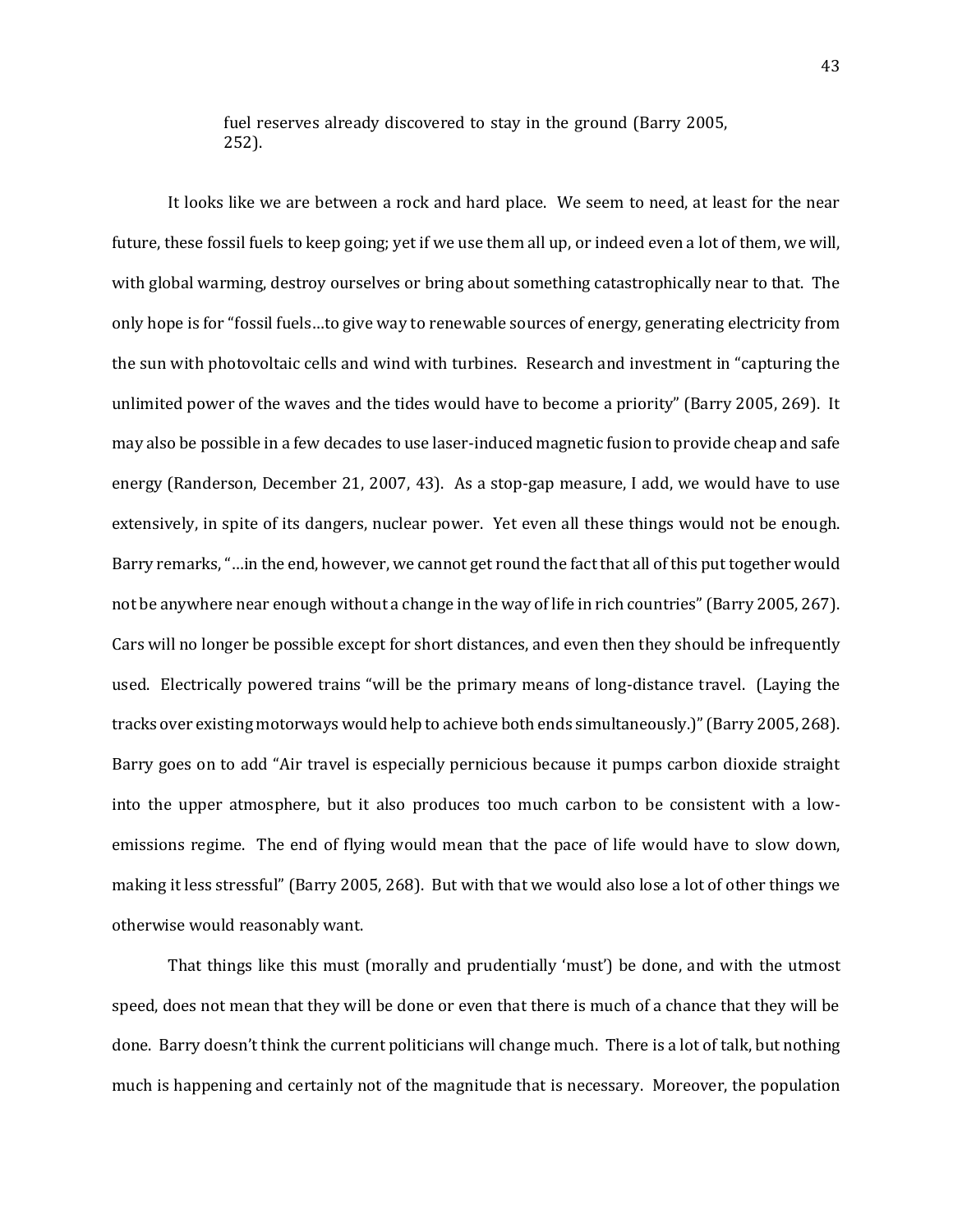and the mass media (the only media that counts except among a few intellectuals and radical militants) is quiescent over global warming. A friend of mind told me that he didn't see any signs of global warning. People who so react are uninformed and blind.

I live in Montreal on one of its great boulevards. A big window in my study looks out over it. I see a constant stream of cars (typically quite large ones unneeded for an urban setting), trucks and buses passing by in a steady stream. No tracks for electric trains are being laid—nor are they any plans for any—and there are very few electric cars. (Comparing Montreal with Paris is instructive here.) Nothing is being done though things could be. As a stop gap measure, rationing gas for car travel such as was done in North America during the Second World War should be imposed and lights that stay on all night in unused office complexes should be turned off. People would have to drive less and much slower to save their rations as they did during the Second World War. This would lower carbon emissions somewhat and would serve as a stop gap until we could phase out private cars and replace them with good public transport based on a network of electrically powered trams taking people all over the city, the increased use (and improvement of) the Metro (subway, underground), and the use of electrically powered trains to take us to outlying districts and for longrange travel. The heavy dependence, as we have now, on huge trucks could and should be replaced by electric trains and the use of boats on the St. Lawrence River and its navigable tributaries. There are in many other places navigable rivers, navigable canals (they might need a little digging out) and lakes that are little or not at all used that could be brought back into use. And new canals could be dug. All of this is quite feasible but nothing like this is being done. It is not even widely being discussed. Moreover, Montreal (to stick with my hometown) and the countryside around it could be made considerable more pleasant and more socially interactive without the car (aside from a few taxis) and the frustrating bumper-to-bumper traffic replaced by the use of clean, pleasant, rapid and efficient public transport. And cyclists and pedestrians would be safer and less stressed. And with this activity human health would be improved.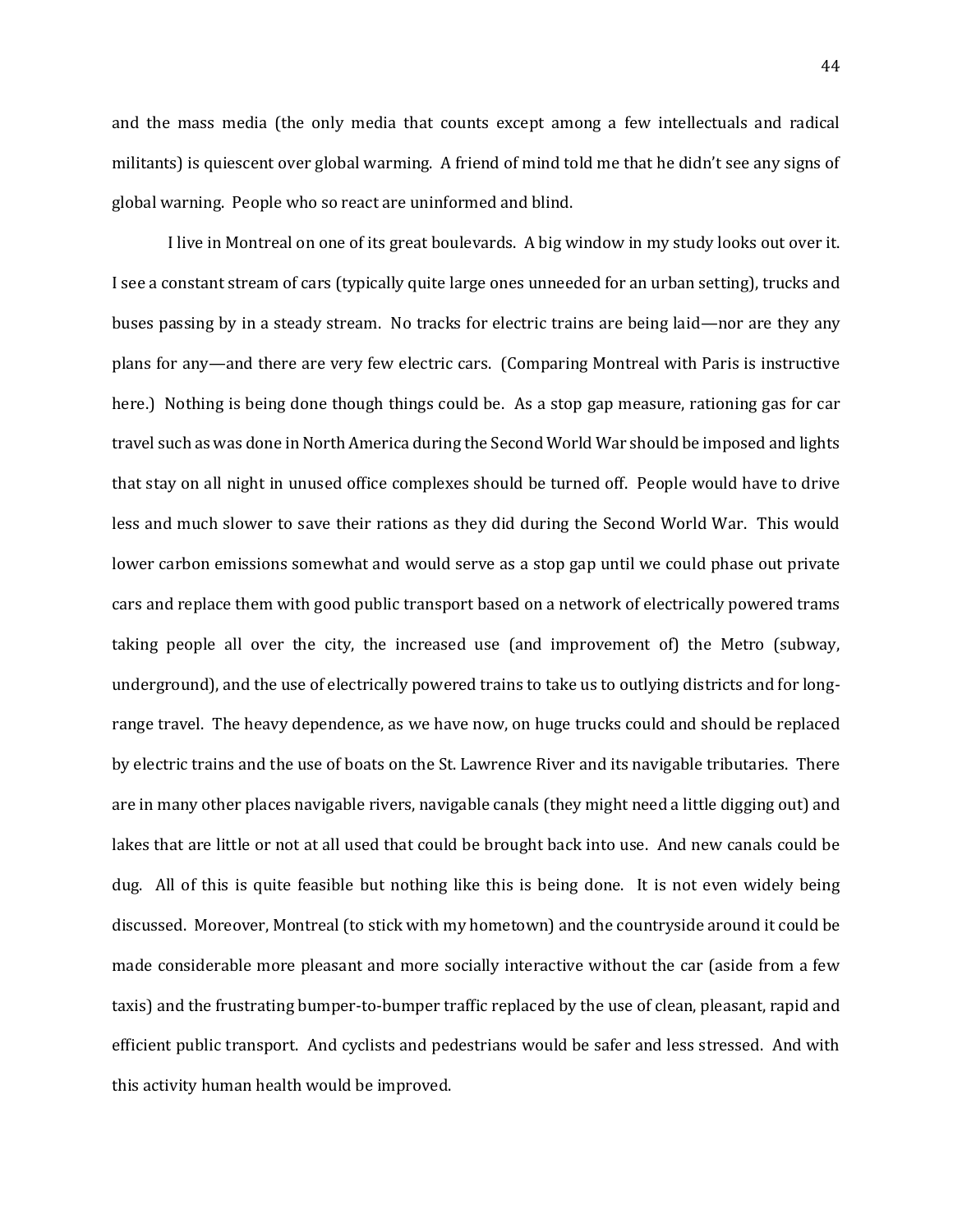Montreal is a token of a type that characterizes large and medium sized cities in North America. But things can be, and are, ordered somewhat differently some places elsewhere. A trip to Amsterdam, for example, reveals this. There are many cyclists there going to work as well as taking family outings on Sundays and a clean, rapid and efficient electrically powered tram system taking people all around the city and a system of rapid, clean, efficient and frequent electrically powered trains going to outlying districts, to others cities in Holland, and abroad. Granted, as far as Amsterdam is concerned, that is encouraged and made more of a necessary by the pre-existence of Amsterdam's extensive system of canals (something that has been there for a long time.) But even without the canals it could be replicated in large cities all over North America. But nothing like this, or next to nothing, is done. There is not the political will from our politicians (often with menial interests coupled with culpable ignorance) and there is insufficient awareness by our populations. We need to create this awareness in our populations. (Here it is less their fault.) And our capitalist masters put up with plain public bads, indeed sometimes encourage actions that lead to them for the short-run profit there is in it.) We need, but do not have, a major assist from the mass media. (Indeed, we hardly have any assist at all.) It needs to be added that even where there is some awareness there still is the problem of the commons. If some (indeed any) individual does not fly to Paris for a vacation meaning by so acting to act against the horrendous airplane pollution, he or she will achieve precious little—indeed nothing—in the way of carbon emissions reduction while depriving herself or himself of a pleasant vacation. It is only if they could somehow make their action *exemplary* and by it start a trend to lesser frequent and unnecessary flying would it have any point. Otherwise, it is only if it is part of some *collective* action that their action will count (as a part of and reinforcement of human motivation for such an action), but his or her defecting from what otherwise would be solidaristic action where there is no such solidaristic movement or one on the horizon will not do much if any harm and their now doing so will deprive them of a pleasant vacation. (It is not as if they are Al Gore or some movie or sport star and their action would be, given who they are and in Gore's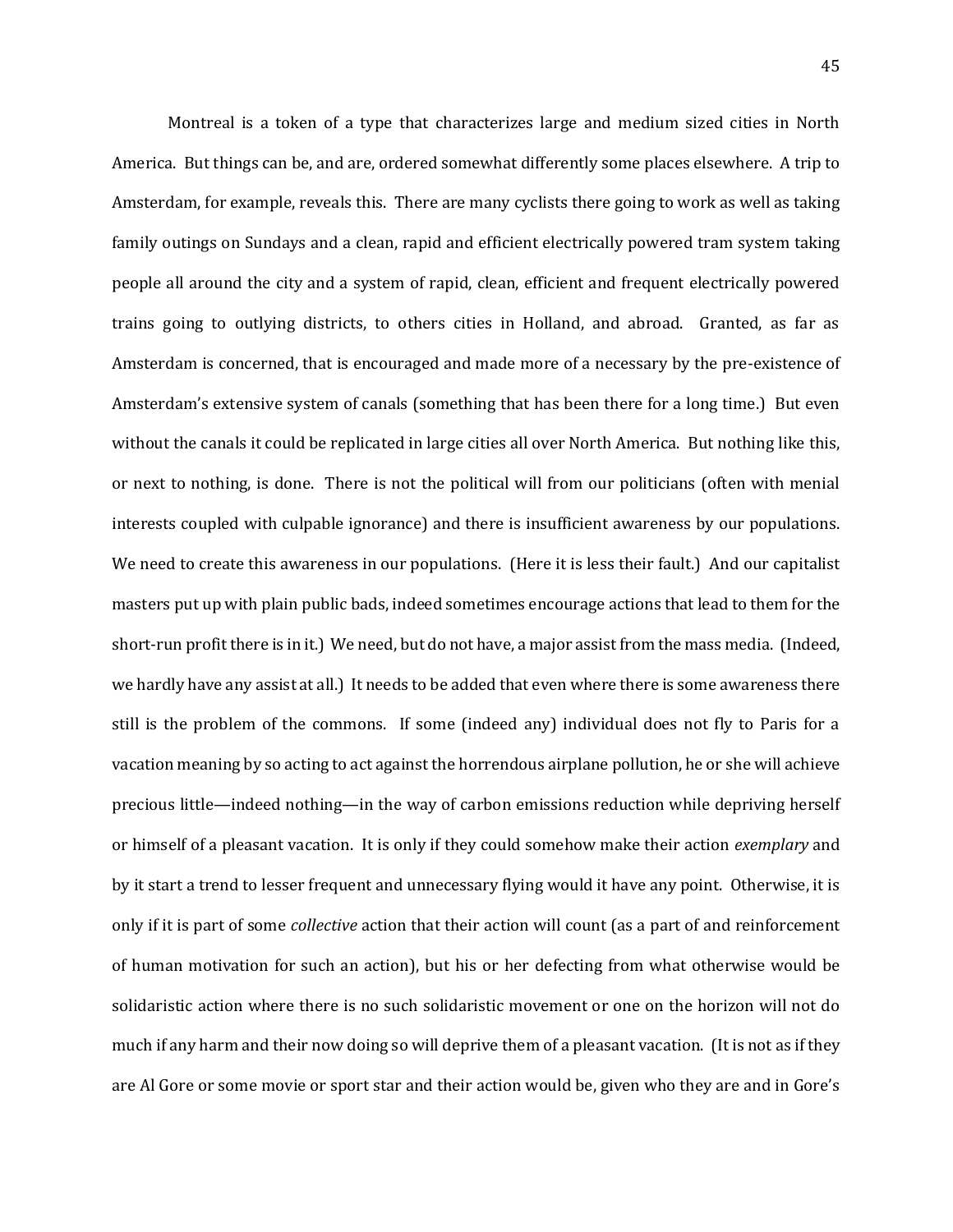case what he has done, exemplary.) So we have the familiar problem of the free rider. Yet somehow this solidaristic commitment must—morally 'must'—on the part of individuals come into being for there to be a collective action. Individuals must somehow stand out as motivators. This is plain for a figure like Al Gore, given what he has done, but how is it possible for a Joe Blow? He is more likely to be thought of as a sucker and, indeed, be one. People might well call him an economic fool. That aside, is there the awareness or the will on the part of a sufficient number of people to get the solidarity to make such actions pay off? The mass media is, to understate it, not pushing it. (Indeed, they are sometimes hindering it.) Is our action here to turn this around a spitting into the wind?

Barry thinks with anti-globalization movements and social justice movements something like effective solidaristic resistence is coming into existence, but he acknowledges it is not yet a mass movement. Will it have the strength to trigger the actions we need here? As far as the crucial global warming side is concerned, people need to become properly scared by repeatedly hearing some unpleasant truths. But is there the achievement of this awareness and the motivational impulse on the part of a critical mass of people to try to fight against our looming catastrophe? One can hope there is increasing discontent and a sense that things are very bad and getting worse. We can hope there will emerge sufficient dissent among journalists—a few more George Monbiots and Naomi Kleins—and among politicians people with the determination to tell it like it is no matter how unsettling. And we must as individuals do what we can, whoever we are and in whatever small way that is in our power, to combat these ominous ills. We must fight back the temptation to say to ourselves 'Why should I be a sucker and deprive myself while others will not even for our common survival?' (All these, of course, are moral 'musts'. But there is nothing wrong with that as long as we know what we are doing.) There will not be any survival without massive collective action. We need to put a fire under our politicians and media tsars. Perhaps down the road they will begin to make some modest moves. But that will not be enough and it will come too late. We must as a people act now! (If this be simple moralizing, so be it.)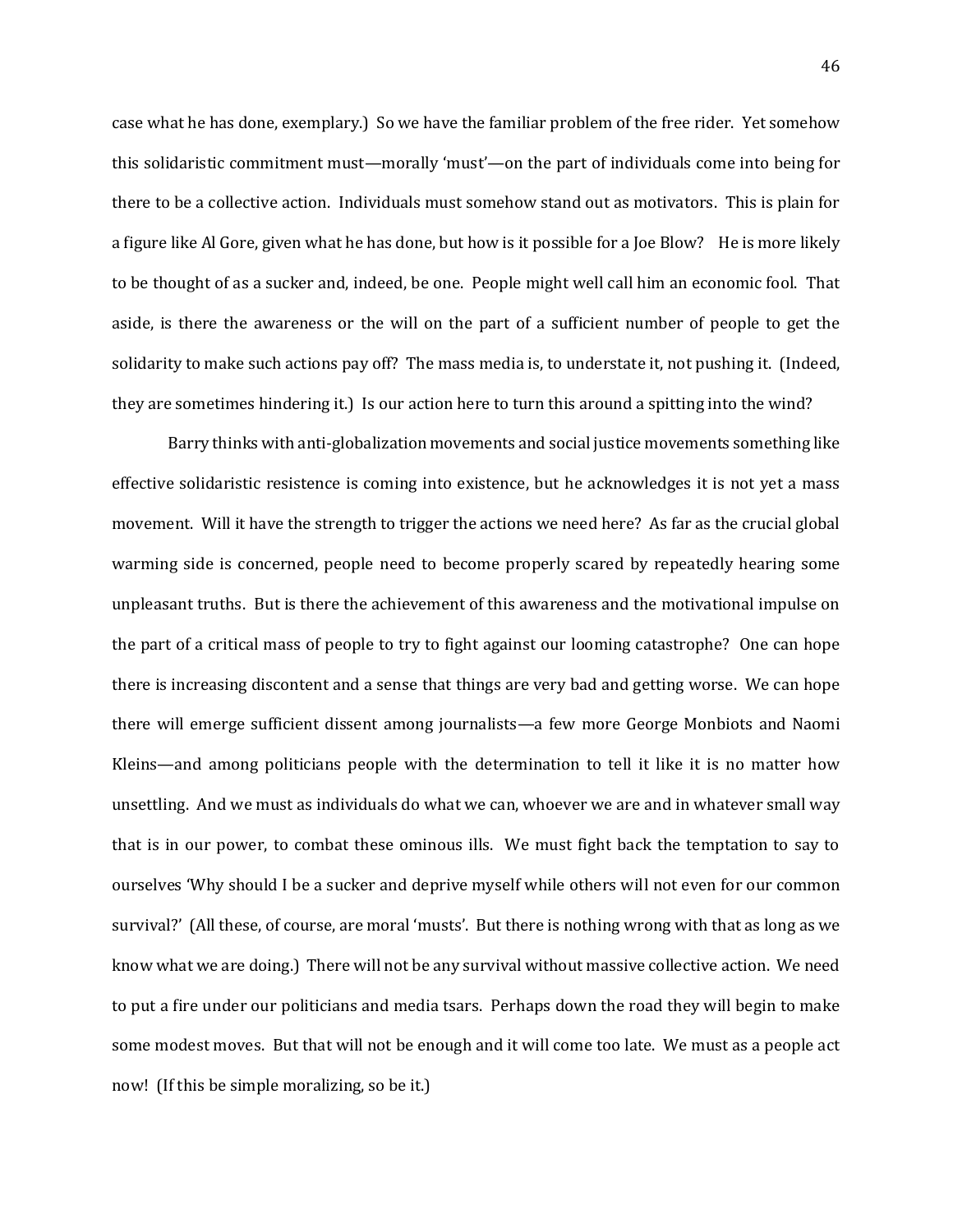We need to return to Barry's point that it is not running out (which we are) of fossil fuels that is troublesome, but our insane determination to use up every available drop no matter at what cost to the environment. In that way we increase global warming and destroy our environment and put ourselves at risk. The Alberta Tar Sands Project is a striking case. It has oil and gas that should have been left in the ground. The project extensively contributes to global warming, and enormous amounts of water are used in its extraction which in turn pollutes the nearby lakes and land (arable land). Moreover, it is harmful to the health of people nearby and destroys a part of the environment the size of a tenth of France as *Le Monde* observed. It brings wealth to Alberta and work for a lot of people both locally and from afar, but that will be temporary and at what costs? By the last quarter of this century, Calgary and Edmonton (the two major cities in Alberta) will be ghost towns and even part (perhaps all) of the wheat crop, another major source of income, will be destroyed by pollution. That's short term gain that will yield long term pain.

It is not resource depletion that is the really bad news. "The really bad news," Barry tells us, "concerns what is happening to the soil, the oceans and sources of fresh water" (Barry 2005, 252). We are exceeding our biological capacity and by 2050 it will be critical unless something drastic is done. "Seventy percent of the drylands used for agriculture—a third of the world's land area—is threatened by being turned into desert" (Barry 2005, 252). There is a danger that the sea level will raise by eighteen feet. Though this is *perhaps* too extreme, the sea level is steadily and dangerously rising. There is no question at all about that. Huge areas along the coasts and the shores of rivers pouring into the sea will be inundated by the rising sea and become so saline that the land, even *if*  the water recedes, will be unusable. Already the world's wheat crop is dropping so that severe shortages are occurring with rising wheat prices (Barry 2005, 253). And, with price rises, capitalism is for a time making a nice profit out of that. They, that is, profit in the short term from a public bad.

Ocean resources fare no better. Overfishing and destructive methods of fishing have reduced drastically the fish stocks. "Ninety percent of the large fish stocks have been removed worldwide"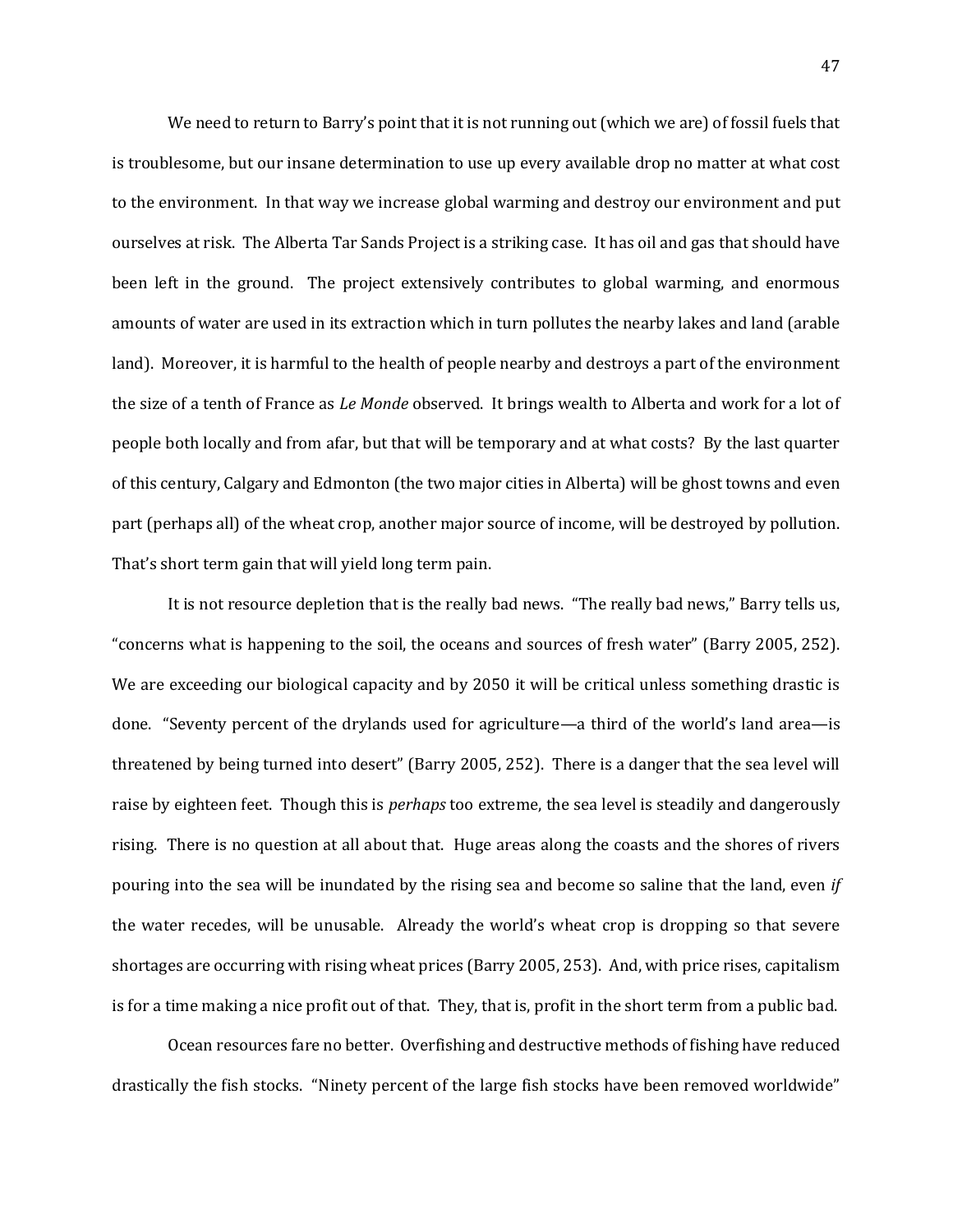(Barry 2005, 253). In many areas, there are virtually no fish around and global warming has caused cold water plankton in the North Sea to withdraw hundreds of miles further north and it has been replaced, where that plankton once was, by a less nutritious, smaller water species. This has had devastating effects for fisheries as well as for all wild life (Barry 2005, 253).

Perhaps the most alarming effects caused by global warming is on our fresh water which, after all, is an irreplaceable source of life. Salinization and pollution destroy more and more supplies of useable water. Moreover, there is the breakdown (the radical change) of the global system. These shifts in the atmosphere and the oceans around the globe are central causal factors in the increasing unreliability of seasonable rainfalls which many people rely on for their harvest. (A striking example is what is happening to farming in Northern Uganda.) Moreover, the increasing population is putting an increasing demand on our water supplies, including drinking water supplies. Finally, with these shortages there are increasing conflicts between states over water. The struggle between Israel and the adjacent Arab nations is a striking and disturbing case. Social justice requires that water be shared equitably with everybody's fundamental needs satisfied before anybody enjoys abundance. Few countries have accepted this elementary but fundamental moral principle, least of all Israel; as one Palestinian put it, 'No one can accept that he does not have water to drink and his neighbor has a swimming pool' (Barry 2005, 255).

We see in these discussions of resource depletion that it has been impossible to at all adequately discuss it without bringing in population growth and global warming. However, Barry turns to discussing these last two issues directly. By 2050, our population will be 9.3 billion, perhaps even 10 billion. Barry remarks that such an increase will be "ruinous to the future of the planet as it will be, is almost unavoidable" (Barry 2005, 255). Moreover, the increasing population is in the poor countries. Many of them have had such rapid growth that half of their populations are under the age of fifteen years. Barry remarks, "Short of the universal adoption of the Chinese one-child-per-woman policy in all countries with rising populations, there are only three plausible ways in which the world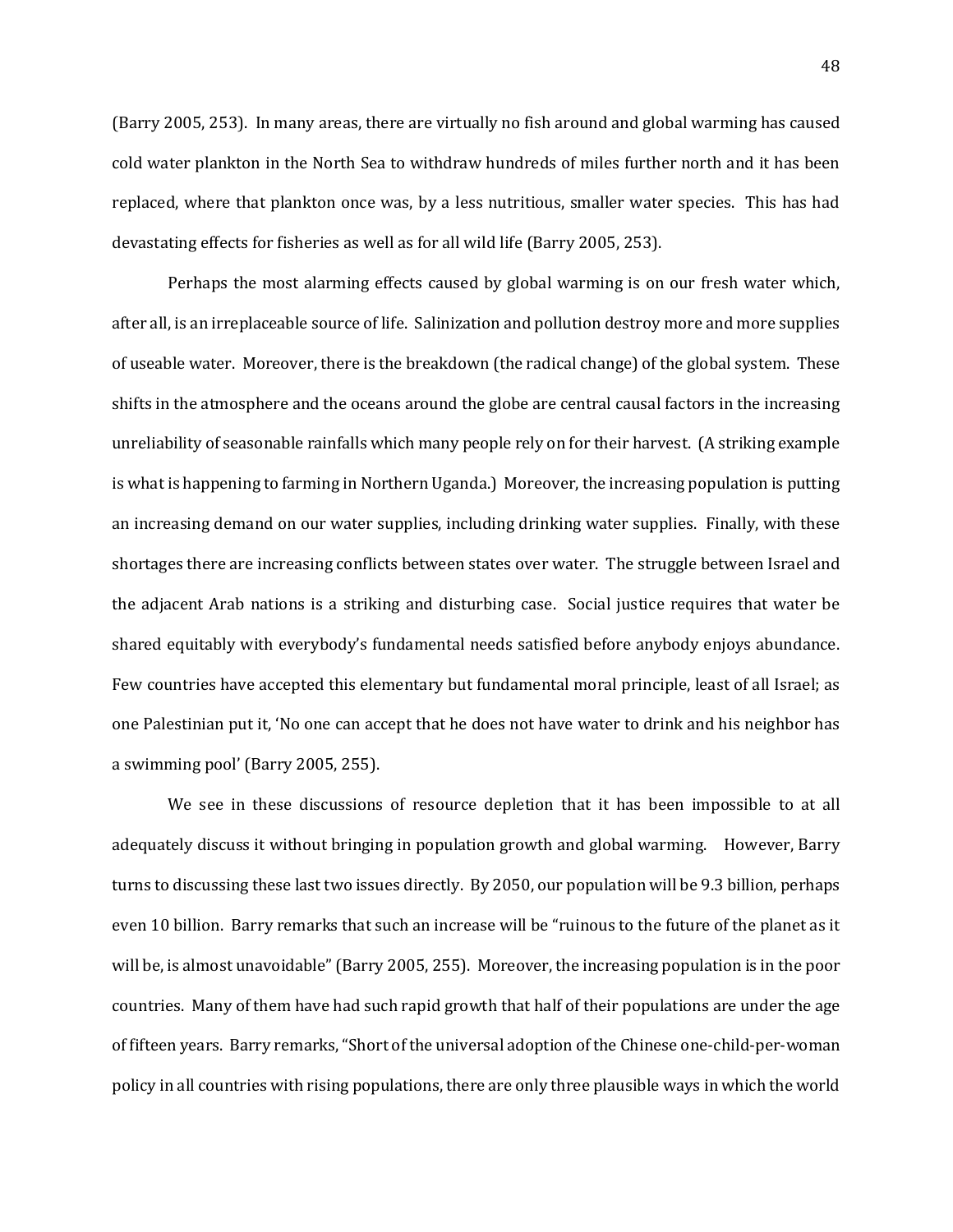will fail to grow: the classic triad of war, pestilence and famine" (Barry 2005, 255).<sup>11</sup> They will have to work together—as they well might—to carry off billions of people to get a sustainable world environment. Even though the earth's carrying capacity, unlike that of a lifeboat, is not a very determinate thing, it is becoming increasingly evident that at that level—9.3 billion—we are exceeding it. In 1830 the world population was 1 billion and in 1930 it was 2 billion. Even with resource depletion, something between that could make for a pleasantly livable planet. But things are going the other way now. We can hope we can reduce it and avoid resorting to the classic triad to bring it down or other draconian measures. It has gone down in all countries that have become wealthy and where women have some reasonable education and autonomy and with that gain more control over their lives. In some places—Italy, for example, and in spite of the Pope—the country is losing population to its needless worry. But this loss of population presupposes wealth and a level of extensive education that the South doesn't have and is not even remotely likely soon to get. In any event, this standard and benign way of population reduction will move too slowly to meet the looming threat of an unsustainable world population. Barry remarks rather nostalgically, "It may be too optimistic to hope to get back to a world population of a billion in less than two hundred years. But the closer to it the human race gets and the quicker, the less pressure it will put on the environment and the greater the chances of human life surviving over the thousands of years that may still be just within the realm of possibility" (Barry 2005, 256). But, as Barry well knows, we don't have 200 years; we have around 50. We, outside of some horror (e.g. a nuclear holocaust or a Third World War), will have no chance within that time to bring it down to 2 billion but perhaps we can without catastrophe or draconian measures we can keep it around 6 billion—our present level and find ways, with that population, of making things sustainable. As he goes on to show, even here the prospects look bleak, but with struggle and intelligence, there is a chance (Barry 2005, 256-58).

What about global warming? Global warming is a fact. It finally got pushed even into the head of George W. Bush that the science concerning the occurrence of global warming is not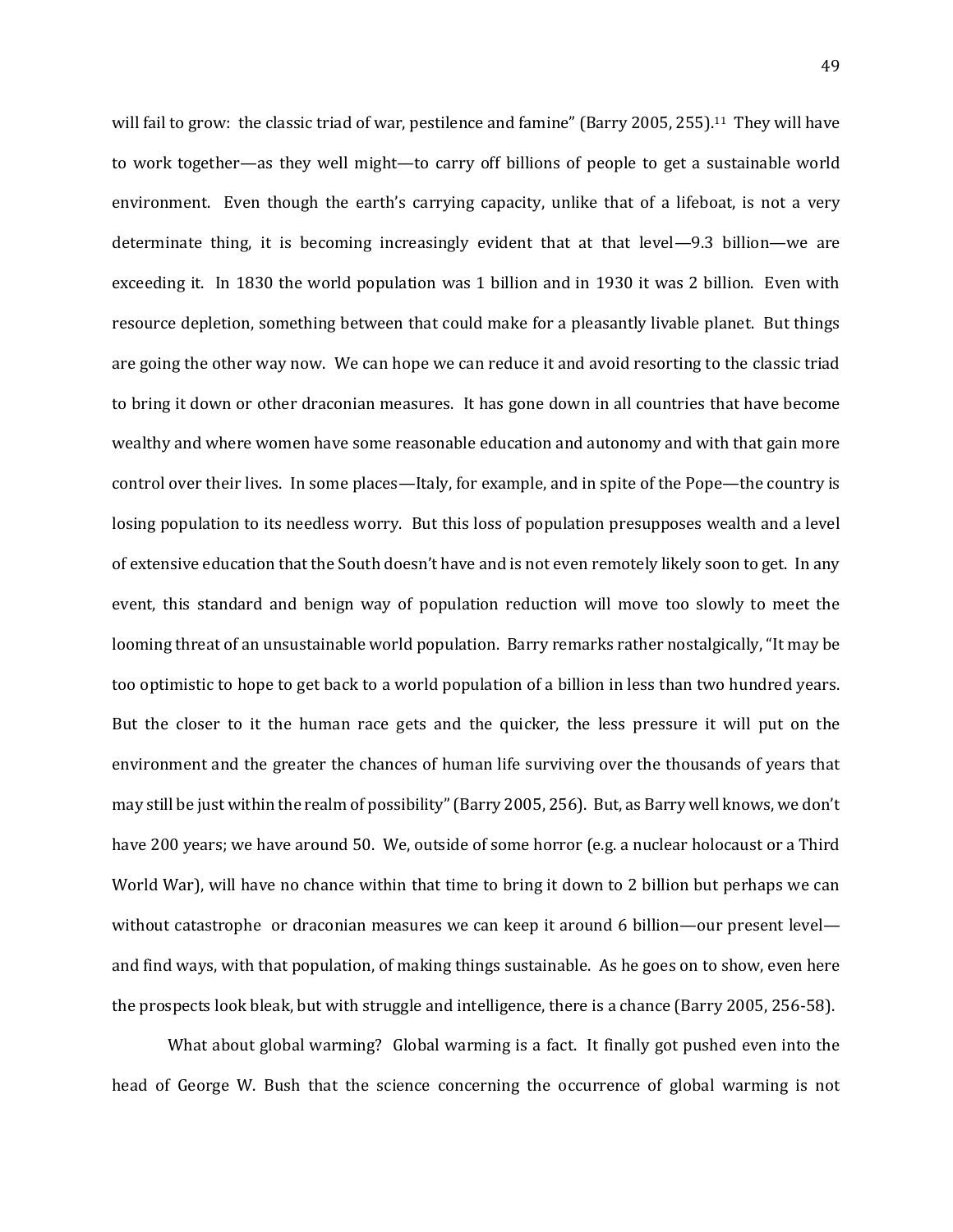uncertain. (Except, of course, in the rather arcane philosophical sense that everything is uncertain.) As Barry puts it, "The only room for uncertainty is about the size of the effects: what is the precise relation between the emission of greenhouse gasses and their concentration in the atmosphere" (Barry 2005, 257). Concerning the uncertainty that there is here, Barry rightly invokes a wise procedure of *methodological conservatism*, namely, that what Barry calls the "precautionary principle" concerning such matters of life and death. It is to "act on the assumption that the least favorable assumptions are correct" (Barry 2005, 258). It in such contexts is a bit of wise common sense. It is like the strategy of when to take an umbrella when we go out. We do not reason or believe 'Take an umbrella only if we think it is more likely to rain than not'; rather, we take one if we think there is any plausible chance of it raining (Barry 2005, 258). The temperatures have risen recently above anything like they have for the last two thousand years. Moreover, if we look at the natural ups and downs in the temperature, we will not find anything remotely like what we are seeing now. Even "if we were to stop putting any more carbon dioxide or other industrial gasses into the air today…temperatures would continue to rise for another 40 years." (This is a quotation from Geoff Jenkins, head of the Meteorological Offices Climate Prediction Program, quoted by Barry 2005, 258). The crucially relevant question then is how much temperatures will rise "since we are going to go on dumping some greenhouse gases into the atmosphere for quite a while yet, come what may" (Barry 2005, 258).

How much can we expect them to rise and how much must greenhouse emissions go down to avoid catastrophe? Barry says bluntly a lot. He remarks "only a complete reversal of current trends can hope to limit the increase on average of 2 degrees Celsius above the historical norm…. Total global gas emissions must soon drop to 60 to 80 per cent below their 1990 levels" (Barry 2005, 258). Nineteen-ninety was chosen as the baseline for the Kyoto Protocol. However, global emissions have greatly increased since 1990. So the "reduction from the present level must be correspondingly greater" (Barry 2005, 258).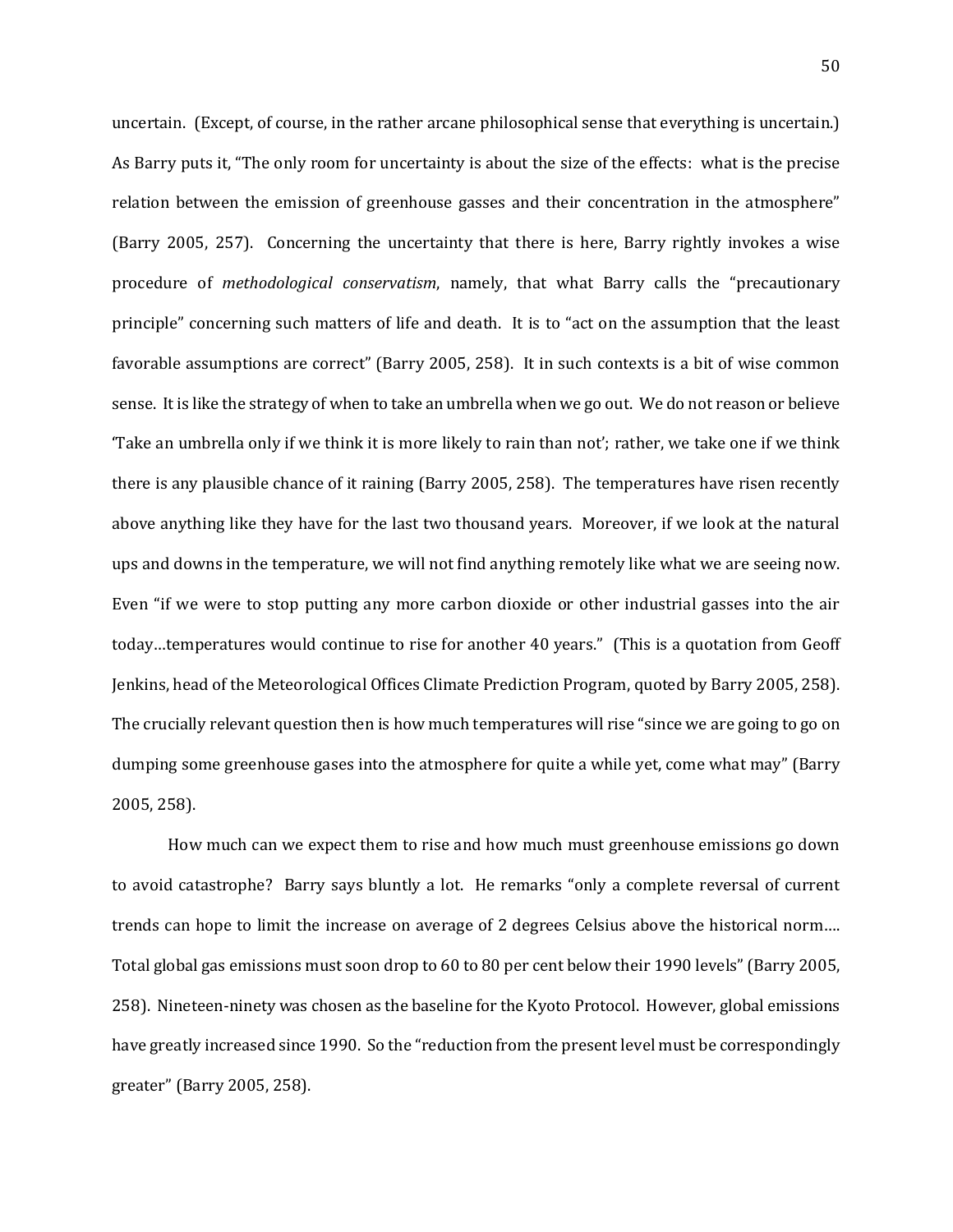What about the effects of global warming? There will be rises in the average world temperature as a result. There will be an increase in number and severity of extreme events: hurricanes, cyclones, tsunamis, heavy rainfall or snowfall some of catastrophic proportions, extremely hot summer temperatures with an increase in forest fires (something we saw recently in Greece, Italy and the South of France). Indeed, it looks like climate change, with its destruction is proceeding much faster than predicted. While generally the world will be getting warmer, Western Europe will have temperatures like those in Siberia and the Canadian Northern Territories now. The thermoholine circulation of the oceans will be radically altered. There is a large-scale melting of Arctic ice with a consequent pouring of huge volumes of fresh water into the North Atlantic. This will cause those colder temperatures. Similar things, if not quite so drastic, are happening in Antarctica. Throughout the world water levels will rise rendering much of the regions around the coasts so salinated that they will be incapable of being cultivated. Some cities, including large ones, may well be inundated. Bangladesh may well, for the most part, be rendered uninhabitable. Down the pike a bit—or so the current worst case scenario tells us—there will, as I previously mentioned, be an increase of eighteen feet in the sea level. Moreover, "average global temperatures could rise by 7 degrees Celsius to 10 degrees Celsius by the end of the century." And to add insult to injury, "the decomposing matter trapped in permafrost could be laid bare and release enormous quantities of carbon dioxide and methane into the atmosphere" (Barry 2005, 266). This would have disastrous results. What is left of the Amazon Rainforest may very well die back due to drought, thus turning it into a source of greenhouse gases rather than a sink. As the IPCC reports, the Amazon rainforest will be transformed into savannah. And what is now savannah will become largely desert or perhaps even completely so.

All told, there is very, very likely to be a desertification of a third of the earth's arable land, on the one hand, and, on the other, a widespread salinization of other sections of previous arable land. This will yield catastrophic results, namely, famine and starvation with desperate peoples fleeing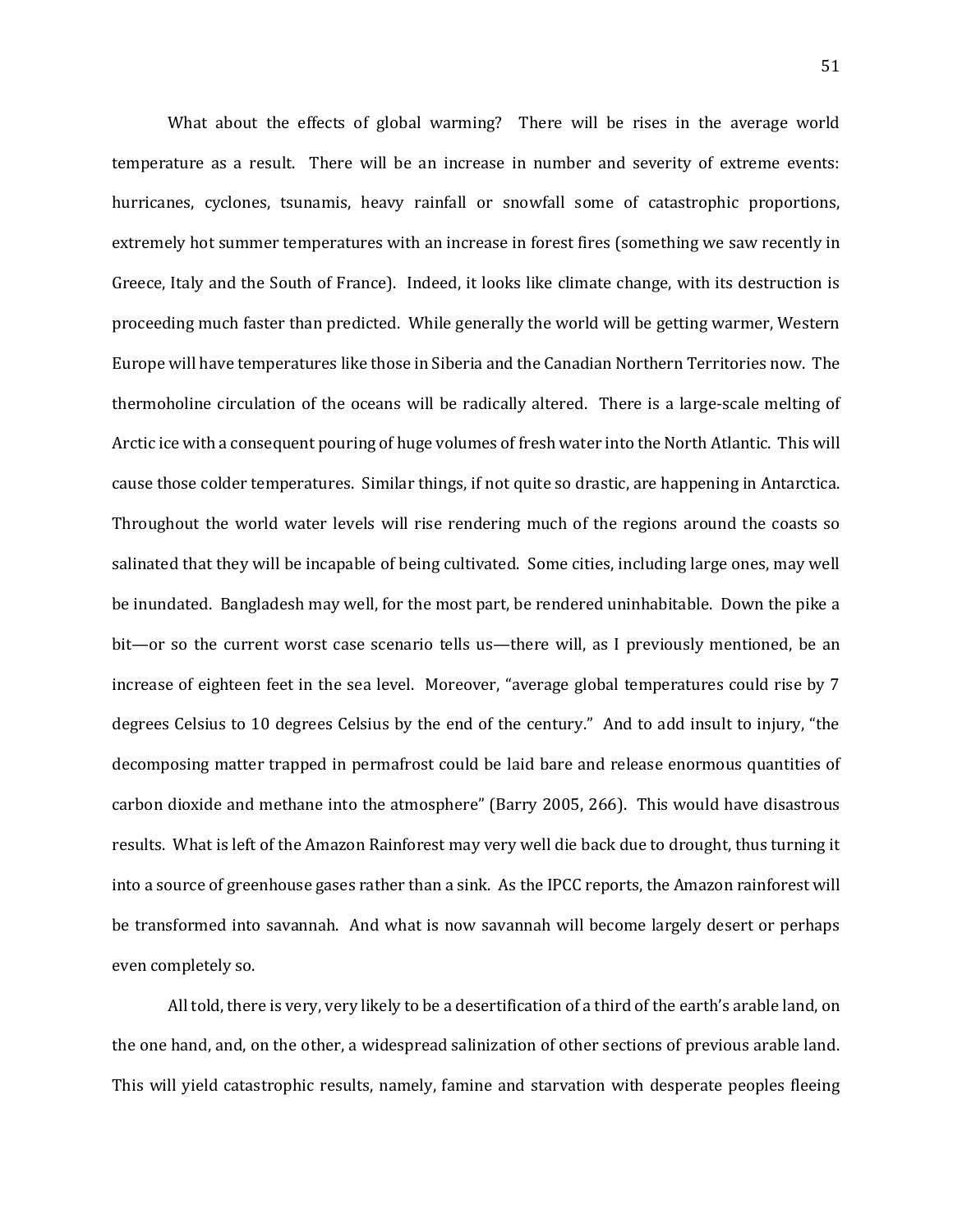from these unlivable lands to the lands which are livable with the very likely result of violent struggles for survival where many will not be able to survive. It will be much like the Hobbesian world with its conception of the state of nature.

Barry succinctly articulates at the very beginning of his final chapter the predicament in which we find ourselves in. I will quote it in detail:

> Over the next fifty years, renewable resources will continue to become scarcer, world population will grow and global warming will have more and more adverse effects. The only alternative is a nuclear holocaust, which I would not recommend as a solution. Leaving that aside, the question left is whether the dismal prospect that I laid out in the previous chapter will be left to play itself out to the end, or whether the steps needed to control the situation (which will become more drastic for every year that they are postponed) will be taken.

> What makes the choice even more stark than it might already appear is that economical breakdown can scarcely fail to be accompanied by political breakdown. In *Leviathan,* Thomas Hobbes said that, in conditions of anarchy, life would be 'poor, nasty, brutish and short'. But in the seventeenth century anarchy would have been tempered by a population that was not excessive, a relatively small human impact on either the earth or its atmosphere, and average temperatures within a range that supported human life and that of other species. International anarchy will be far less benign in a future world containing in excess of ten billion occupants, with average temperatures far above the historical norm and suffering a crisis in renewal resources. In addition to deaths as a direct or indirect consequence of wars fought over the control of natural resources water supplies, cultivable land, marine life and (in the world that will be created by the continuation of 'business as usual') oil—hundreds of millions of additional people will die each year from lack of drinking water and sanitation, starvation and the spread of tropical diseases to ever wider areas. The instability will be reinforced by the number of refugees created by global warming, as their living places disappear under the rising seas and as drought and infestation make agriculture impossible (Barry 2005, 261-62).

So what is to be done? What can be done? Have we already dug our own graves? We face the considerable likelihood of an 'anarchical world' in which disruption and harsh conflict will be endemic features of life. In such a Hobbesian world, if that is to be our future as it very likely will, "the distribution of goods will depend on the distribution of the means of coercion and extraction. In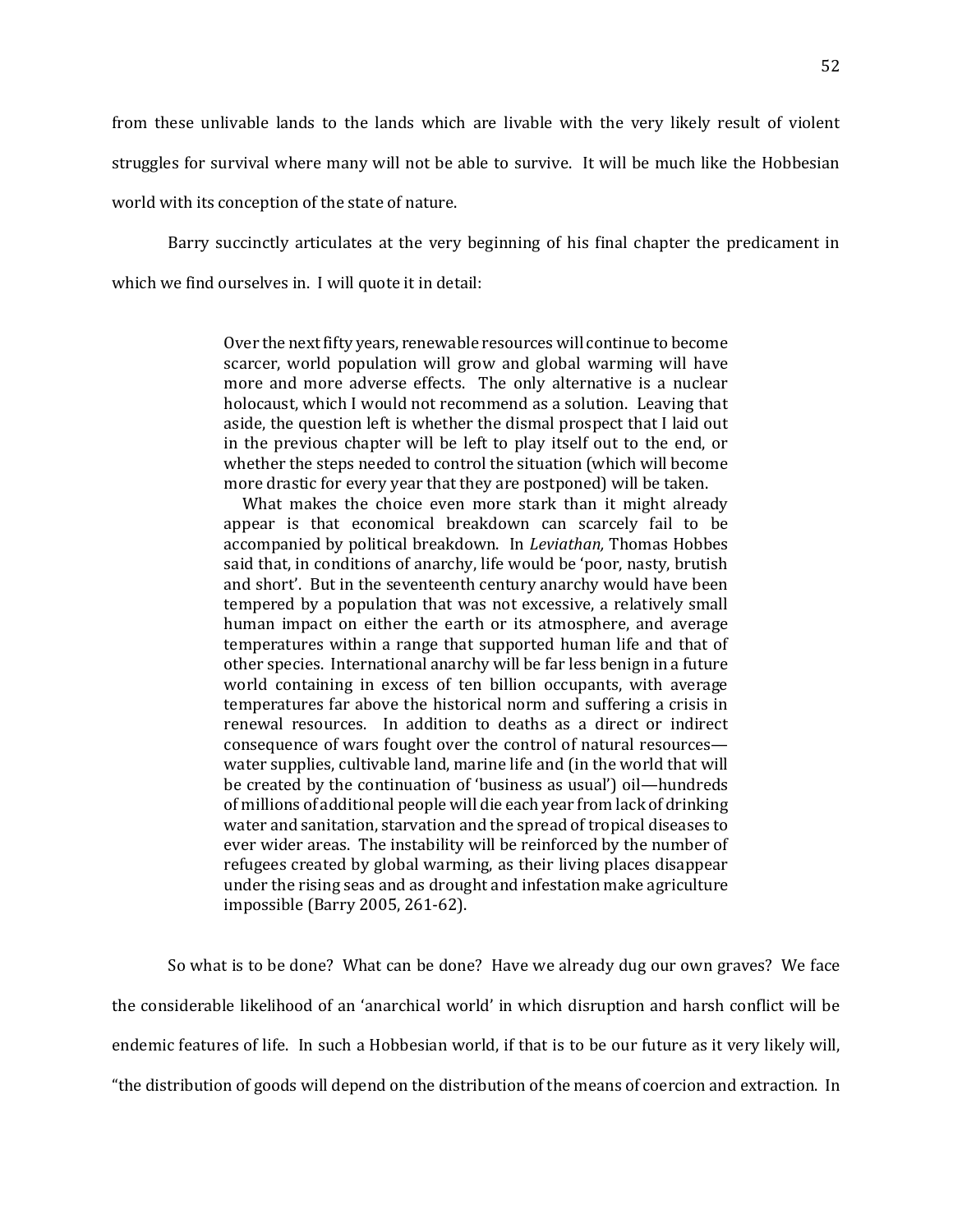such a world, there can be no place for justice" (Barry 2005, 262). Barry says there is still the possibility of—he didn't say it is a likelihood—of a non-Hobbesian world where social justice would prevail (Barry 2005, 262). If we take what he calls this 'second way'—the way that will give us some hope—it will have, he claims, four implications for justice.

> First, the policies needed will in themselves be in line with the requirements of global justice. Second, these changes will have knock-on effects that are likely to amplify the improvement in justice. Third, the new international and domestic institutions that will have to be created to implement the needed changes will be able to be put to use in order to make distribution more just in other ways as well, and it will be very hard to provide any coherent rationale for failing to use them in this way. Finally, the kind of mobilization that will have to occur can scarcely fail to have a momentum leading to changes beyond those strictly required for stabilization (Barry 2005, 262).

What would we have to do to achieve those things? We would have to drastically lower the world population by non-draconian means. For this to obtain, the women of the world have to attain more control over their lives, that is, more autonomy. This will not occur without women having education. There must be in place all over the world, and quickly, universal and free education—for both girls and boys—and it would have to be effectively compulsory until the age of sixteen years. Even that is just barely, and insecurely, enough to enhance the emancipation of women. Moreover, to give this any force, all people must have the means to send their children to school and to keep them in school. But this is something that many people in the South do not have now. With these things and with it becoming more expensive to have children, the birth rate will predictably drop as it has in the wealthier parts of the world. For this to go worldwide, rich countries must extensively help poor countries to have the wherewithal to have universal free education and there must be social safety nets so that people will not have so many children such that when they grow old (assuming the do) they will have someone to look after them. There is no place else for the money to come for the South from than from the rich countries of the North. "Educating women and giving them more autonomy is bound to change the dynamics of society. Relations between men and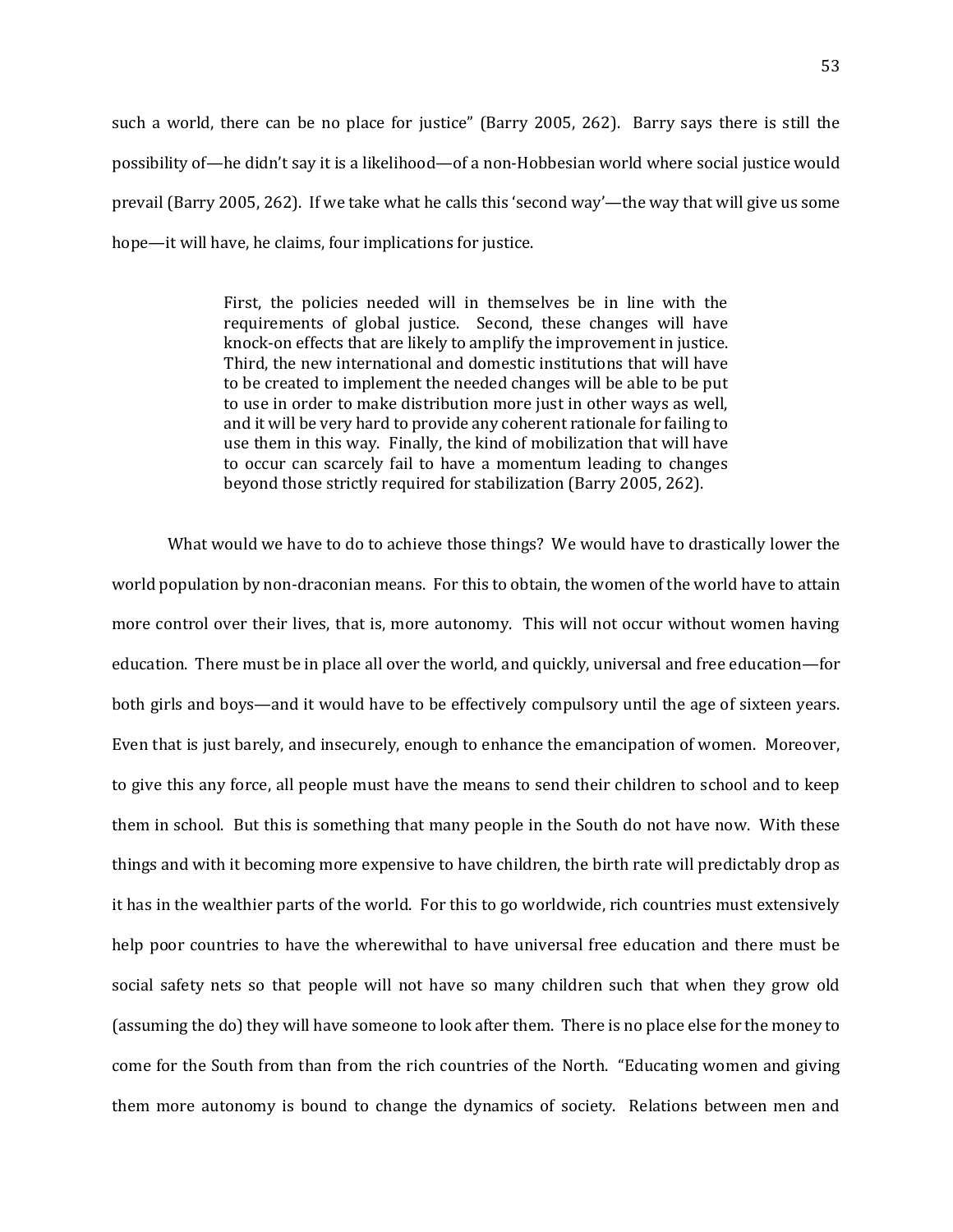women will become more just and indeed more pleasant. And with the birthrate going down, there will be less pressure on the world's supply of food and less starvation. (But a bit of Grayian scepticism and a bit of bitter cynicism is likely to enter here prompting us to mutter to ourselves, 'Nothing like this will happen in time.')

Secondly, all the above notwithstanding, with the world exceeding its carrying capacity in relation to all renewable resources, water is becoming a prominent problem. The world will become increasingly conflictual as a result. Failure to keep these forces in check will make for the realization of the worst case scenario of a global Hobbesian world. (But how is this to be done?) Barry remarks:

> Defusing these conflicts requires an international body with powers to enforce the distribution of these scarce resources equitably. Giving priority to needs over wants must mean that the lot of those who now have least must improve in comparison with the lot of those who now have most, which is what justice demands (Barry 2005, 264).

Barry does not say much about what this international body is to be. But he does say a few pages later that "there has to be a new world authority replacing the IMF, the World Bank and the WTO, with a constitution that is in some way representative. It is surely clear that the model of the IMF and the World Bank, which is completely controlled by the rich countries and dominated by the United States, is inappropriate. But the WTO, which requires unanimity among all countries within it, is not a practicable framework" (Barry 2005, 269). He then adds, "It is not my job to produce blueprints: there are plenty around already and once scrapping existing institutions and replacing them has been recognized as an imperative there would be plenty more. The essential point is that the new organization has to make population, renewable resources and global warming its central mission" (Barry 2005, 269). (But again scepticism and cynicism raise their ugly heads.)

I agree that we should—indeed must—scrap existing institutions if by that is meant scrapping the WTO, IMF, World Bank, and similar organizations. I also agree that this new international body as a new world authority must make population, renewable resources and global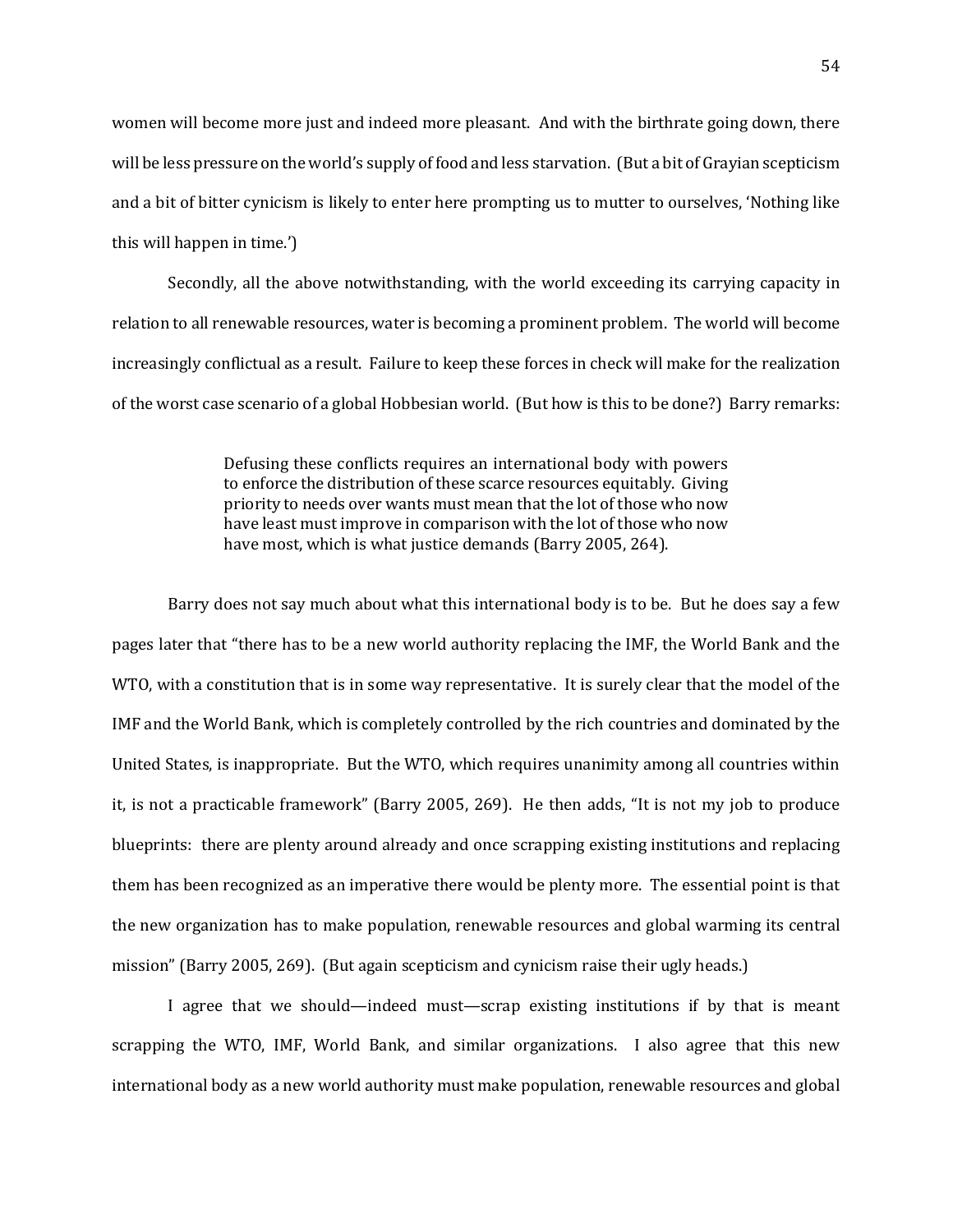warming central to its mission. But I think—in spite of his talk about blueprints—we have to give more structure to what this new international body as a new world authority is to be. If it is simply a Heldish so-called global governance without global government, some kind of 'cosmopolitan democracy', we will be just getting shop talk without the necessary authority. Talk of a 'global state' or a 'global federation' has been a no-no—something that, it is widely thought, would be both despotic and unworkable (Nye 2002; Walzer 2007). But in recent literature, talk of global government is coming back on stage. Elsewhere I have articulated a conception of a thoroughly democratic form of global governance in the form of a global federation (Nielsen 2008). I give it a form and a home in a more robust General Assembly of a much strengthened United Nations. It would be a United Nations without a Security Council or, more plausibly, an enlarged and more representative Security Council without anyone in it, or even the Security Council as a whole and acting in unanimity, having a veto over the legislation of the General Assembly. The Security Council might be so empowered (as the Canadian Senate is) that it could send a bill passed by the General Assembly back to the General Assembly for 'sober second consideration', but it could not override or in any way block the General Assembly's vote after that sober second consideration. (Such a return of a bill could not be unduly delayed as it is sometimes in the Canadian Senate.) The General Assembly is to be sovereign. That would, while remaining democratic, give us the global authority we need.

Perhaps this is too utopian and would always be rejected and derailed by the Great Powers. But some structure should be given to Barry's notion of an international body with global authority. It must be designed so that it is both authoritative in its proper sphere *and* democratic. But Barry's recognition that we need an international body with teeth (a global authority), going along with the scrapping of the type of existing institutions that I have mentioned, is essential.

However, let us return to global justice and what Barry believes it can do here. Social justice, whether domestic or global, must recognize that, as we have previously remarked, the lot of "those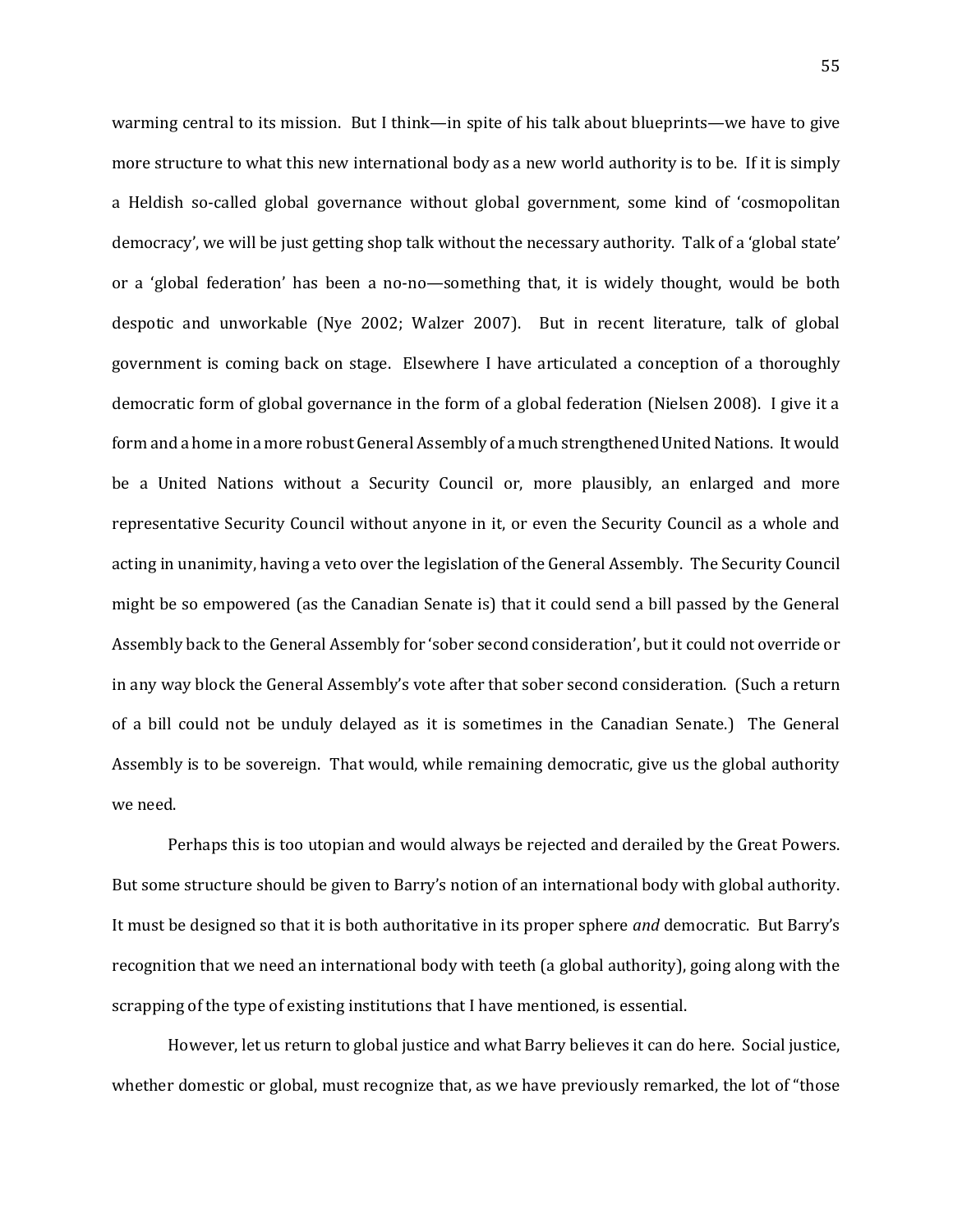who now have least must improve in comparison with the lot of those who now have most" (Barry 2005, 264). Suppose, as there is, a large consensus among the world's people that "the atmosphere is to be treated as a global commons on which everyone has an equal claim" (Barry 2005, 264). Making the same underlying assumptions, we should also believe that countries that have fertile soil and a climate suitable for growing valuable crops should share with countries with arid land and with poor soil. As desertification increases, this will become increasingly urgent. We in Quebec with plenty of water should not cut off New York from water. Countries with harvestable fish within their 200-mile limit should share with countries with no fish. The same should obtain for natural gas, oil and minerals (to the extent we will have to use them at all). The United States seizes, though it now turns out somewhat fragilely, oil and gas spigots in the Middle East. Will it share with China and India when things get tight, expect perhaps under threat of war? If water in Quebec gets scarce, will we in Quebec, except under threat from the United States, continue to share? The Arctic is now a global commons. Will it remain so when oil gets scarcer and Arctic oil (25 percent of the world's resources) comes in the range of future extraction? (Here is another point where, as Barry argues, the oil should remain in the ground.) Already, various countries are staking their claims and there seems to be no doubt on the part of any of them that when it becomes possible that oil should be extracted. (That this should not be seriously considered is a genuine horror.) Space is another commons but the United States is seizing and claiming its ground in space in its bid to gain exclusive military control of the world. When with global warming, salinization and desertification of great swaths of the earth occur, will countries with arable land share when food all around gets increasingly scarce? When water is in short supply, will they share? Israel's record with its Arab neighbors doesn't encourage us to think there will be much such moral behavior. They have allowed settlers in the occupied territories—arguably illegally occupied territories—to dig deep wells depriving Palestinians close to them of water while forbidding Palestinians to dig new wells or deepen existing ones. It is hard not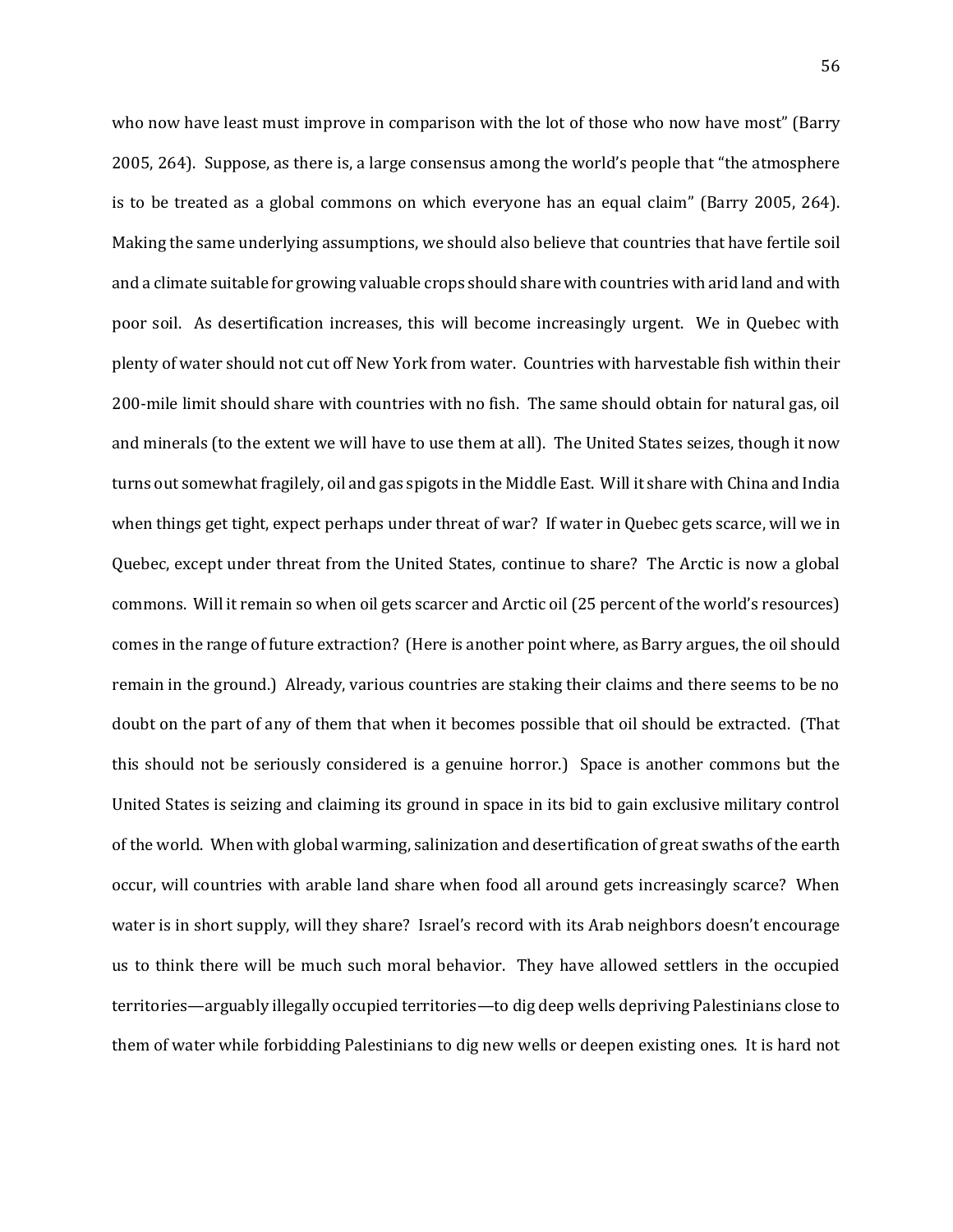to be, and indeed very sadly, political realists about moral appeals in such circumstances. We remember Athens and Melos.

However, things *may* be different about global warming. It is becoming such a threat to the planet as a whole that people (including capitalists and their entourages, along with the rest of us) will come to realize (probably only when it is too late) that we are all and equally under a common threat, caught up, whether we like it or not, in a common fate. There will be, it is not unreasonable to hope and even to expect, a realization that we must all act together and with dispatch. We, even big capitalists with their willingness to give us public bads, may come to realize, conflicted in many of our interests and even in our moral ideals as we are, that we better hang together or we will all hang separately. The capitalist leopard, a type of capitalist that is increasingly gaining strength in the global economy, will have to change its spots if we (including them) are to survive global warming (Ramonet 2007, 1). They may, if they are not too deep in denial, come to realize that. But that is not because they have come to see—or at least it need not be so—the value of egalitarian justice or any other kind of justice but because they want to survive and want their children to survive. Some, taking survival as their bottom line, may craftily contriver to make a little money out of a bad situation by radical greening. But it is surviving that for them will become paramount. There they will not put profits first.

Here it is not implausible to believe that capitalists may be motivated—pushed by circumstances—to do what should be done. They will become, as Kant would put it, men of good morals rather than morally good men. They will follow roughly Barry's trail, but not for his social democratic or socialist reasons or reasons of social justice. (Propagandistically, they may crow about the latter but that is all ideology or self-deception or both. Am I being too *parti pris* here? I don't think so, though many people will say I am. But is it not they who are taken in by capitalist ideology here?)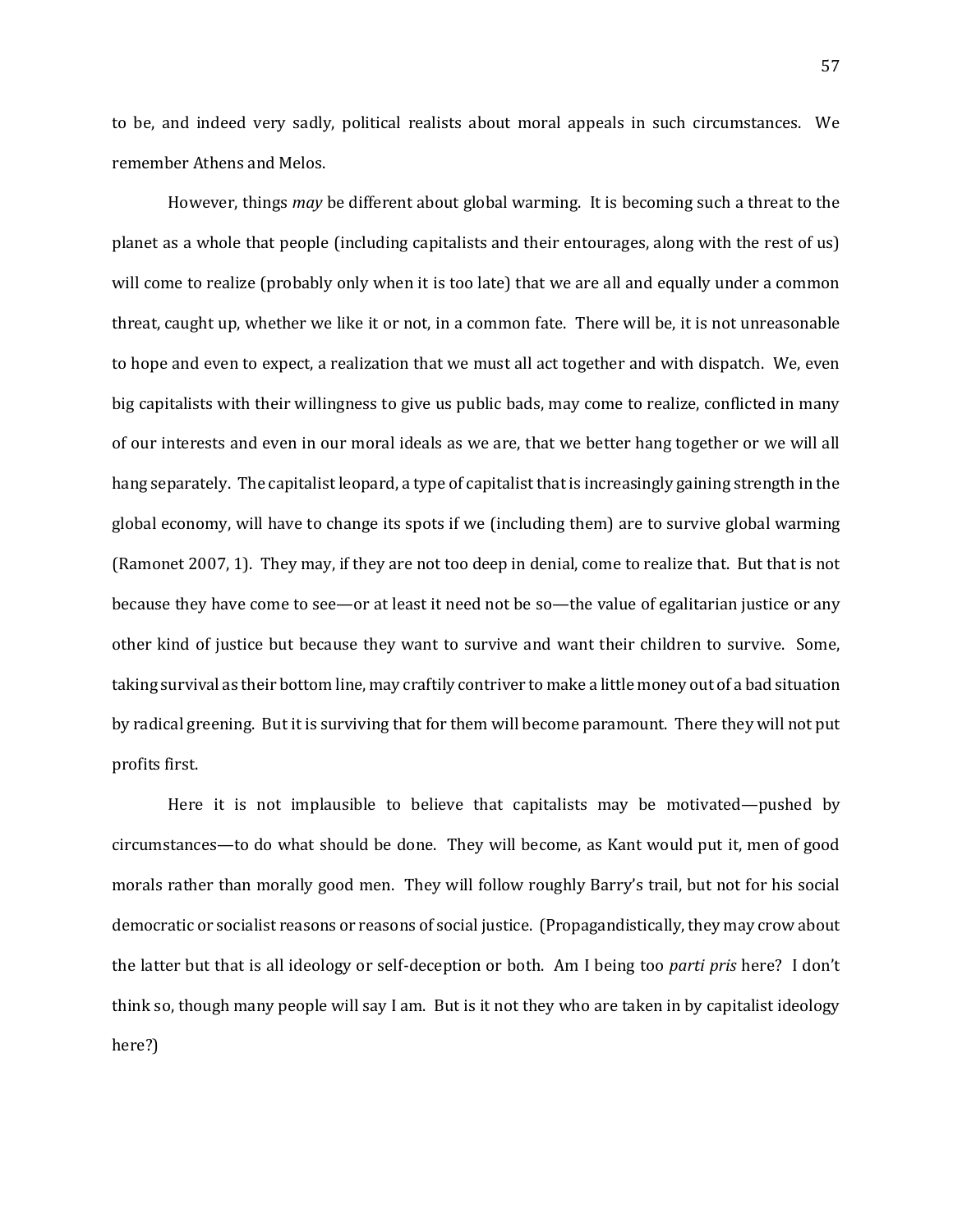Consider how differently they can be expected to behave along with their capitalist facilitators in the various capitalist governments a propos global poverty eradication than they might be expected to act about global warming. Both Thomas Pogge and Jeffrey Sachs have given us carefully researched, empirically responsible, and morally compelling accounts concerning how we can and should carry out worldwide poverty eradication (Pogge 2002; Sachs 2005). They have shown how it can be done with dispatch by the rich capitalist nations of the North with expenses so minimal that it would not have deleterious effects on anyone, not even the capitalists. (Perhaps for the capitalists they would lose a *miniscule* amount of profit. But that would hardly constitute 'deleterious effects'.) Yet, though what is argued by Pogge and Sachs must have been learned by people in capitalist think tanks (typically right-wing) and by the policy advisors to our respective capitalist-supporting governments, next to nothing is being done about global poverty. The shame and disgrace of this becomes crystal clear when it becomes apparent that it could be done and done painlessly. It is not done because there is no profit in it or threat of loss of profit if nothing is done. Indeed it might even be marginally useful to capitalism. Only if it could be shown that the poor nations of the sub-Sahara are worth exploiting beyond in some places, with the help of bandits, for bagging some diamonds and the like, or in the richer ones where they do perhaps expect, e.g., in Nigeria and South Africa, economic usefulness would be enhanced by lessening poverty there or that, if poverty is not addressed, there will be threats of violent uprisings not easily contained. Only where such things obtain is there much chance of poverty being ameliorated. If these conditions obtain, something would be done to relieve poverty. (That is not to eradicate it. That would also depend on its economic usefulness. For workers to be at risk of unemployment and recognize that it will be unpleasant is useful to capitalism.) Where there is no threat of turbulence, the smart capitalist thing to do is to carry on with business as usual. After all, capitalism is not the Salvation Army. But global warming is different. It is a common fate for rich and poor alike. No one can escape into gated villages or securely, if at all, by going somewhere else.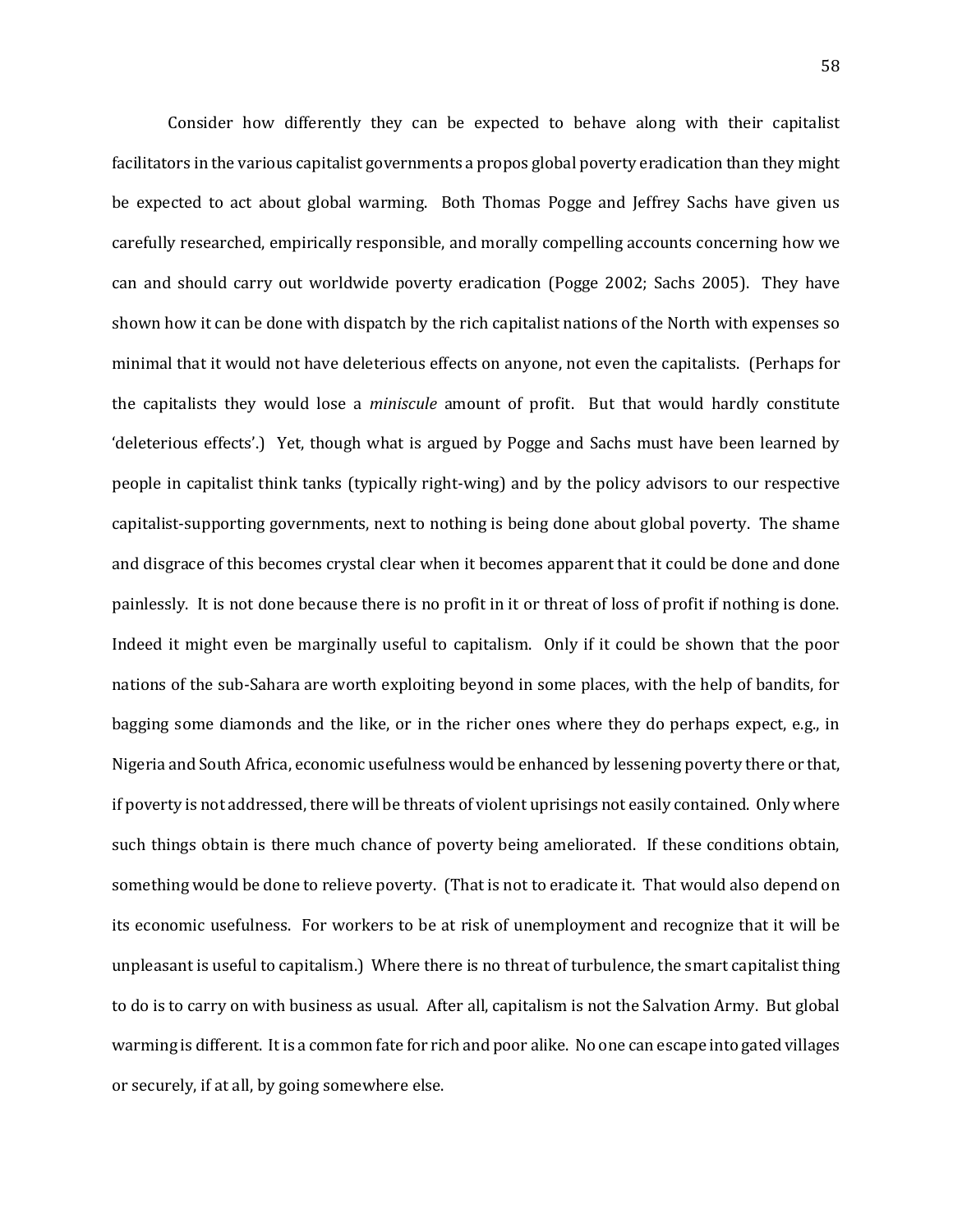Global warming brings such threats. Our very survival is at risk. To say this is not to engage in left-wing hysterics or hyperbole. Barry argues carefully and convincingly (as have others, including Gray) that these dire prospects here are very real. (See also briefly *The Weekly Guardian*, November 23, 2007, page 8 and *The Weekly Guardian*, December 21, 2007b, page 19.) <sup>12</sup> <sup>13</sup>

To understand why global warming is different than concerns about poverty eradication or growing inequality or poor public health services or lack of education, however legitimate and urgent they are morally speaking, we need to understand that global warming has as well human lifethreatening dimensions for all of us, rich and poor alike, in the South and North alike, though in the *first instance* it will be visited more on the global South where the poor are concentrated than on the North. However, as things unfold, it will become apparent that we are all in the same boat. It is lifethreatening for all of us. In this way it is different from poverty eradication, growing inequality, poor health care, and insecurity of employment. That global warming is so life-threatening for us all may force the capitalists to act in a way that they would not in these other cases.

Barry, with his usual close attention to relevant facts, points out:

[W]hat, on the best scientific evidence available, would be the rate at which carbon emissions would have to be cut to avoid a dangerous increase in average global temperatures? The answer is, unhappily, that there is no 'safe' trajectory, no guaranteed 'soft landing'. The present level is already melting the ice at the poles, interfering with the thermohaline circulation and causing droughts, floods and hurricanes on an unprecedented scale. If the average temperature were merely to stay where it is now, these trends would continue. But there is nothing we can do to avoid an increase over the next forty years because of the length of the carbon cycle and, we can add, the effect of clearer skies. The only question is, therefore, as I pointed out in the last chapter, what we would have to do about greenhouse gas emissions to keep temperatures down to an acceptable level (Barry 2005, 264-65).

Moreover, we should ask, acceptable to whom? Well, not just acceptable to someone driven by politics who will only make suggestions compatible with getting re-elected or more charitably and more plausibly give priority to such suggestions. We should take as acceptable what a reasonably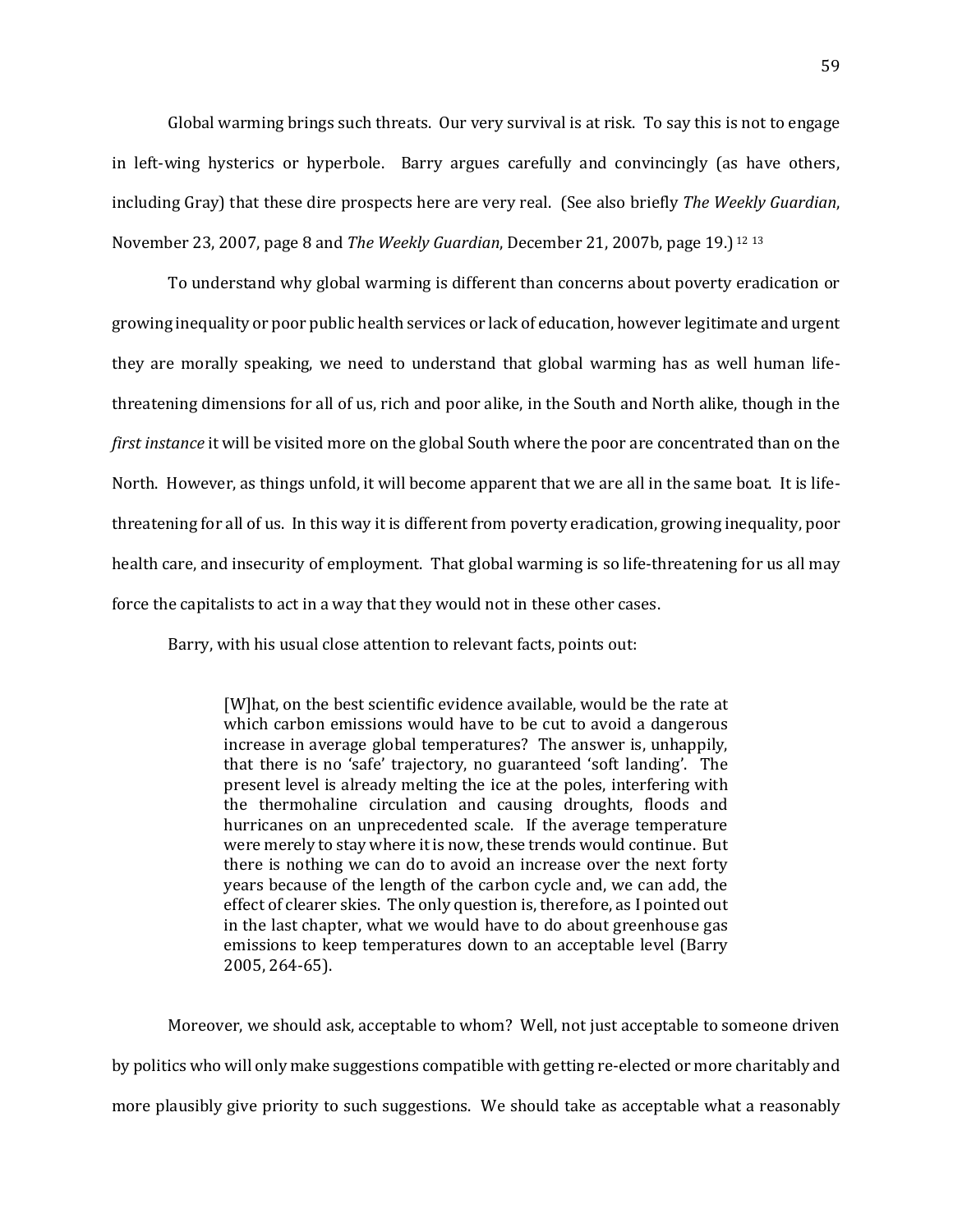informed person would find acceptable where they were concerned about human survival including their own—and the possibility of a reasonably flourishing life for all people in the North and the South. Using that—or something like it—as a criterion, consider the following situation. It was first assumed that, as global temperatures rise, that 2 degrees Celsius would be acceptable. But even 2 degrees Celsius is dangerously high. At that world temperature, the polar ice caps would continue to melt and at an accelerated rate. The Gulf Stream may very well disappear. The increase of cold water from the northern polar regions entering into the oceans would cause extensively lower temperatures to the countries most directly affected and flooding with salinization making much land previously arable un-arable. The rich North could, though at great expense, probably absorb such losses. But the South is far less well placed, if we can speak of anybody here being well placed. Brazil, China, Bangladesh, and India have millions of people who could not be defended at any expense against an increase in the sea level of even two or three feet, to say nothing of the eighteen feet which very well could be down the pike. Moreover, "there is nowhere that they [the displaced populations of these countries] could be relocated" (Barry 2005, 265-66). But 2 degrees Celsius, horrendous as it is, is now generally recognized as too low an estimate of global warming. It looks like we are in for a 5 degrees Celsius rise by 2050 and now it is projected that we may very well be in for a rise of 7-10 degrees Celsius by the end of the century. Governments and industry are in a state of denial about this. But, as Barry puts it, "even achieving that modest target [not going above an increase of 5 degrees Celsius] will require a revolution in the way in which the world—North and South alike does business" (Barry 2005, 266). It was earlier thought that carbon emissions would have radically to go down to gain even modest targets—from about 8 gigatonnes [what we have now] to about 6 by 2050. But now, with new information flowing in, it looks like carbon emissions will have to be reduced to 2 gigatonnes to meet that target, i.e., to be acceptable given my characterization of 'acceptable' above. But even with that, we still have a massive violation of the *precautionary* principle. Indeed, it is quite possible "that the average temperature would rise to a dangerous level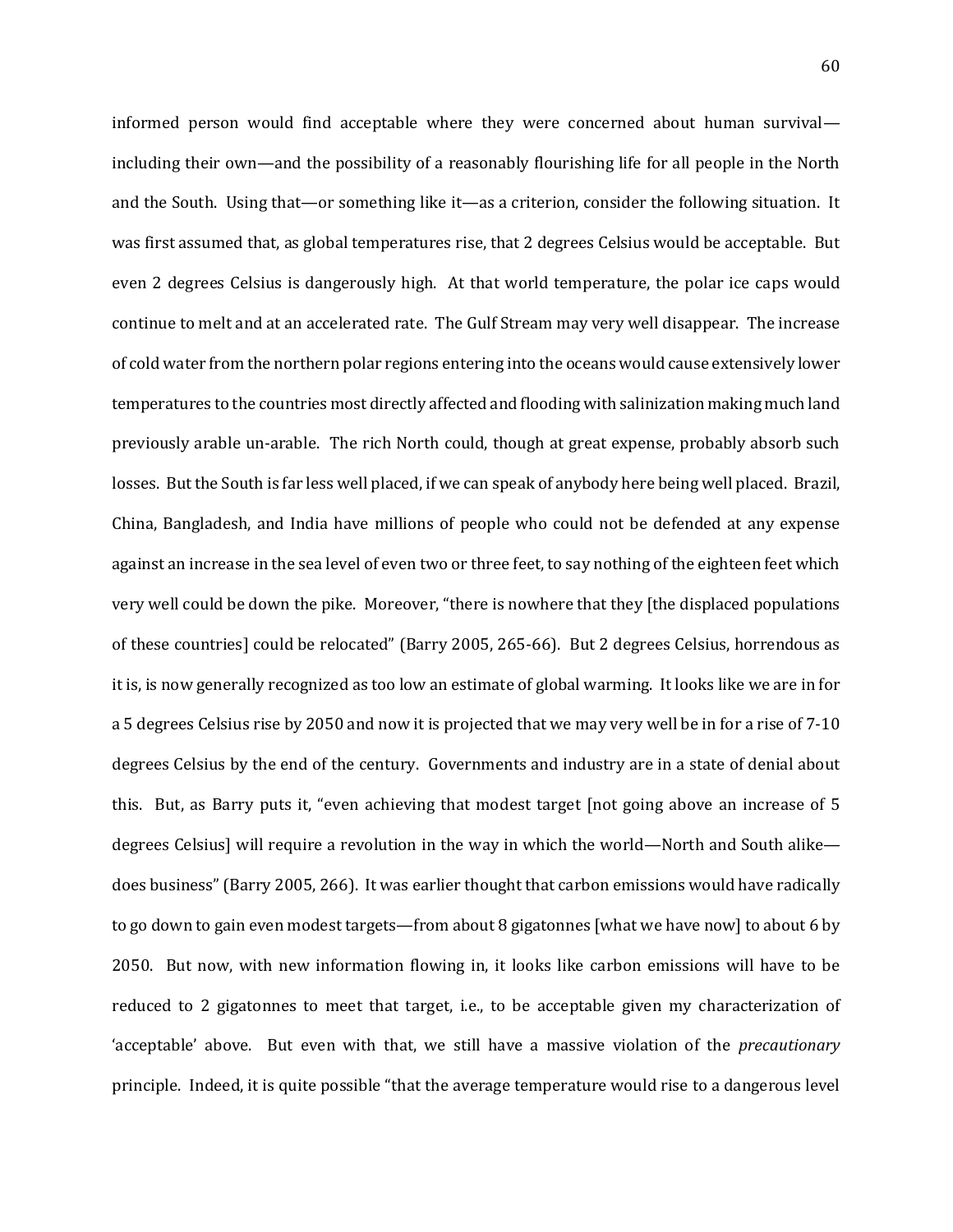even if emissions of carbon fell to zero tomorrow and stayed there for a long time" (Barry 2005, 266). There have to be massive reductions to meet the target of 2 gigatonnes by 2050, the reductions rapidly phased in as they must be would have to come down very fast. To meet these targets we must have energy-efficient production and building. "Fossil fuels would have to give way rapidly to renewable sources of energy, generating electricity from the sun with photovoltaic cells and with turbines" (Barry 2005, 267). We would—and this should be a priority—have to capture the unlimited power of the waves and the tides. This last matter would require extensive research and government involvement. (Another place, it might be bitterly said, for capitalist profit. But even so we need the investment.) But this utilization of the sea is not science fiction or whacky science nor is another possibility: laser induced magnetic fusion.<sup>14</sup>

However, even if all these measures are expeditiously put into effect, all of them together would not be anywhere near enough without a radical change in the way we live in rich countries (or the way the elites live in poor countries). The private car would have rapidly to be phased out, something which might be very hard to take for many people. The use of it has been crucial to their lives and for some it is an important status symbol. But, though of course not overnight, the private car has to go. We would need to switch to electrically powered trains for long distance travel rather than, as the British government is doing, expanding Heathrow; and we need electrically powered trams for city travel. Air travel would have to be drastically cut back, perhaps even eliminated. Ocean liners, made now for more fuel efficiency, would need to come back into wide use and we would—as we have done in the past—use large sailboats again for some cargo shipments. (I saw this in South America during the Second World War.) Again, and generally, there must be a greatly increased river, canal and ocean transport. Horses would have to replace tractors for cultivation. (This sounds like a reversal of the fruits of industrialization and in *certain* ways it is. But there would also have to be a lot of new uses of how industrialization is deployed.) We would need, as well, more fuel-efficient houses with people keeping down house temperatures and wearing warmer clothes. Some people,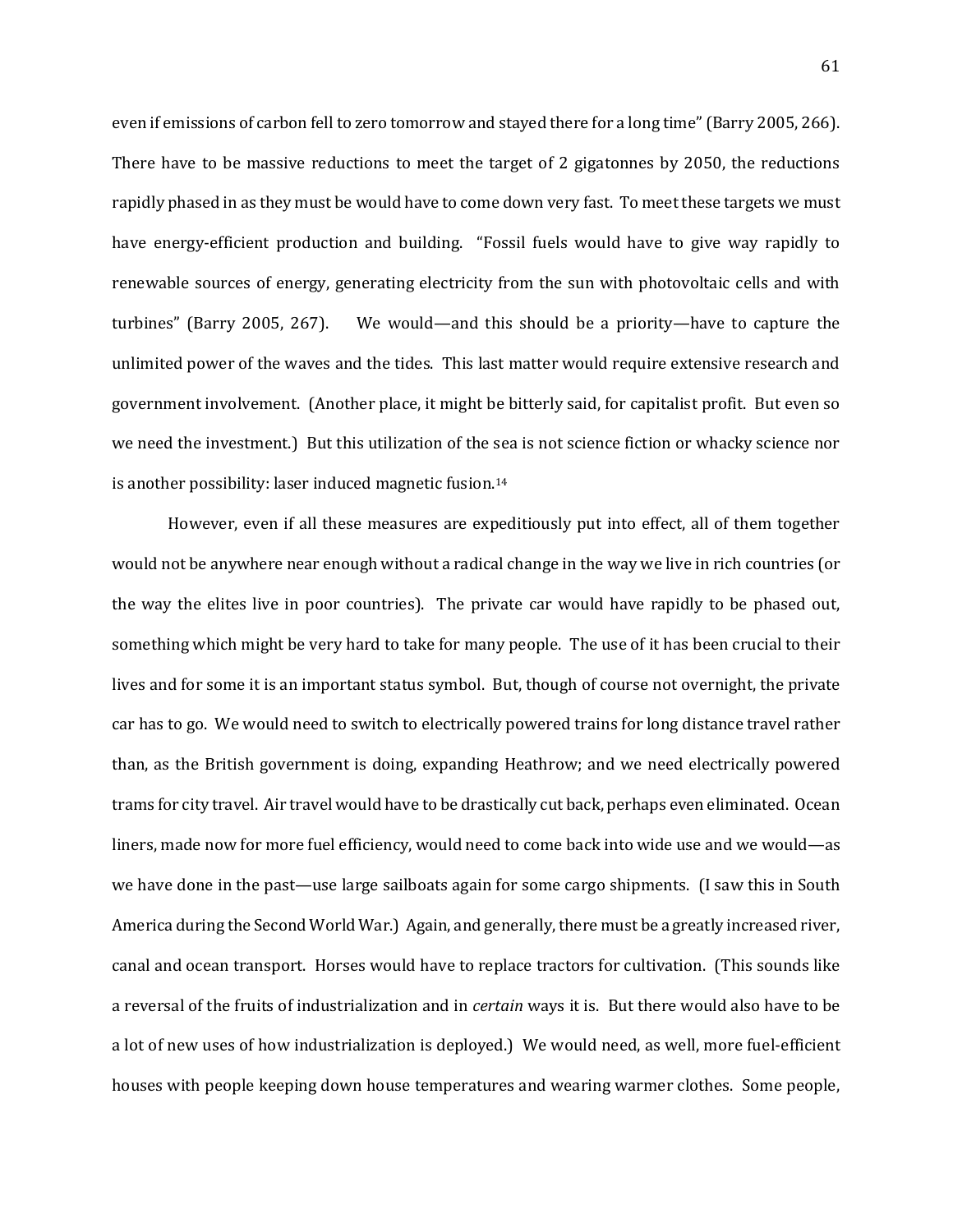New Zealanders for example, fully modernized, have long been accustomed to that. We will have to put up with a lot more heat in summer and keep air conditioning to an essential minimum. (Perhaps we would have to eliminate it altogether.) And there would have to be a lot more walking and biking and in some places cross-country skiing or snowshoeing. This would have a double benefit: it would aid in cutting down carbon emissions and it would improve health and longevity. (When Cuba lost its Soviet support and its economy went down, its population's health went up with more walking and a leaner, though not malnutritious, diet.)

China and India are dangerous sources of pollution. But it is both unjust and (justice apart) unrealistic to expect them to forgo industrialization and for them to be forever condemned to be poor. The North—the rich industrial countries—will have to pay for and, where necessary, aid them in their industrializing in their using renewable energy. The North may resist paying and the South resist moving to using such renewable energy, but it must be made crystal clear to all parties that there "must be massive cascades of clean-energy development in the South, because without them there will be a global ecological disaster" (Barry 2005, 268).

Social justice, as we have seen, requires, to put it mildly, a lot of changes. Economic changes, whether we go from capitalism to socialism or not, must become less productivist with less emphasis on growth. (But can a capitalist economy be a no-growth economy?) We must go for zero-growth in the North and controlled growth in the South. We do not need so much industrial power—I speak here of the North—to make our societies livable. Indeed, with simpler, less frenetic organization less concerned with every growing consumption, the need for more and bigger and more complicated things—we would lead more leisurely, simpler and less stressful lives. The whole capitalist ethos pushes on us such a consumerist and stressful life-orientation and it must be resisted. The leopard needs either to disappear or lose its spots.

For most of the things that Barry wants capitalism must at least be tamed and, better still, radically altered (into a proper social democracy) or arguably preferably be replaced by socialism. It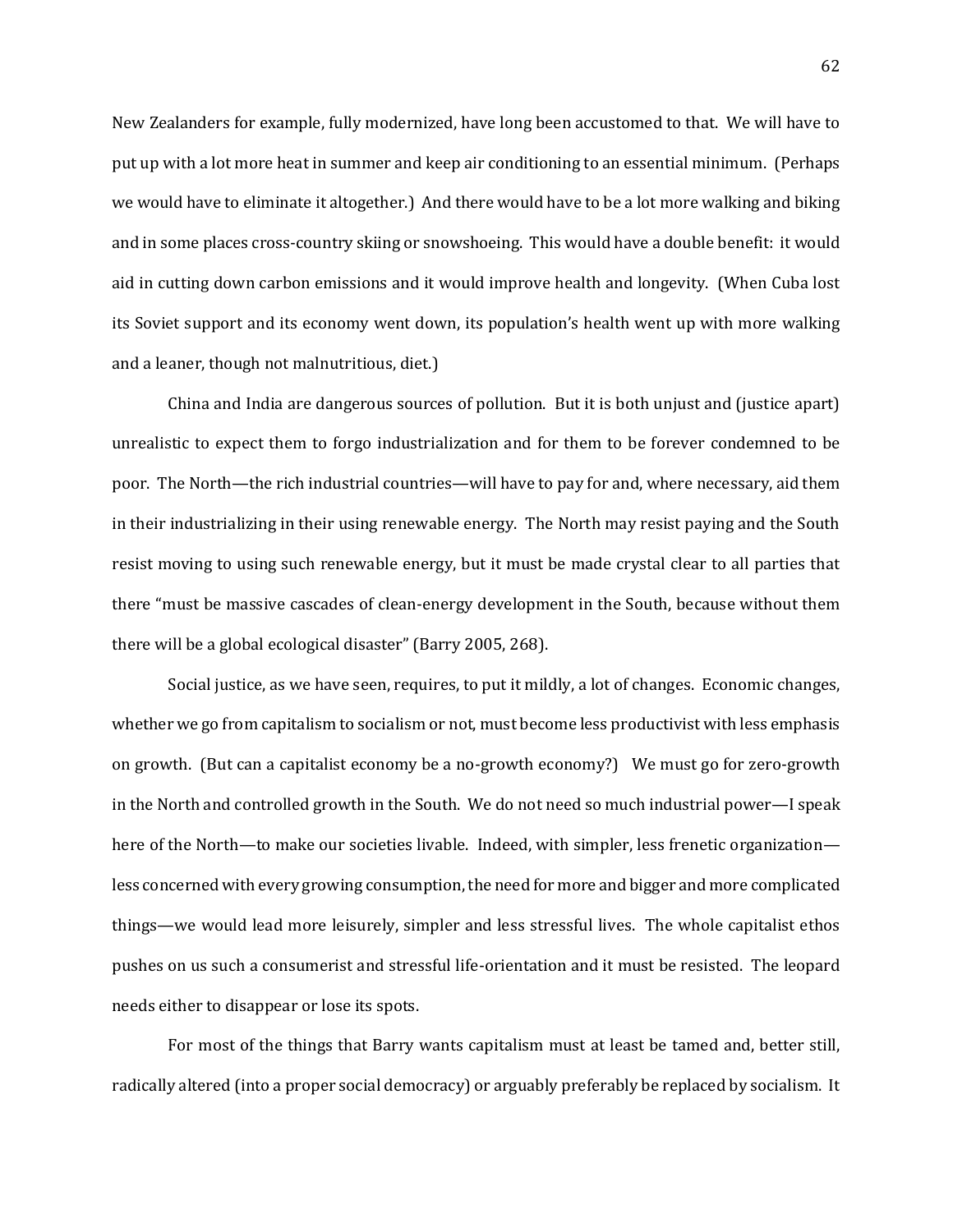is not clear which Barry is advocating. Perhaps—I conjecture very likely perhaps—he is saying in some situations one and in other situations the other. Perhaps he is saying that social democracy is the most we can get at least for the foreseeable future and that we must (to be reasonable) settle for that but that, where it can be attained, socialism is better. For the world, that is, it would in the longer run be better. Or perhaps he is giving us to understand that due to the ambiguities of 'public ownership' and the lack of clarity as to whether it in some form is necessary to attain the ends of social democracy/socialism, the distinction is not very useful. Moreover, he might contend, it is unnecessary to worry about it. But whatever he is saying here, it is clear that he believes we have a need for a radical change away from our at least present capitalist ways of doing things. We need some fundamental institutional changes, a shift in social ethos away from the class divisions and capital class rule toward a deeply egalitarian classless conception of social justice and this, for Barry (and for me), would be toward an approximate material equality. (But is that asking for pie in the sky? Remember my earlier remarks about a heuristic ideal?)

There is one possible institutional change that I have already discussed, but I shall return to it briefly here. In his repeated but cryptic articulations in his last chapter, Barry speaks of the need for 'an international body' and 'a new world authority'. He asserts that we need a world authority "with the capacity to impose its decision in relation to actively contested disputes over the sharing of water, fisheries and renewable resources" (Barry 2005, 264). Barry adds that this world authority "would have to have the capacity to carry through a plan for the more systematic redistribution of the benefits flowing from control of natural resources." I think this is fundamentally and importantly right. It also seems to me—though Barry does not explicitly say so—it would require what I have called a global federation and perhaps even a world state. For we are talking about an institution that globally and over nation-states or over entities like the European Union, the African Union or a Bolivian Union would have to have the coercive power to settle disputes like those mentioned above. Having such a coercively empowered global authority is the only way we are going to get such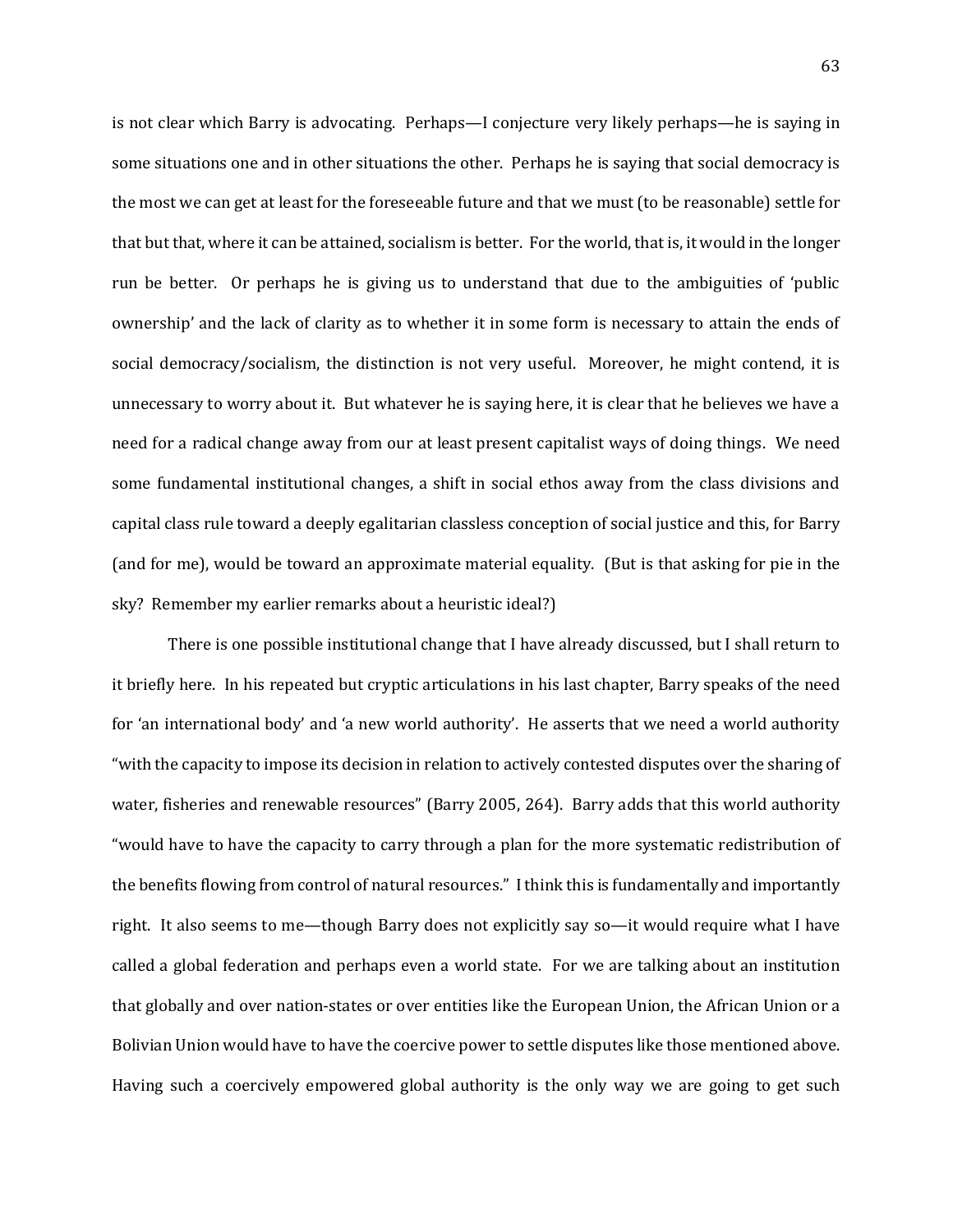matters settled and that is the only way a rough material equality worldwide can even be approximated. (We may not get it even then, but that is the only way it could even be approximated.)

The having of such a world authority will be fiercely resisted. But with globalization Westphalia is both impossible and even if possible (to speak counterfactually) undesirable. The worry, however, is that a world state would be despotic. But this is not necessarily so. The route I suggest for its attainment is through the United Nations' General Assembly, and that would be thoroughly democratic. That would be the closest thing we could get in contemporary times to a worldwide *demos*: the rule for and by the people. If it is said correctly that it would still require a world authority with coercive power to make such determinations (with the implementation of globally democratic votes in the General Assembly), it should be recognized that it would be no more despotic than what we now have and probably less so and would be a way of overcoming reliance on Hobbesian anarchical power which, as Hobbes said, leads to lives which are nasty, brutish and short. Moreover, it would be about as democratic as you can get for it would be a rule by and for a worldwide *demos*: rule by and for the population of the world. My worry is that a world state would not be powerful enough to keep some nation-states from being secessional and starting the whole horror all over again. We need to have some effective final authority over such matters. This final authority would be the world's populations represented in their democratic General Assembly by the majority vote of the world's peoples (or rather their delegates in the General Assembly) after democratic deliberation making the decisions that are necessary to make for global problems, e.g., global warming, global distribution and about immigration. We need a United Nations to be coercively powerful enough to implement them. This will never give us *certainty* that the right decision has been made but then nothing will.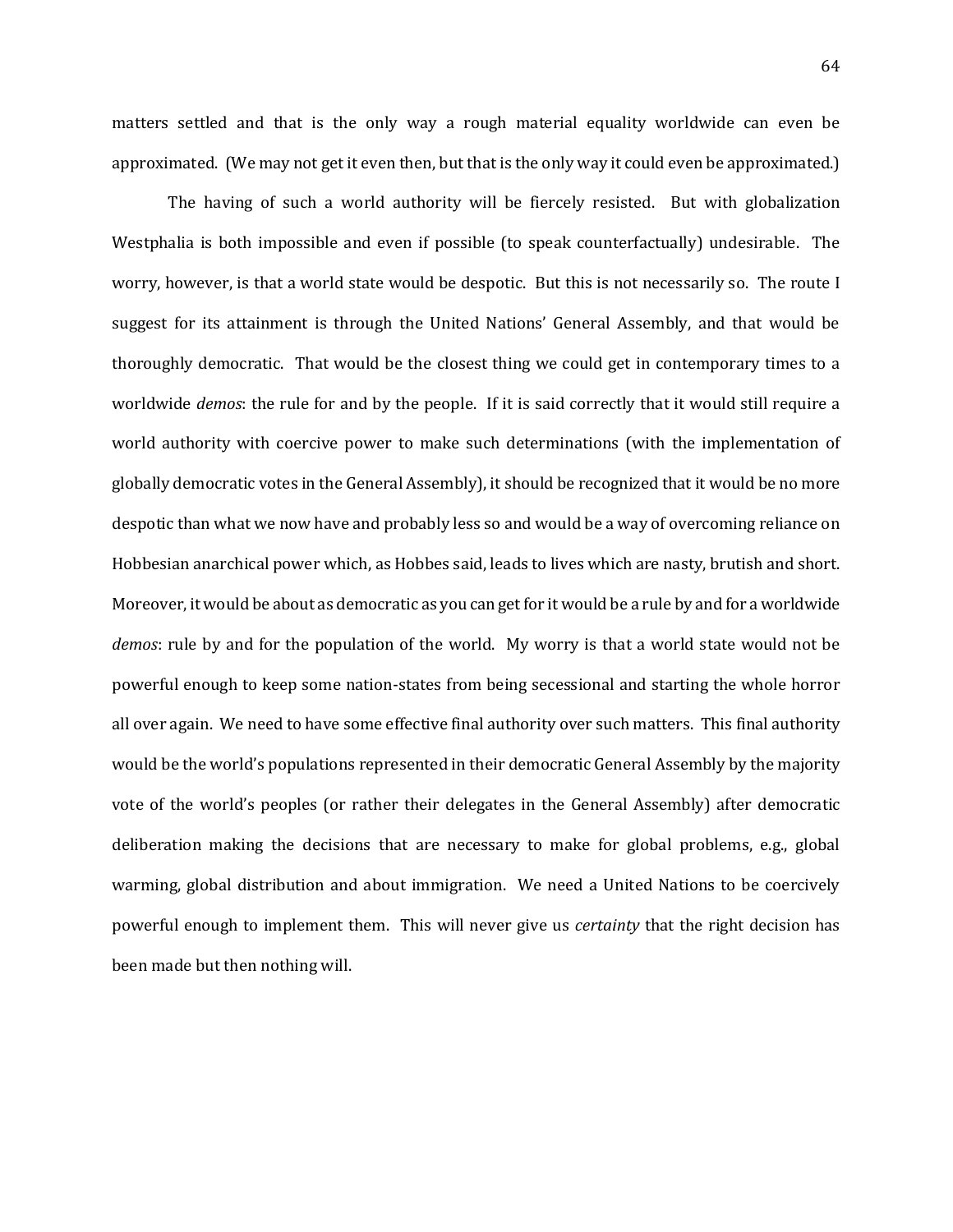### **NOTES**

 $\overline{a}$ 

<sup>1</sup> See Gray on ethical socialism (Gray 1997, 103).

<sup>2</sup> For a detailed and articulate characterization of economic democracy, see Schweikart (1993 and 2002). If Stanley Moore (1993) is correct in arguing that Marx's own historical materialism gives us no warrant that we will get to a classless society with an economy without muskets, then economic democracy will not yield a classless society and, as capitalism is a dictatorship over the proletariat, socialism is a dictatorship over the bourgeoisie, a class that will not (as Marx believed) wither away. But it is important to recognize that the world 'dictatorship' can and should be defanged. For how such talk, while remaining fully cognizant of Marx's position, can be defanged (emotively neutralized), see C. B. Macpherson (1965).

<sup>3</sup> I do not mean to suggest, not even for a moment, that 'new labour' had anything like that in mind. It is perhaps not just an accident that Blair is a good friend of Bush but more tellingly also of Berlusconi. With the latter there is not the same *realpolitik* reason.

<sup>4</sup> It is not clear to me how this could be done, given our technological sophistication, for finance capital.

<sup>5</sup> There are a few determined working class militants who do not wish even when they could to have an *individual* escape from the working class. Rather, they seek working class liberation itself. But this requires socialism. See Cohen (1988, 255-85).

<sup>6</sup> I am not committed to essentialism and with that I am not committed to there being essentially contested concepts. For a brief but sound critique of essentialism, see Richard Rorty (1999, 47-71).

<sup>7</sup> See also John Rawls' "The Idea of Public Reason Revisited" (1999, 573-615).

<sup>8</sup> Some might content that though it would indeed be less expensive, it would be *unfair.* Those relying only (as some people could) on basic income would be free riding and thus be living off the labor of others and this is not only unfair but it is exploitative and undermines solidarity. I admit that the unfairness is a problem. Basic income could only work in a society where most people wanted to work. But where that obtains, even under bad working conditions, it would, were it adopted, make working conditions better and free up money from the costly welfare system for, say, education and health care. For a society in which there is a work ethic, it is worth the tradeoff. Some free riding won't kill us. If a few people like to spend their lives surfing, well, why not—particularly when leaving that option open leaves the society as a whole better off? Why be so bloody Kantian?

<sup>9</sup> See the articles in Leo Panitch and Colin Leyrs, eds., *The New Imperial Challenge* (London, United Kingdom: The Merlin Press, 2004), as well as their *The Empire Reloaded* (London, United Kingdom: The Merlin Press, 2005); Alan Freeman and Boris Kagurlitsky, eds., *The Politics of Empire: Globalization in Crisis* (London, United Kingdom: Pluto Press, 2004); John Bellamy Foster and Robert W. McChesney, eds., *Pax Americana: Exposing the American Empire* (New York, New York: Monthly Review Press, 2004); and David Harvey, *The New Imperialism*  (Oxford, United Kingdom: Oxford University Press, 2003).

<sup>10</sup> That we already faced destruction by what we are doing to it was realized by Gray in 1997. See Gray 1997, 74-75. For his present stress on the destructive catastrophe that looms, see Gray 2008.

<sup>11</sup> There is now the tragic possibility that—though for understandable, even though mistaken, reasons—China is about to abandon this enlightened policy for a two child per woman policy. See Branigan 2008.

 $12$  Some have argued that equality is neither required nor attainable. What instead is crucial is that everybody have enough (Frankfurt 1998), that what we should aim at is not the unattainable ideal of even approximate material equality but sufficiency where everybody has enough. Enough or sufficient is a relativistic thing. What is sufficient in Niger is not sufficient in India is not sufficient in the Netherlands. However, even though what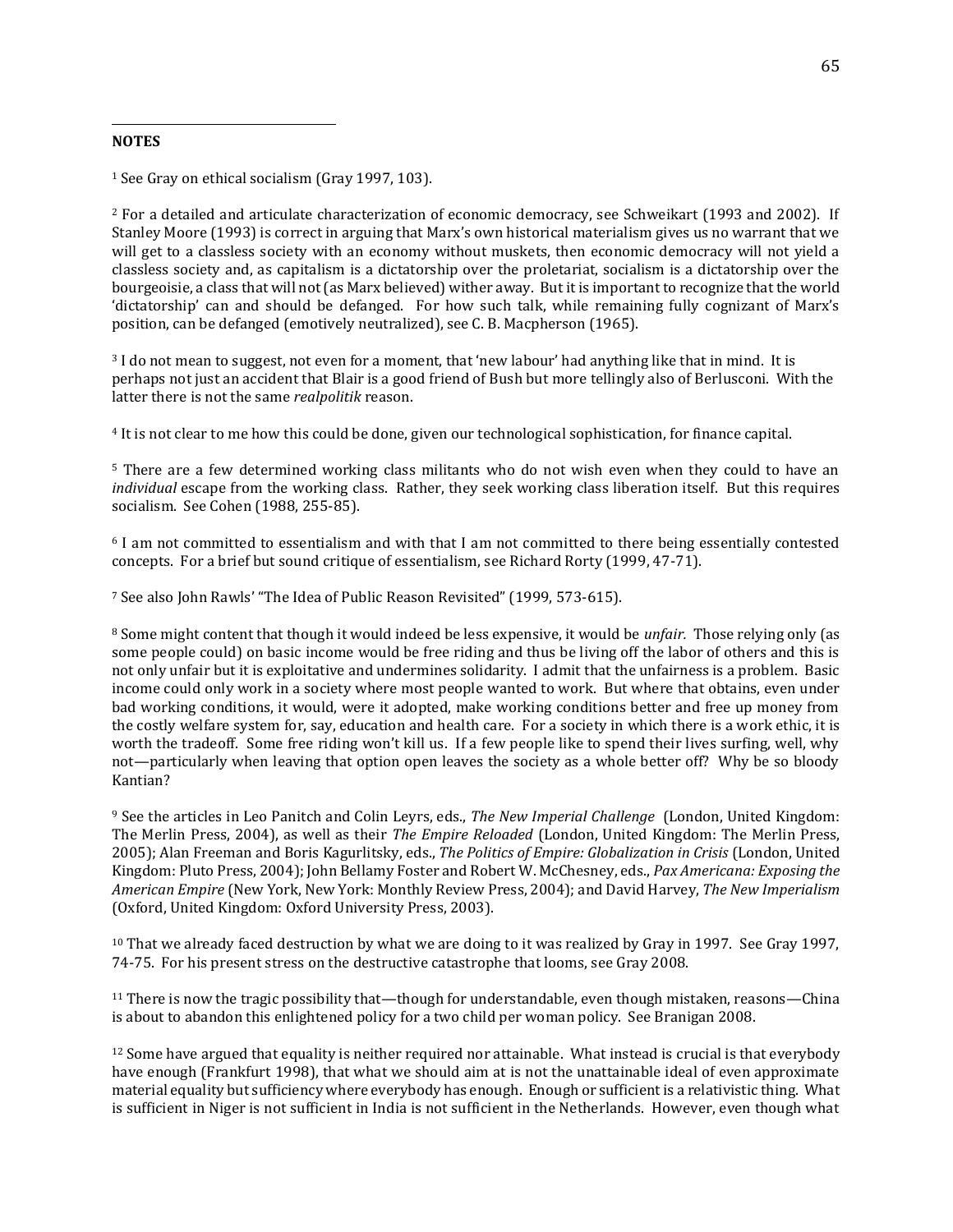counts as basic needs expand with greater wealth and scientific development, there is a minimum that would be recognized everywhere. People need clean water, nutritious food, a livable shelter, and control over their own lives, companionship, and other things of that order. These are necessary for a decent life and for anything like autonomy (a rational control of one's own life, a self-mastery which is the ability to choose between different options with an understanding of what they are and something of their comparative value). These are things people need for anything like a decent survival. But just what counts as 'a livable shelter' or 'health care'? Certainly everyone needs that but how much and of what kind? The same goes for education or nutritious food. How much and of what kind do people need to have enough? And the same goes for 'decent' in 'decent survival'. When do we have enough? When do have sufficiency? But even on the most minimal understanding of these things, as Pogge vividly points out, vast numbers of people, particularly in the South (though not all in the South), do not have their needs met. Moreover, having enough would involve having those needs met at least in a rather minimal manner. But this would be a long, long way from equality on any reasonable reading of equality. With the vast amount of extreme world poverty with its starvation, near starvation, extreme malnutrition and the incredible cluster of other ills, enough or sufficiency so defined as I have defined it would be a godsend. But such a meeting of needs would have to be above starvation and debilitating malnutrition. What could just minimally meet needs is something better (speaking in global terms) than what we have now. Enough must be higher than that. But we have no non-contextual criteria for what is enough. But even a modest meeting of needs would eradicate poverty and, as Pogge and Sachs both show, it could be readily achieved and at little expense to the North. But there is no political will to do so. Still, if by some political miracle it was achieved and the social wealth of the world came to flow freely, then we should aim at equality (or something approaching it) and perhaps, if we also deepen democracy radically so there could be something like equal political power, we could approach it. But in all instances equality should be our *heuristic*, though for now our first effort, the environment aside, should be poverty eradication and the bringing down of our stark inequalities. It is an abomination that in a rich country like the United States 37 million live below the poverty line.

 $\overline{a}$ 

<sup>13</sup> In two short but incisive articles, George Monbiot (2007a; 2007b) makes two crucially urgent central claims: (i) Only *full* de-carbonization can save us and we have the technical capacity to do it but the political will is completely lacking. (This fits well with what Barry is saying, and Gray is saying as well, but it is put more starkly.) The U.S. is the main culprit here for it has sabotaged without appearing to do so what was trying to be achieved at both Kyoto and Bali. The U.S.'s political funding system puts politicians in the hands of the great corporations and, in the case of climate change, in the hands of energy and transport sectors that stand to lose (in the short run, at least) if something serious is done about climate change. "Ganging together with these capitalists and the government leaders in hock to them, the corporate media downplay the threat of climate change and demonize anyone who tries to address it" (Monbiot 2007b). (ii) Monbiot also carefully argues that to keep the earth's temperature rise to 2C or even 3C, without which we will be courting global disaster, we will have to go for full de-carbonization but (though it is not physically and scientifically impossible) none of the governments are proposing it. There are no fixed carbon cuts in the proposed Bali agreements. Monbiot remarks, "There are still two years to go, but so far the new agreement [Bali] is even worse than the Kyoto Protocol. It contains no targets and no dates. A new set of guidelines also agreed to at Bali extend and strengthen the worst of Gore's trading scams [1997], the clean development mechanism" (Monbiot 2007b). He also shows in that article how these tradable emission cuts are scams, something that is usually not noted. We have been sold on their efficacy. But this is indeed to be sold down the river.

<sup>14</sup> Why, when the necessity to move toward rapidly to full de-carbonization is so glaringly imperative, is it resisted so much by our governments? Is it because the world leaders are so badly informed, ideologically blinkered, or so short-term oriented that they cannot see it? Are all their advisors so ill-informed or ideologically blinkered or just protecting their own backsides by telling, regardless of what they know, these political leaders what they think—probably correctly—these leaders want to hear? These things are difficult but not impossible to believe, but psychological denial is very easy when things are threatening. We have known about this at least since Freud. But that apart, what then can explain their proceeding on such a suicidal course? One thing which might explain it, or partially explain it, is a belief that science and technology will somehow save us. Since the rise of science, it has come to our aid in the past, so it is reasonable to believe it will now. Hang in there with fossil fuels for the time being and wait for science to come up with a replacement and a way of deflecting global warming. They might even realize that it must come in a hurry, but have faith